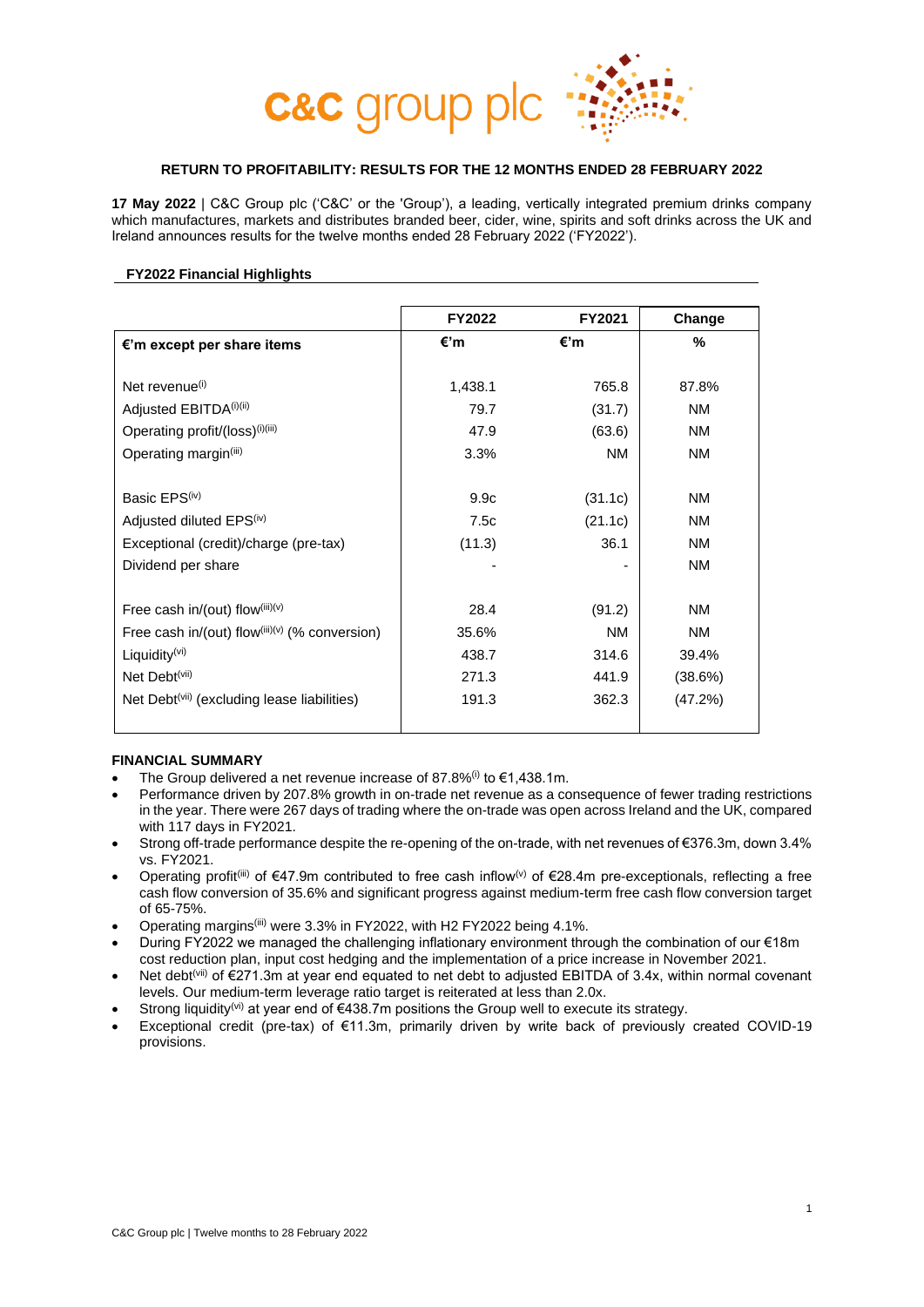## **BRAND STRENGTH**

- Brand health score for Tennent's and Bulmers improved year on year maintaining clear market-leading positions<sup>(vii)(ix)</sup>.
- Bulmers and Tennent's twelve month off-trade brand volume share grew by 330bps and 110bps respectively compared with pre-pandemic levels $(x)(xi)$ .
- We optimised our Irish branded portfolio through ABV and pack format changes ahead of the introduction of Minimum Unit Pricing ('MUP'), with early indications showing that Bulmers has performed strongly compared to the market<sup>(x)</sup>.
- Our premium beer portfolio has continued to strengthen with penetration in Scotland growing to 40% of IFT (Independent Free Trade) outlets from 35% in FY2020.
- FY2022 branded operating margins have grown to 14.2%, driven by the easing of on-trade restrictions and the implementation of MUP in Ireland in January 2022.

### **SYSTEM STRENGTH**

- We continued to streamline our business with the creation of 'One C&C' GB, aligning our GB, MCB and International businesses under one management team, which now reports under a single segment.
- Effective management of industry-wide operational issues including shortage of drivers and CO2, through inhouse network and CO<sup>2</sup> recovery systems – ensuring continuity of supply and service for customers.
- Our secondary logistics customer service has improved, with OTIF ('On Time in Full') for our Matthew Clark network recovering from a low of c.73% in FY2022 to c.88% at February 2022. Our target OTIF under normalised conditions is 96%.
- Continued strengthening of third-party brand portfolio with an exclusive sales and distribution agreement with Moët Hennessy in Scotland.

### **SUSTAINABILITY HIGHLIGHTS**

- We installed the largest rooftop solar panel farm in Ireland at Clonmel, reducing carbon emissions by 500 tonnes per annum and generating 10% of the site's annual electricity needs.
- We transitioned out of single use plastics in consumer packaging for our key brands in Wellpark in the first half of the year followed by investment in Clonmel in the second half of the year, replacing plastic on canned products with recyclable card.
- Our Wellpark brewery in Glasgow was recognised as Sustainable Brewery of the Year at the Scottish Beer Awards and also received a Good Practice Award at the VIBES Scottish Environment Business Awards.
- We have aligned the executive team's long-term incentives with environmental targets relating to the reduction of scope 1 and 2 carbon emissions.

### **DISPOSAL OF NON-CORE INVESTMENT IN ADMIRAL TAVERNS**

- C&C today announces the sale of its entire minority interest in Admiral Taverns to Proprium Capital Partners, with whom it originally invested into Admiral Taverns in September 2017, for total gross aggregate cash consideration of €65.8m (£55.0m).
- The sale of the shares will be completed and consideration will be paid in three tranches during FY2023.
- We estimate the disposal represents an FY2023 EBITDA multiple of 10.9x. The aggregate proceeds receivable are expected to be used to reduce net debt and contribute to the delivery of our stated medium-term target Net debt/EBITDA multiple of less than  $2.0x^{(xx)}$ .
- As part of the divestment, C&C has negotiated a long-term supply agreement into the Admiral estate which includes our owned and agency brands.

### **CURRENT TRADING & OUTLOOK**

- FY2023 has started strongly with net revenue +12% of pre-COVID (FY2020) levels for the two months to 30 April 2022 and 140% of FY2021. The benefit of no on-trade restrictions, easing of the pressures on supply chains and additional public holidays has created a more positive trading environment over recent months.
- Recently implemented price increases, hedged positions and cost savings programme have provided a degree of protection against cost inflation. However, additional input cost pressure, particularly at our manufacturing facilities, will likely necessitate further price increases.
- We plan to increase investment behind our brands and continue to execute efficiency improvement plans, primarily in our GB business unit, however we remain vigilant of the macro-economic backdrop and consumer environment with respect to the potential for reduced spending as the year progresses.
- Against this backdrop, we will target a leverage multiple of less than 2.0x.
- Reflecting our strong Balance Sheet position and cash flow capability, the Board's objective is to return to paying a dividend in due course.

# **David Forde, C&C Group Chief Executive Officer, commented:**

*"Following a period of unprecedented challenges for the hospitality sector, we are delighted to be back serving our customers and delivering our iconic and much-loved brands to our on-trade and off-trade partners. Encouraged by the reaction and resilience of the industry, we are pleased with how trading has recovered and the subsequent*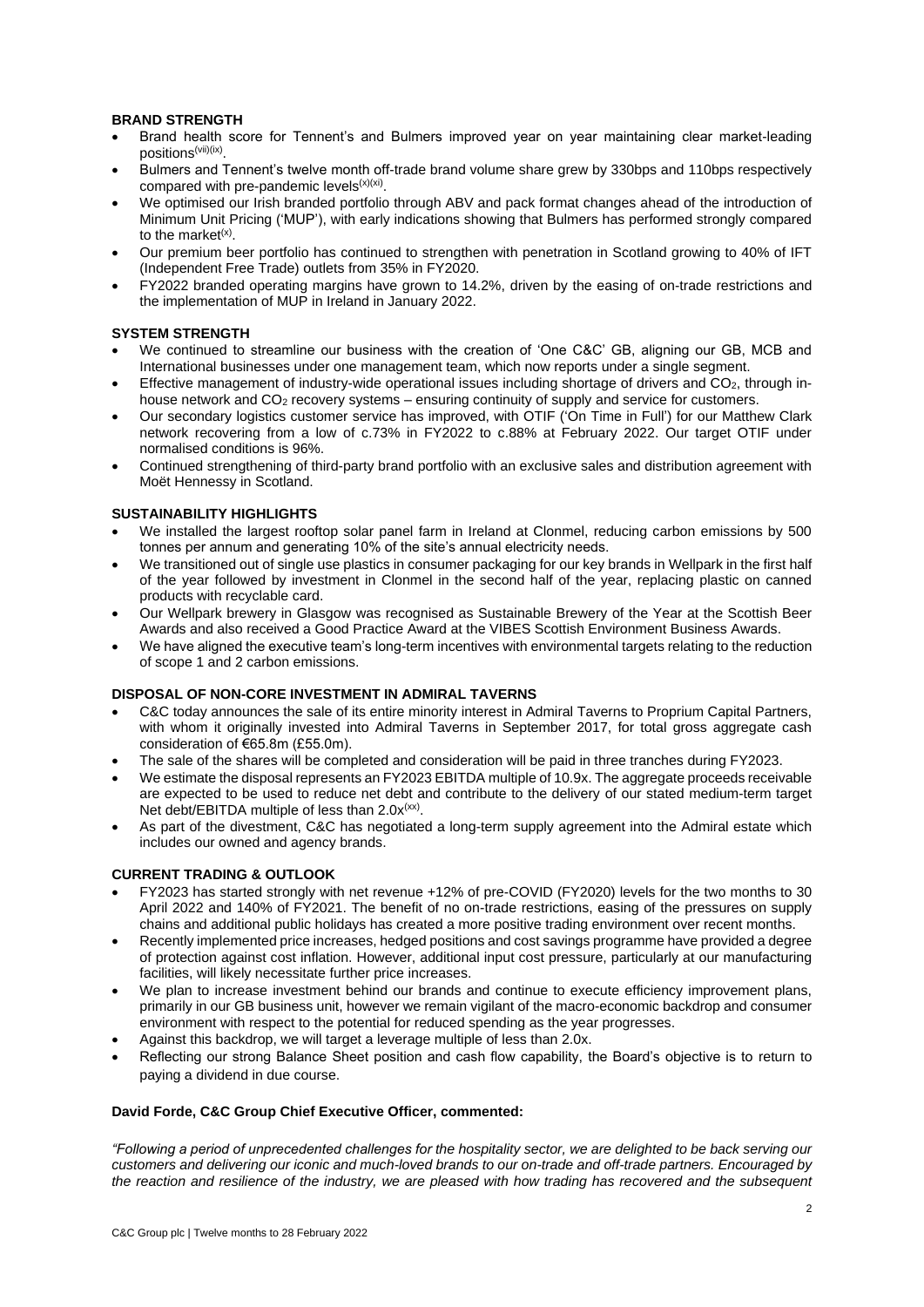*strength of customer and consumer demand, which we believe reflects the enduring importance of the on-trade and the role that it plays in our society.* 

*FY2022 finished with a robust return of the on-trade, and we are excited for the opportunities ahead. C&C has and*  will continue to enhance its branded portfolio through increased investment and product development, utilising our *system strength to win in cider and strengthen our position in premium beer. Through investment in technology, we are creating a more streamlined and efficient business which will, in turn, deliver an improved customer experience and service.* 

*Looking forward, we are operating in an evolving and challenging inflationary cost environment and will continue*  to monitor this closely over FY2023 and beyond. We have already taken action to afford the business a degree of *protection, nevertheless we are susceptible to further increases in our cost base which would necessitate further price increases. Despite the current positive sentiment in the hospitality sector post reopening, we are mindful of the pressures being faced by consumers and its potential impact on future demand.*

*The Group continues to play a key role in the UK and Ireland drinks market and is well positioned, with a market leading platform and a position of financial strength to drive sustainable growth and create long-term returns for our shareholders."* 

#### **Capital Markets Day**

C&C is hosting a Capital Markets Day today for analysts and investors at 13.30 BST. The event will provide a brief summary of FY2022; an update on the execution of the Group's strategy including near-term priorities; and provide an overview on key metrics going forward.

Registration for the Capital Markets Day webcast can be accessed on the Group's website:

[https://candcgroupplc.com/investors/capital-markets-day-2022/.](https://candcgroupplc.com/investors/capital-markets-day-2022/)

```
ENDS
```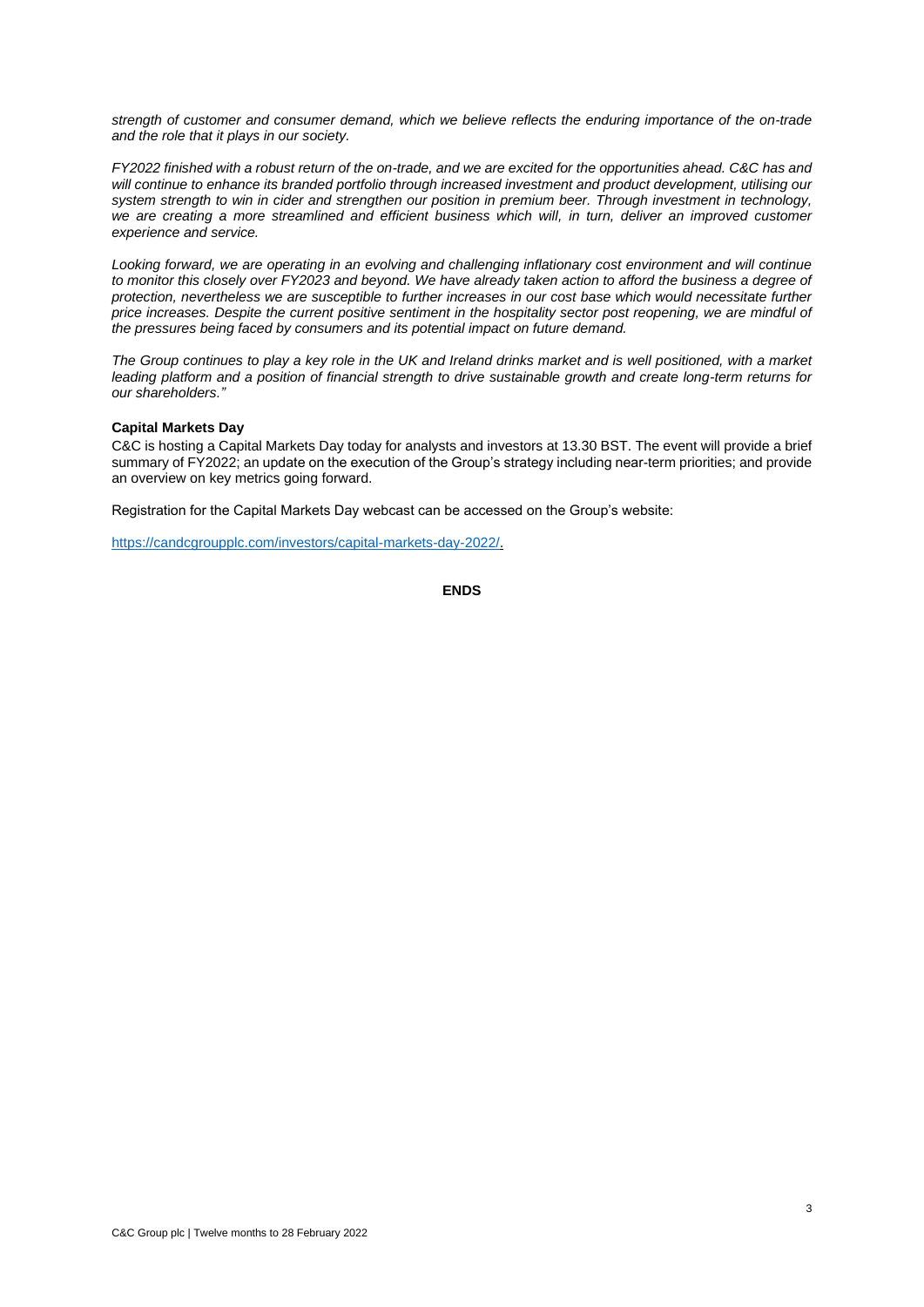### **OPERATING REVIEW**

### **Great Britain**

| €'m                                                              |               |                     |                          |
|------------------------------------------------------------------|---------------|---------------------|--------------------------|
| Constant currency <sup>(i)</sup>                                 | <b>FY2022</b> | FY2021              | Change %                 |
| Net revenue                                                      | 1,213.8       | 598.4               | 102.8%                   |
| of which Branded<br>- Price / mix impact<br>- Volume impact      | 170.1         | 139.0               | 22.4%<br>10.0%<br>12.4%  |
| of which Distribution<br>- Price / mix impact<br>- Volume impact | 1,005.5       | 414.2               | 142.8%<br>83.7%<br>59.1% |
| of which Co-pack / Other                                         | 38.2          | 45.2                | (15.5%)                  |
| Operating profit/(loss)(iii)<br>Operating margin                 | 31.2<br>2.6%  | (56.9)<br><b>NM</b> | <b>NM</b>                |
| of which Branded<br>of which Distribution                        | 21.7<br>9.5   | (10.4)<br>(46.5)    | <b>NM</b><br><b>NM</b>   |
| Volume - (kHL)                                                   | 4,305         | 3,167               | 35.9%                    |
| of which Tennent's<br>of which Magners                           | 897<br>606    | 712<br>557          | 26.0%<br>8.8%            |

Our Great Britain division's net revenue increased 102.8% to  $\epsilon$ 1.213.8m<sup>(i)</sup> in the year driven by the reopening of the on-trade from May 2021, with strong growth in our branded volumes. As a result, the division generated an operating profit<sup>(iii)</sup> of €31.2m against a loss of €56.9m<sup>(i)</sup> in FY2021. The period has been characterised by an evolving backdrop of challenges including: supply chain constraints, inflationary pressures and periods of further COVID-19 disruption. We have embarked on a period of significant change with the announcement of One C&C GB, streamlining our GB, MCB and International business under one management team with the goal of optimising our support office function, improving customer service and executing the Group's strategy.

### Operational Highlights

Our customer service levels were impacted during FY2022 by widely publicised capacity constraints, driven by the ongoing issue of driver and warehouse operatives shortages. As a result, a number of initiatives were implemented including: delivery day changes; increasing minimum order value to improve efficiency; and the simplification of our offering, for example we actively reduced the volume of less valuable water products we delivered. This, coupled with our inhouse logistic operation, with its significant size and scale, has ensured that we have broadly been able to meet customer demand throughout the period. We are pleased to report that Matthew Clark On Time In Full ('OTIF'), one of our key delivery metrics, has recovered from a low of c.73% in FY2022 to c.88% at February 2022, our target under normalised conditions is 96%.

As service stabilised in H2 FY2022, we are pleased to report that CSI (Customer Service Index) and NPS (Net Promotor Score) scores across our Tennent's ('TCB'), Matthew Clark and Bibendum business have been improving month by month through H2 FY2022.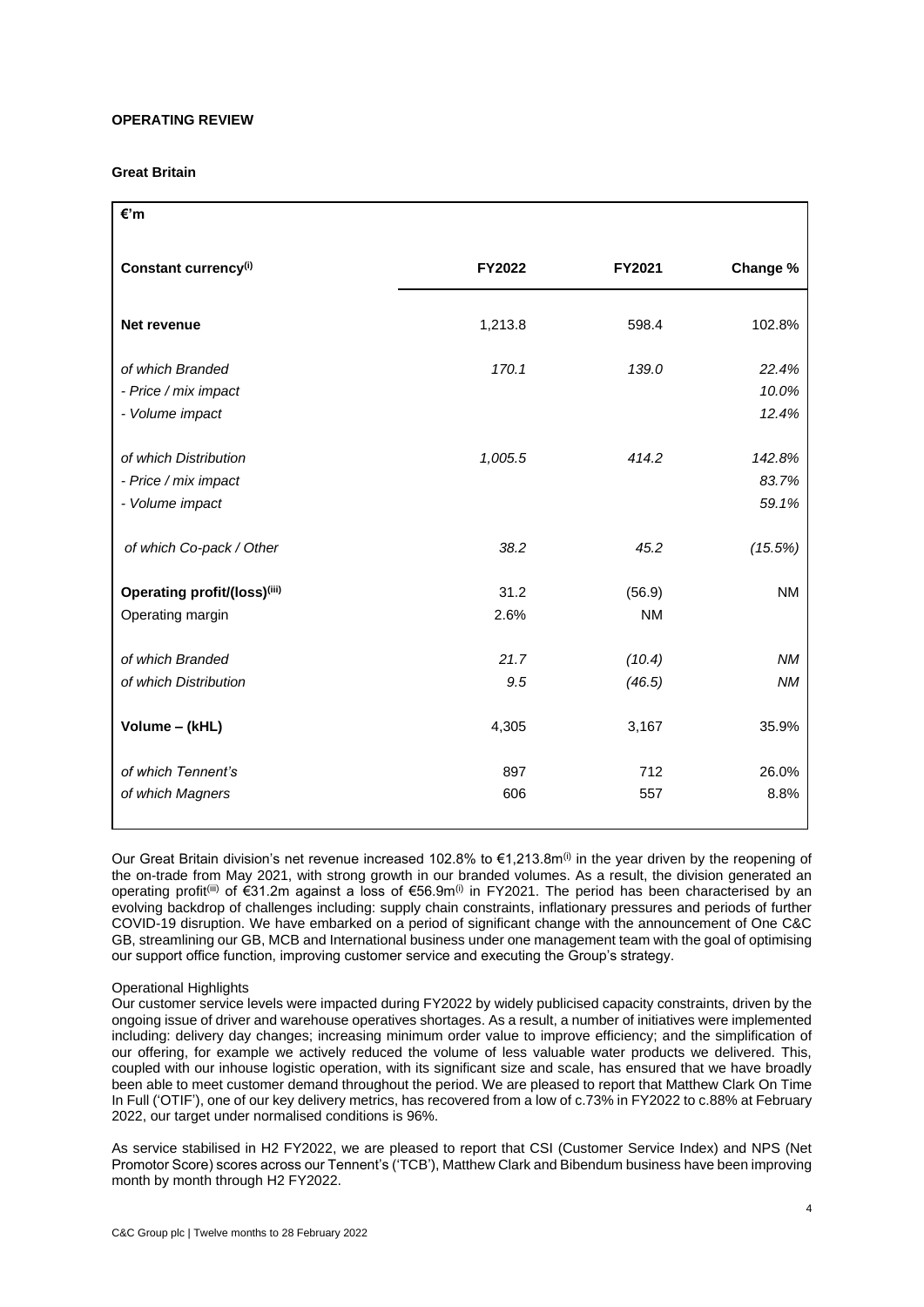Our manufacturing site at Wellpark in Glasgow, has continued to build its sustainability credentials, being voted as Sustainable Brewery of the Year at the Scottish Beer Awards. During COP26 in Glasgow, the site hosted dignitaries and events, showcasing the investment the site has made in removing CO<sub>2</sub> (4,000 tonnes in FY2022) and removing 150 tonnes of single use plastic in the year. With the inflationary pressures, especially around aluminium and energy, we have introduced a lighter weight pint can for FY2023 and continue to focus on efficiencies at the site to drive down energy usage of which 100% is now generated from renewable sources. Together this will ensure that we have a competitive manufacturing cost base whilst delivering on our sustainability commitments.

Following the reopening of the on-trade in January 2022, we are pleased to be trading with 79% of outlets in February 2022 compared with February 2020.

#### Brands

Tennent's performance was aided by Scotland qualifying for the first time in 23 years for a major football championship. Our multi-channel advertising campaign and associated on and off-trade promotional activity helped in part to drive brand health improvement with Tennent's Lager brand index score increasing 230 bps from 14.6% to 16.9%<sup>(viii)</sup>. Tennent's off-trade volume share of 24.0% has fallen compared with FY2021 (24.6%), a reflection of Tennent's benefitting in the previous year from disruption that competitor brands experienced as well as growth of the premium category<sup>(xi)</sup>. Encouragingly though, FY2022 share is higher than FY2020 (22.9%)<sup>(xi)</sup>. In the year, our Tennent's lager IFT on-trade volumes have recovered back to 74% of FY2020 levels with direct delivered outlets recovering to 88% of FY2020.

For Magners, both volume and value share of GB off-trade apple cider declined, with a similar trend in the on-trade compared to last year<sup>(xi)(xii)</sup>. Despite this, Magners Original remains the number 1 packaged apple cider by volume and value sales<sup>(xiv)</sup> and the number 1 recommended apple cider brand amongst GB cider drinkers<sup>(xv)</sup>. Matthew Clark and Bibendum have continued to grow the outlet penetration of our cider brands in outlets purchasing cider to nearly 50%, a growth of c.3% compared to FY2020.

Premium beer, driven primarily by Heverlee, Menabrea, Drygate, Innis & Gunn and Jubel, grew its penetration of our Scotland IFT outlet base in FY2022 to 40% compared with 35% in FY2020. The rate of sale has also improved in FY2022 compared with FY2020, reflecting the move to premiumisation by consumers and improved targeting into the right outlet demographic. Despite the periods of on-trade closures, coupled with hospitality restrictions, Scotland IFT premium beer volumes reached 95% of FY2020 levels with both Menabrea and Innis & Gunn outperforming FY2020 volumes. In Matthew Clark and Bibendum, we have grown the outlet penetration of our premium beer brands, compared to total beer distribution outlets, by c.+30% versus FY2020. Our premium Belgian beer brand, Heverlee has reported strong brand health scores in the latest You Gov survey<sup>(xvi)</sup> and grown in GB off-trade, with volumes +19% and value sales +20%, driven by incremental distribution and new pack formats. Innis and Gunn, exclusive partner for the IFT in GB, has made considerable distribution gains in both Scotland and England, and Wales during FY2022.

#### **Distribution**

FY2022 volumes were materially impacted by restrictions in the year, further compounded by supplier product shortages impacting availability. In addition, our MCB business experienced an isolated cyber security incident on 19 April 2021 which we pro-actively managed, restoring all systems by the end of May 2021. During this period operational efficiency was negatively impacted, however the business remained open and continued to trade. With the reopening of the on-trade we are pleased to report volume growth of 59.1% on FY2021 with net revenue growth of 142.8%. During FY2022 we successfully retained a number of large distribution customers, however, we made the decision to stop delivering less profitable products or to some lower margin customers.

We have been encouraged by the trend in spend per customer in Matthew Clark and Bibendum, where in the final nine months of FY2022, spend per customer was approximately +5% on FY2020. Together, during this period, TCB, Matthew Clark and Bibendum consistently delivered nearly one in five equivalent drinks consumed in the GB on-trade.

Our position as the leading drinks distributor in GB has been reinforced by an exclusive sales and distribution agreement with Moët Hennessy in Scotland. The partnership will combine C&C's market leading distribution in Scotland, with the strength of Moët Hennessy's exceptional portfolio of luxury wines, spirits, and champagnes. Key to securing the partnership was the level of insight we had on the market and key drivers which were provided by PROOF, our inhouse data and insight business. PROOF Insight now has approximately one hundred international and domestic drinks brand owners and operators whom they work with either directly or who subscribe to PROOF assets.

#### Ecommerce

We launched an ecommerce platform for Bibendum, resulting in all of our operating businesses in GB providing customers with this offering. We have continued to enhance our existing Matthew Clark and TCB ecommerce platforms, improving our customer experience through automated access, live chat and investment in platform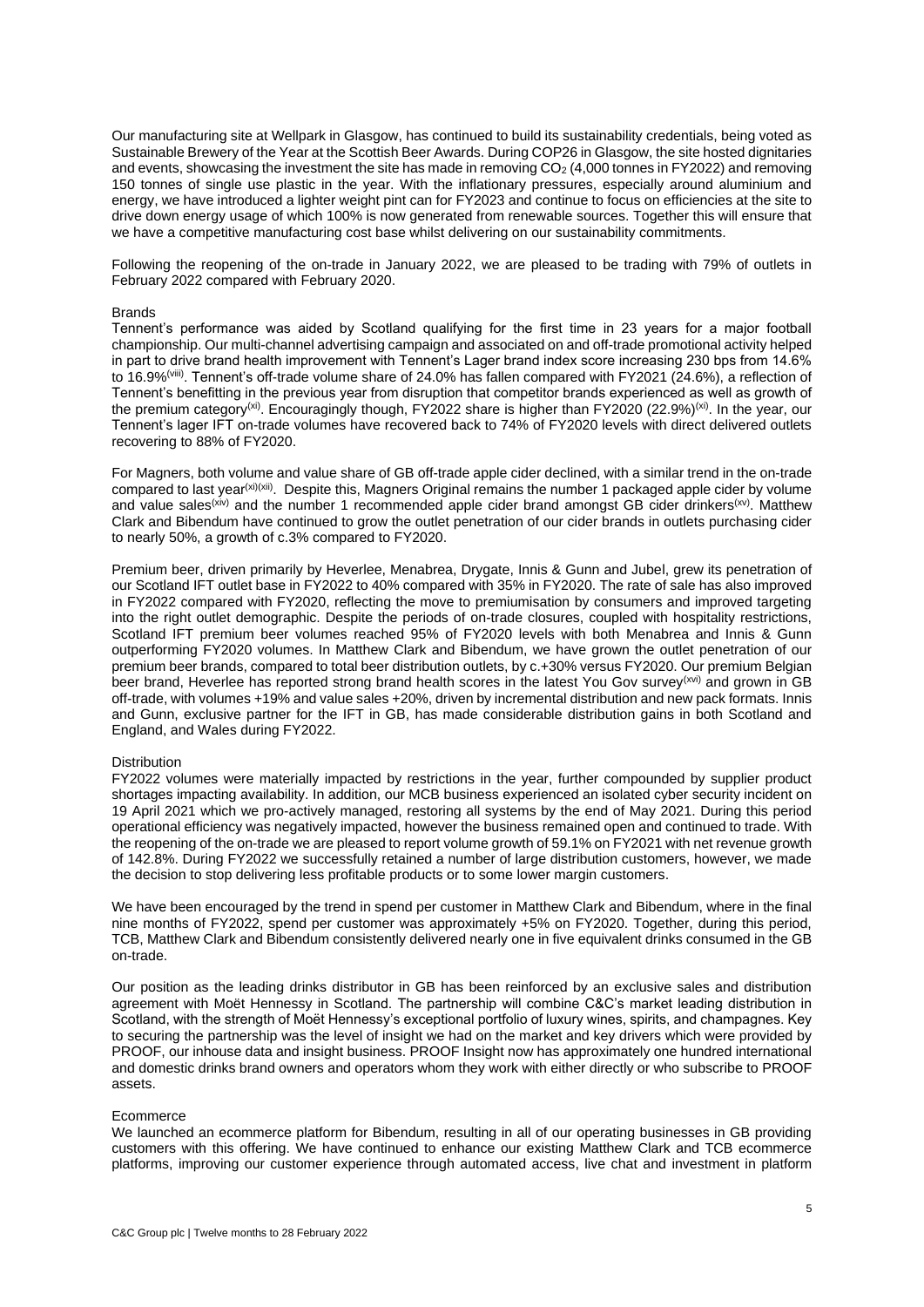security. Matthew Clark and TCB ecommerce revenue represent 57.6% and 54.8% of total IFT revenue respectively in February 2022, an increase from 39.5% and 37% in FY2020.

With the continued trend to online, we are retraining staff from the contact centre to support our ecommerce operations. We are pleased to report that we continue to see enhanced order sizes through our ecommerce platform compared with traditional contact centre orders. In H1 FY2022, we moved all of our promotional activity to online to further promoting the use of online ordering amongst customers. Partly as a consequence we are pleased to report that 60.2% of Matthew Clark's IFT customers now order online. We believe we have a market leading platform which provides a frictionless and superior customer experience and as such it is our near-term target to drive 80% IFT revenue through ecommerce.

#### International

The international business has performed well, driven by a strong recovery in late Summer 2021, aided by tourist regions re-opening. Our volumes were 91% of FY2021 as they have been impacted by the sale of our Vermont business in Q1 FY2022. Magners represented approximately 75% of total exports volume in FY2022. As with the rest of the Group, a price increase was successfully implemented in order to manage inflationary cost pressures. In one of core markets, Australia, we signed a new distribution agreement with Good Drinks Australia Ltd. Lastly, North America has performed well with Magners and Tennent's volumes 11.1% higher than FY2020.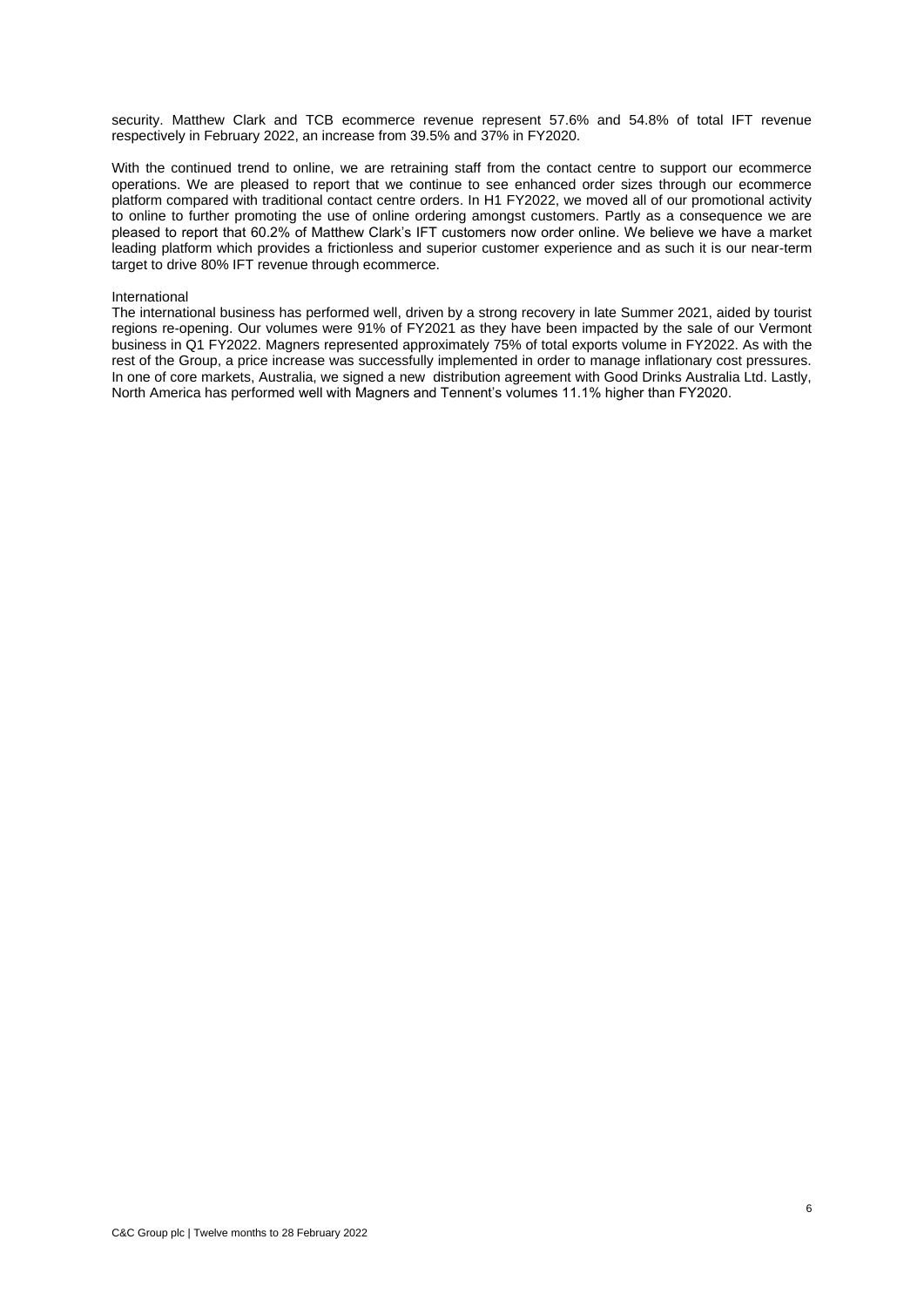### **Ireland**

| €m                               |        |           |           |
|----------------------------------|--------|-----------|-----------|
| Constant currency <sup>(i)</sup> | FY2022 | FY2021    | Change %  |
| Net revenue                      | 224.3  | 167.4     | 34.0%     |
| of which Branded                 | 78.3   | 48.9      | 60.1%     |
| - Price / mix impact             |        |           | 48.3%     |
| - Volume impact                  |        |           | 11.8%     |
|                                  |        |           |           |
| of which Distribution            | 139.8  | 115.0     | 21.6%     |
| - Price / mix impact             |        |           | 13.3%     |
| - Volume impact                  |        |           | 8.3%      |
| of which Co-pack / Other         | 6.2    | 3.5       | 77.1%     |
| Operating profit/(loss)(iii)     | 16.7   | (6.7)     | <b>NM</b> |
| Operating margin                 | 7.4%   | <b>NM</b> |           |
|                                  |        |           |           |
| of which Branded                 | 13.6   | (4.1)     | <b>NM</b> |
| of which Distribution            | 3.1    | (2.6)     | <b>NM</b> |
| Volume - (kHL)                   | 1,384  | 1,257     | 10.1%     |
| of which Bulmers                 | 330    | 300       | 10.0%     |

Our Ireland division's net revenue increased by 34.0%<sup>(i)</sup> to  $\epsilon$ 224.3m in the year driven by the re-opening of the ontrade. As a result, Ireland generated an operating profit<sup>(iii)</sup> of €16.7m from a loss of €6.7m<sup>(i)</sup> in FY2021. With the reopening of the on-trade, off-trade net revenues dropped by 0.5%(i) compared with FY2021. Our key focus in FY2022 has been stock availability and servicing the on-trade as it returned while planning and preparing for the implementation of MUP in January 2022.

### Operational Highlights

We are pleased to report that our Republic of Ireland business traded directly with 95% of outlets during February 2022 compared with February 2020. With the easing of restrictions in January 2022, over January and February 2022, on-trade volumes were at 84% of the equivalent period in FY2020. Customer service and meeting demand as the on-trade reopened has been a key focus. We have delivered a strong performance in FY2022 with customer OTIF in February 2022 of 97.8% compared with 98.0% in February 2020. Pre COVID-19, cider held a 12.5%<sup>(xvii)</sup> share of the Long Alcoholic Drinks (LAD) category, across the combined on and off-trade. Over the last 2 years, we have seen this share grow further and as of February 2022, it represents 12.6%<sup>(xvii)</sup>.

MUP was introduced in the Republic of Ireland in January 2022 which put in place a minimum sales price for a unit of alcohol. MUP was introduced in Scotland in 2018, and C&C has been able to use the data and learnings from the Tennent's brand and apply them to Bulmers and the rest of our Irish portfolio. The Group had optimised the offtrade portfolio in preparation for MUP by introducing new pack sizes, vessels sizes and ABVs.

Our Clonmel manufacturing site has invested €4.8m to eliminate single use plastic for all canned products from January 2022, as a result removing approximately 150 tonnes of plastics from our products. Furthermore, the site has invested in the largest rooftop solar panel farm in Ireland which will generate 10% of the site's electricity requirements going forward. Further enforcing our sustainability credentials, we are now the only significant drinks manufacturer to use returnable pint bottles.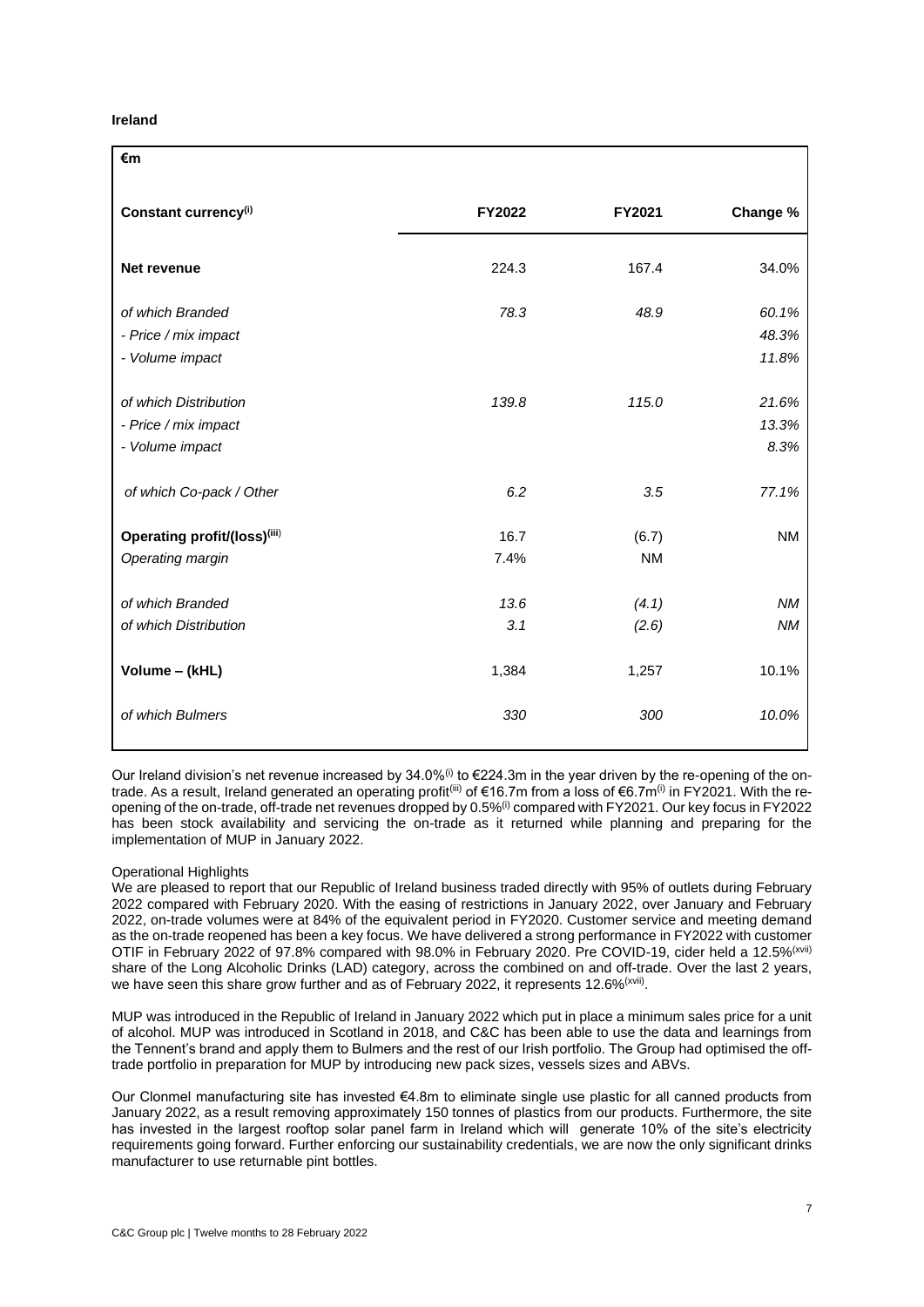#### **Brands**

Bulmers launched the 'When Time Bears Fruit' advertising campaign in FY2022. This campaign was rooted in sustainability, targeting the important role that bees play in our environment and importantly in the pollination of our orchards. The campaign included TV advertising which saw Bulmers on the TV for the first time in three years. The latest brand health scores have seen Bulmers Original Brand Index improve +2.8%, with our TV campaign helping to increase awareness. Encouragingly, Bulmers Light increased its brand health index, +4.2%, compared with last year whereas competitor brand scores have moved backwards.

Bulmers is building momentum in the near-term, taking volume share in the off-trade in the latest 26 and 13 week market data, an indication of share gains since the introduction of MUP<sup>(x)</sup>. Encouragingly, the latest 52 week data reflects off-trade volume and value share growth compared with pre COVID-19,  $FY2020$  levels<sup>(x)</sup>. In addition, this is mirrored in the on-trade where in the latest 52 week data, reflects volume and value share gains compared with FY2020<sup>(xiii)</sup>. Between the on and off-trade, Bulmers remains the largest and most popular cider brand in Ireland.

#### Distribution and Wine

Distribution volumes have increased 8.3% in the year with the reopening of the on-trade. Our Wine business volumes were 107% of FY2020 driven by strong off-trade volumes and the resilient ontrade volumes following the reopening of the trade in June 2021 in ROI.

The Group has a strategic partnership with Budweiser Brewing Group, notably in the Republic of Ireland where we exclusively distribute their complete beer portfolio. Budweiser, the biggest brand we distribute through this agreement has been repositioned in terms of pack sizes in preparation for MUP. The latest 13-week market data indicates that Budweiser's share of volume and value in off-trade lager has moved into growth year on year<sup>(x)</sup>. In February 2022, Bud Light was launched in the Republic of Ireland, further strengthening the portfolio and tailoring to changes in consumer preferences. In addition, Corona has seen 52-week volume and value market share growth in off-trade lager<sup>(x)</sup> with its brand health scores also impressing, up +16.6% compared with last year<sup>(xix)</sup>. We continued our beer portfolio development with the controlled launch of Corona Draught in December 2021.

#### Ecommerce

Following the launch of Bulmers Direct in H2 FY2021 and its sister platform for Tennent's NI, we are pleased to report that 33% on-trade revenue in Ireland was captured online in FY2022. In addition, we have seen higher online order values compared with traditional contact centre orders across both platforms. We will continue to enhance the customer experience online and drive customers to the platform.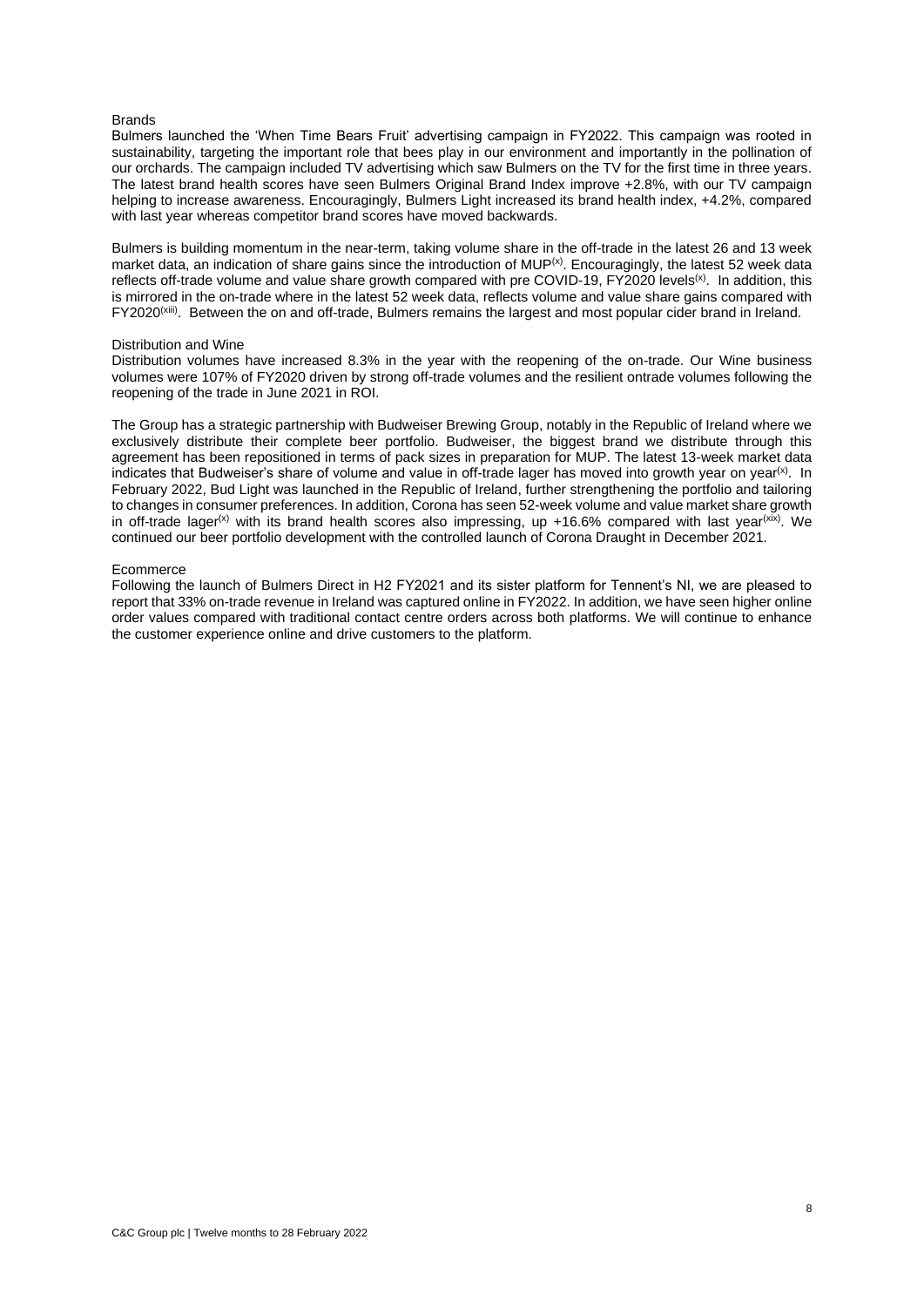#### **Notes to Operating Review are set out below.**

- (i) FY2021 comparative adjusted for constant currency (FY2021 translated at FY2022 F/X rates).
- (ii) Adjusted EBITDA is earnings/(loss) before exceptional items, finance income, finance expense, tax, depreciation, amortisation and share of equity accounted investments' profit/(loss) after tax. A reconciliation of the Group's operating profit/(loss) to adjusted EBITDA is set out on page 14.
- (iii) Before exceptional items.
- (iv) During the current financial year, the Group completed a Rights Issue at a discounted price of £1.86. As the rights price was issued at a discount, this was equivalent to a bonus issue of shares combined with a full market price. As such, IAS 33 Earnings Per Share requires an adjustment to the number of shares outstanding before the Rights Issue to reflect the bonus element inherent in it and also for this to be included in the EPS calculation for the prior period presented so as to provide a comparable result. Adjusted basic/diluted earnings/(loss) per share ('EPS') excludes exceptional items. Please see note 6 of the Condensed Consolidated Financial Statements.
- (v) Free Cash Flow ('FCF') that comprises cash flow from operating activities net of tangible and intangible cash outflows which form part of investing activities. FCF highlights the underlying cash generating performance of the ongoing business. FCF benefits from the Group's purchase receivables programme which contributed €84.1m (FY2021: €45.0m reported/€46.3m on a constant currency basis) inflow in the year. A reconciliation of FCF to net movement in cash per the Group's Cash Flow Statement is set out on page 14.
- (vi) Liquidity is defined as cash plus undrawn amounts under the Group's revolving credit facility.
- (vii) Net debt comprises borrowings (net of issue costs) less cash. Net debt, including the impact of IFRS 16, comprises borrowings (net of issue costs), lease liabilities capitalised less cash. Please see note 8 of the Condensed Consolidated Financial Statements.
- (viii) Tennent's: Source: YouGov Brand Index, 1 October 2019 28 Feb 2022, Scottish Likely Beer Drinkers.
- (ix) Bulmers You Gov 52 week period to 28.02.22.
- (x) Nielson, Volume Share of Long Alcoholic Drinks, Off-trade including Dunnes and Discounters, MAT February 2022.
- (xi) GB IRI off-trade data 52 week ending 20.03.22.
- (xii) CGA OPMS Data to P02 2022 (26/02/2022).
- (xiii) Bulmers: CGA Ireland 52 weeks ending 28.02.22.
- (xiv) YouGov Profiles+ Great Britain 02.01.2022, C&C Group, 01/03/19 29/02/20 vs 01/04/21 31/12/2021.
- (xv) YouGov Profiles+ Great Britain 02.01.2022.
- (xvi) Heverlee: Scotland YouGov Report, Data as of 01.03.22.
- (xvii) Combined; NielsenIQ Cider MAT Vol HL share of LAD, February 2020 & CGA Cider MAT Vol HL share of LAD, February 2020.
- (xviii) Combined; NielsenIQ Cider MAT Vol HL share of LAD, February 2022 & CGA Cider MAT Vol HL share of LAD, February 2022.
- (xix) Corona YouGov 52 week period to 28.02.22.
- (xx) Admiral Taverns is a tenanted pub group with approximately 1,600 pubs across England and Wales. C&C originally invested in the Admiral Taverns joint venture in September 2017 with its joint venture partner Proprium Capital Partners ("Proprium"), a privately-held real estate focused principal investing firm. Under the terms of the transaction, C&C will dispose of its 48.9% interest in the joint venture to Proprium. The sale of the shares will be completed and the consideration will be paid in three equal tranches, the first tranche when approval has been received from the Financial Conduct Authority, the second and third tranches on the later of receipt of approval from the Financial Conduct Authority and 31 August 2022 and 28 February 2023 respectively. In FY2022, Admiral Taverns had profit before tax of €4.9m. As at 28 February 2022, the gross assets of Admiral Taverns were €743.3m.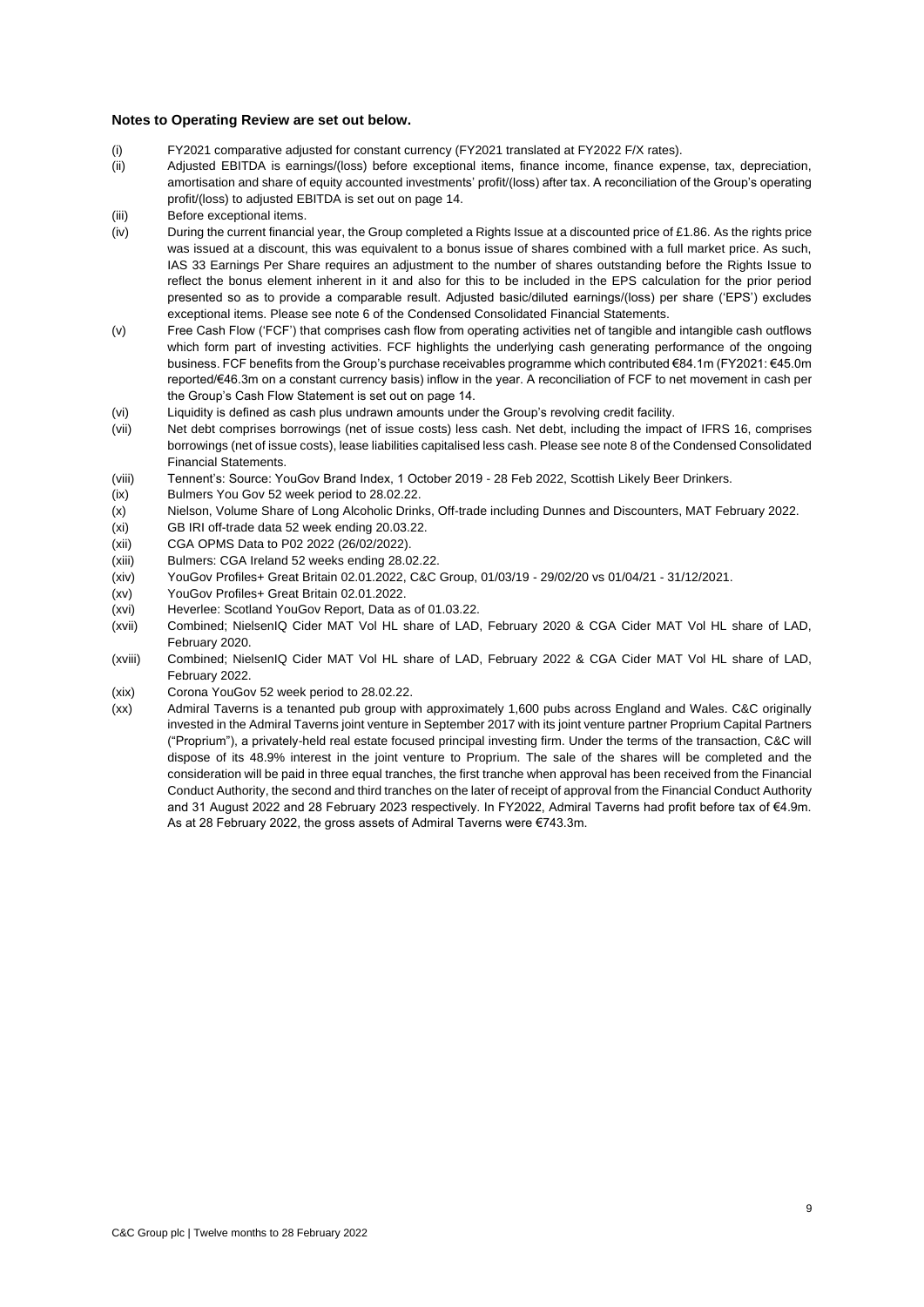### **Contacts**

### **C&C Group plc**

Patrick McMahon, Chief Financial Officer Ewan Robertson, Finance and Investor Relations Director Email: [ewan.robertson@candcgroup.com](mailto:ewan.robertson@candcgroup.com)

### **FTI Consulting**

Jonathan Neilan / Paddy Berkery / Aline Oliveira Tel: +353 86 231 4135 / +353 86 6025988 / +353 83 8331644 Email: [CandCGroup@fticonsulting.com](mailto:CandCGroup@fticonsulting.com)

**Novella Communications** Tim Robertson Tel: +44 203 151 7008 Email: [TimR@novella-comms.com](mailto:TimR@novella-comms.com)

### **About C&C Group plc**

C&C Group plc is a leading, vertically integrated premium drinks company which manufactures, markets and distributes branded beer, cider, wine, spirits, and soft drinks across the UK and Ireland.

- C&C Group's portfolio of owned/exclusive brands include: Bulmers, the leading Irish cider brand; Tennent's, the leading Scottish beer brand; Magners the premium international cider brand; as well as a range of fastgrowing, premium and craft ciders and beers, such as Heverlee, Menabrea, Five Lamps and Orchard Pig. C&C exports its Magners and Tennent's brands to over 40 countries worldwide.
- C&C Group has owned brand and contract manufacturing/packing operations in Co.Tipperary, Ireland and Glasgow, Scotland.
- C&C is the No.1 drinks distributor to the UK and Ireland hospitality sectors. Operating through the Matthew Clark, Bibendum, Tennent's and Bulmers Ireland brands, the Group has a market leading range, scale and reach including an intimate understanding of the markets it serves. Together this provides a key route-to-market for major international beverage companies.

C&C Group is a FTSE 250 company headquartered in Dublin and is listed on the London Stock Exchange.

### **Note regarding forward-looking statements**

This announcement includes forward-looking statements, including statements concerning current expectations about future financial performance and economic and market conditions which C&C believes are reasonable. However, these statements are neither promises nor guarantees, but are subject to risks and uncertainties, including those factors discussed on page 18 that could cause actual results to differ materially from those anticipated.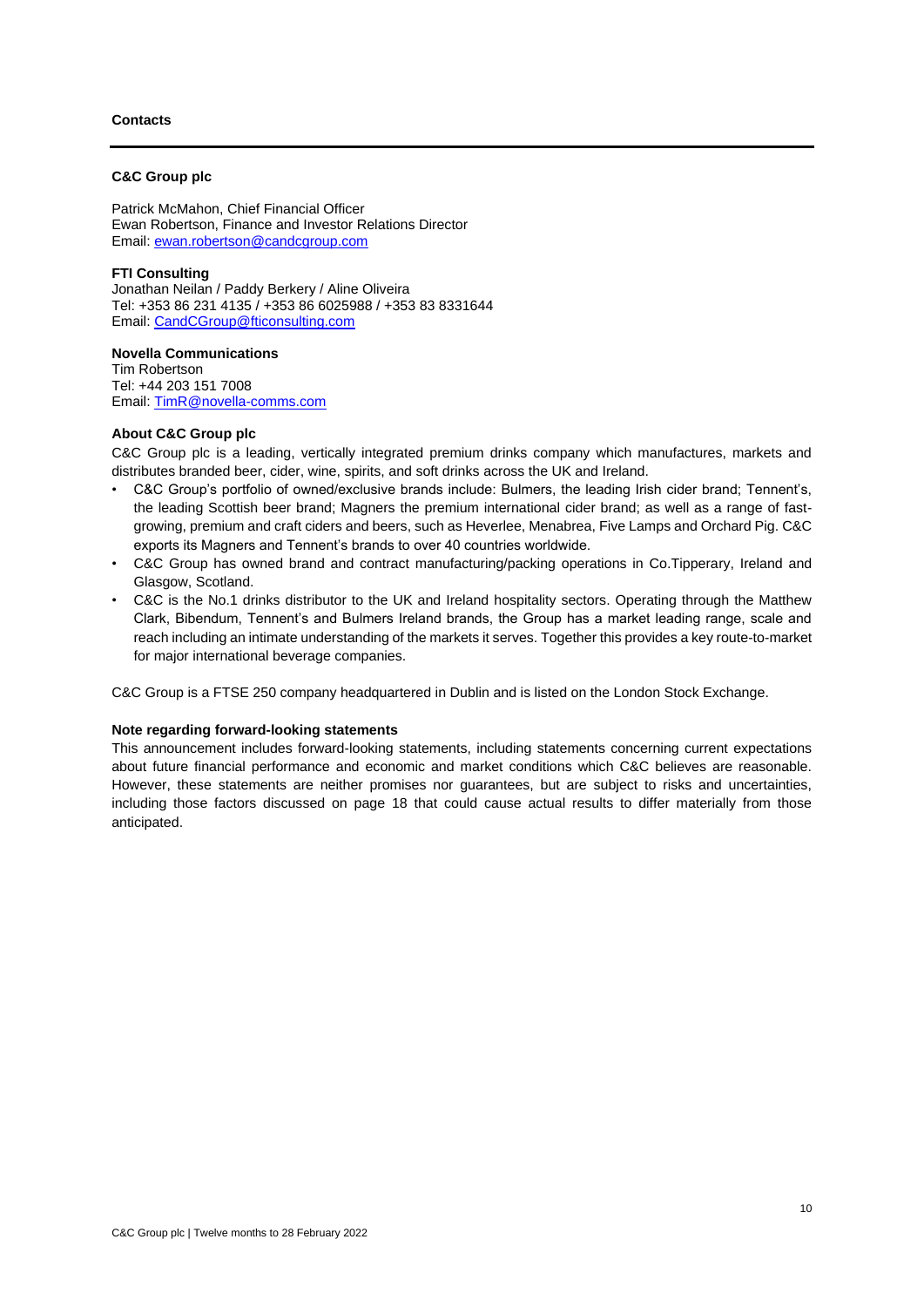### **Finance review**

**A summary of results for the twelve months ended 28 February 2022 is set out in the table below:**

|                                                                                           | Year ended<br>28 February<br>2022 before<br>exceptionals <sup>(i)</sup><br>€m | Year ended<br>28 February 2021<br>before<br>exceptionals <sup>(i)</sup><br>€m | CC <sup>(ii)</sup> year ended<br>28 February 2021<br>before<br>exceptionals <sup>(i)</sup><br>€m |
|-------------------------------------------------------------------------------------------|-------------------------------------------------------------------------------|-------------------------------------------------------------------------------|--------------------------------------------------------------------------------------------------|
| Net revenue                                                                               | 1,438.1                                                                       | 736.9                                                                         | 765.8                                                                                            |
| <b>Operating profit/(loss)</b>                                                            | 47.9                                                                          | (59.6)                                                                        | (63.6)                                                                                           |
| Net finance costs<br>Share of equity accounted<br>investments' profit/(loss) after<br>tax | (16.1)<br>2.6                                                                 | (19.5)<br>(6.1)                                                               |                                                                                                  |
| Profit/(loss) before tax                                                                  | 34.4                                                                          | (85.2)                                                                        |                                                                                                  |
| Income tax (expense)/credit                                                               | (6.2)                                                                         | 14.4                                                                          |                                                                                                  |
| Profit/(loss) for the financial<br>year                                                   | 28.2                                                                          | (70.8)                                                                        |                                                                                                  |
| Basic EPS (note 6)<br>Adjusted diluted EPS(iii)<br>(note 6)                               | 9.9 cent<br>$7.5$ cent                                                        | $(31.1)$ cent<br>$(21.1)$ cent                                                |                                                                                                  |

Once again, COVID-19 and its related restrictions have posed significant challenges to the drinks and hospitality sector, effecting all of the Group's stakeholders and materially impacting our results for the year ended 28 February 2022. Despite significant challenges the Group returned to profitability for the year.

C&C is reporting net revenue of  $\epsilon$ 1,438.1m, operating profit<sup>(i)</sup> of  $\epsilon$ 47.9m, liquidity<sup>(iv)</sup> of  $\epsilon$ 438.7m and net debt<sup>(v)</sup> including leases, of €271.3m. Net debt(v) excluding IFRS 16 *Leases* was €191.3m. Following the easing of ontrade restrictions in the first half of FY2022, trading was ahead of plan with the Group returning to profitability and underlying cash generation. However, renewed Government restrictions on the hospitality industry in the second half of the year, particularly across the key Christmas trading period adversely impacted performance. With the lifting once again of restrictions towards the latter stages of FY2022, the Group's on-trade performance improved yet again, providing a platform for a clean start to FY2023. Cost inflation pressures and concerns associated with the potential consequences of the ongoing conflict in Ukraine have grown over recent months. In response to this challenging and evolving inflationary backdrop and uncertain macro environment, in November 2021 the Group implemented a series of price increases which, alongside our previously announced cost reduction programme and cost hedge positions afford us a degree of cost protection as we enter into FY2023.

The Group's performance in FY2022 continued to be significantly impacted by COVID-19 and the associated ontrade restrictions in our core markets. As a direct result, and on a constant currency basis<sup>(ii)</sup>, net revenue for the Group of €1,438.1m increased by 87.8%.

Bulmers and Tennent's continued to build on market share gains, our distribution businesses returned to profitability and we successfully executed our previously announced cost reduction programme. The continued, intermittent lockdowns and restrictions in the on-trade resulted in the Group reporting an operating profit for the year of €47.9m (i), up from a loss of €63.6m in the prior year(i)(ii) and €74.8m below the Group FY2020 outcome (on a constant currency basis). Adjusted diluted EPS for FY2022 is 7.5 cent.

Liquidity and net debt reduction have been a key focus for the Group throughout FY2022. The Group completed a successful Rights Issue in June 2021 issuing 81,287,315 New Ordinary Shares at 186 pence per New Ordinary Share, raising gross proceeds of £151.2m (€176.3m). As a result of this, the Group reduced leverage with a significant reduction in net debt, improving the Group's overall liquidity position and providing the Group with the capital structure to both support the business during further potential disruptions from COVID-19 and to deliver on its strategy. The Group maintains a robust liquidity position with available liquidity of €438.7m at 28 February 2022 and at year end achieved Net Debt/ EBITDA of 3.4x. Our target Net Debt/ EBITDA level is less than 2x.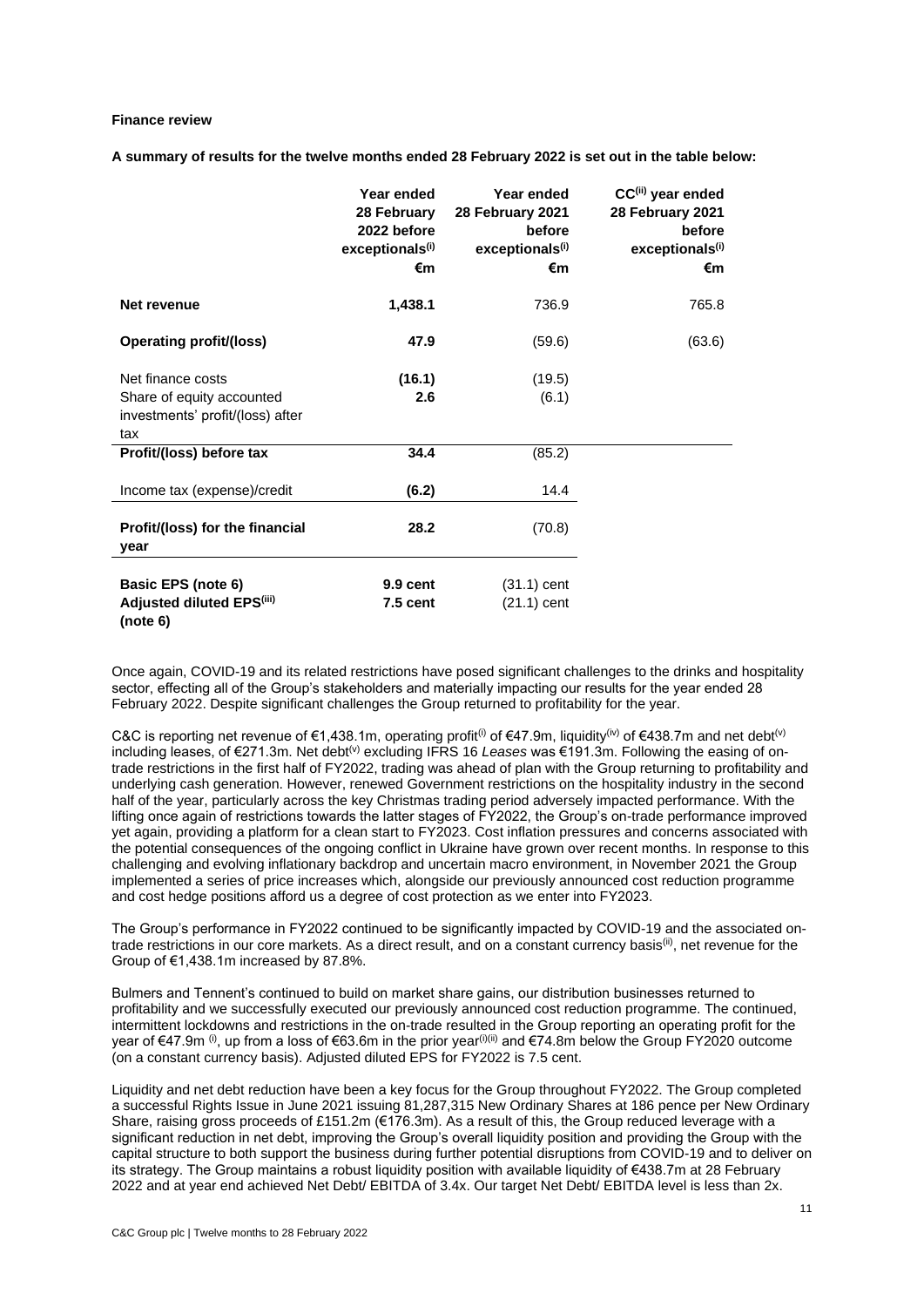The potential impact on the Group's profitability from the challenging inflationary cost environment and concerns associated with the potential consequences of the ongoing conflict in Ukraine is a key focus as the Group enters FY2023. This risk has been somewhat mitigated to date by a successfully executed €18.0m cost reduction plan, recent price increases and input cost hedging but we remain very vigilant of the risk this level of cost inflation poses to our cost base and more generally consumer confidence and spending as we progress into FY2023.

#### **Finance Costs, Income Tax and Shareholder Returns**

Net finance costs before exceptional items of €16.1m were incurred in the financial year (FY2021: €19.5m), with €7.4m being incurred post the receipt of Rights Issue gross cash proceeds of £151m (€176m). The Group successfully negotiated financial covenant waivers as a consequence of the impact of COVID-19 with its lenders. Exceptional finance costs of €6.7m were incurred directly associated with these waivers including waiver fees, increased margins payable and other professional fees associated with the covenant waivers.

In FY2022, the UK trading group increased its contribution to overall Group profits. Expectedly, this impacts the Group's effective tax rate for FY2022 of 18.8%, as UK generated profits are taxed a rate of 19% as compared to that of 12.5% in Ireland. Further pressure on the Group's effective tax rate is to be expected with the increase of the UK's corporate tax rate to 25% from 1 April 2023 and the expected implementation of a 15% corporate tax rate in Ireland (for large multi-national corporations) towards the end of FY2023. The Group continues to manage its effective tax rate in line with its published tax strategy.

Due to COVID-19 and the impact this had on global economies and on business generally, the Board concluded it was not appropriate to pay an interim dividend or a final dividend for FY2022. In the prior financial year, due to the emergence of COVID-19, no interim or final dividend was paid, a payment of €0.4m was made to recipients of dividend accruing share-based payment awards and a credit of €0.2m was recognised in the Income Statement as a consequence of dividend accruing share-based payment awards now deemed to be not capable of achieving their performance conditions, and hence both the share-based payment award and related dividend accrual were deemed to have lapsed.

#### **Exceptional items**

Total exceptional items, before the impact of taxation, of a €11.3m credit were incurred in the current financial year.

### **COVID-19**

The Group has continued to account for the ongoing COVID-19 pandemic as an exceptional item and has incurred an exceptional credit of €17.5m from operating activities at 28 February 2022. The Group reviewed the recoverability of its debtor book and advances to customers and booked a credit of €7.9m with respect to its provision against trade debtors and a credit of €5.5m with respect to its provision for advances to customers. T Group also realised an exceptional credit of €4.1m with respect to inventory, this related to inventory that had previously been assessed as unsaleable before becoming obsolete, all as a consequence of the COVID-19 restrictions.

### **Restructuring costs**

A credit of €1.2m relating to restructuring costs was incurred in the current financial year. This included severance costs of €0.6m which arose as a consequence of the optimisation of the delivery networks in England and Scotland. In addition, the Group realised a credit of €1.8m in relation to the profit on disposal of a property, as a direct consequence of the optimisation project.

#### **Impairment of property, plant & equipment**

Property (comprising freehold land & buildings) and plant & machinery are valued at fair value on the Consolidated Balance Sheet and reviewed for impairment on an annual basis. During the current financial year, the Group engaged external valuers to value the freehold land & buildings and plant & machinery at the Group's Clonmel (Tipperary), Wellpark (Glasgow) and Portugal sites. Using the valuation methodologies, this resulted in a net revaluation gain of €0.6m accounted for in the Consolidated Income Statement and a gain of €2.5m accounted for within Other Comprehensive Income.

### **Rights Issue Costs**

The Group completed a successful Rights Issue in June 2021 issuing 81,287,315 New Ordinary Shares at 186 pence per New Ordinary Share, raising gross proceeds of £151.2m (€176.3m). Attributable costs of €9.2m were incurred, of which €6.6m was debited directly to Equity and €2.6m was recorded as an exceptional charge in the Group's Condensed Consolidated Income Statement.

# **Profit on disposal**

During the current financial year, as outlined in further detail in note 7, the Group completed the sale of its wholly owned US subsidiary, Vermont Hard Cider Company to Northeast Kingdom Drinks Group, LLC on the 2 April 2021 for a total consideration of €17.5m (USD 20.5m) (comprised of cash proceeds of €13.4m (€12.9m net cash impact on disposal) and promissory notes of €4.1m at the date of transaction), realising a profit of €4.5m on disposal.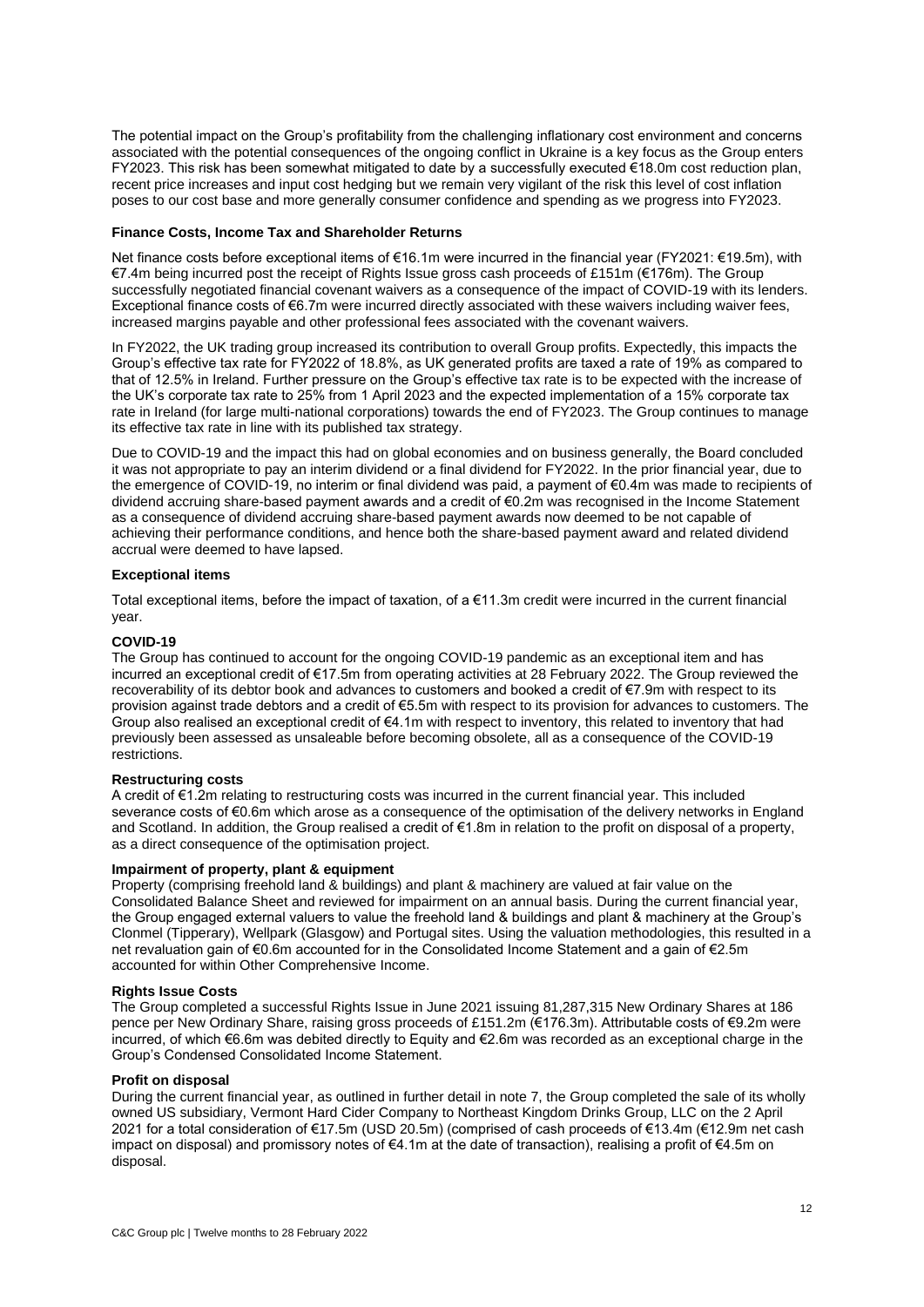### **Finance income**

The Group earned finance income of €0.2m relating to promissory notes issued as part of the disposal of the Group's subsidiary Vermont Hard Cider Company.

#### **Finance expense**

As outlined previously, during the current financial year, the Group successfully negotiated covenant waivers due to the impact of COVID-19 with its lenders. Costs of €6.7m were incurred in the year directly associated with these waivers including waiver fees, increased margins payable and other professional fees associated with covenant waivers.

### **Equity accounted investments' exceptional items**

On 17 May 2022, the Group announced the sale of its joint venture investment in Admiral Taverns, to Proprium Capital Partners for a total consideration of €65.8m (£55.0m). The sale of the shares will be completed and the consideration will be paid in three tranches during FY2023, subject only to FCA approval. Admiral Taverns was classified as an asset held for sale as at 24 February 2022.

The net impact of exceptional items in relation to Admiral is a charge of €3.7m. The Group continued to equity account for this investment up until this date, with the Group recognising a credit of €2.7m with respect to its share of Admiral Taverns' exceptional items. This included a credit of €4.1m with respect to the Group's share of the revaluation gain arising from the fair value exercise to value Admiral's property assets. The Group also recognised an exceptional charge of €1.4m in relation to its share of other exceptional items for the year, including the Group's share of acquisition costs of €1.4m incurred with respect to Admiral Taverns' acquisition of Hawthorn. The Group also recognised its share of other exceptional items for the year of €0.5m, primarily relating to restructuring costs. This was offset by a release from the expected loss provision with respect to the recoverability of Admiral Taverns' debtor book as a consequence of COVID-19 of €0.5m.

As a result of the same property valuation exercise, a gain of €2.2m with respect to the Group's share of the revaluation was recognised in Other Comprehensive Income.

Also in the current financial year, the Group assessed the carrying value of its equity accounted investment as a result of its classification as an asset held for sale as at 24 February 2022 and recognised an impairment charge of €6.4m. This impairment charge reverses previously accumulated gains and losses in relation to the application of equity accounting for the Admiral Taverns investment, to reflect the recoverable value of the Group's investment in line with the agreed consideration of €65.8m (£55.0m).

#### **Other**

During the current financial year, €0.3m was released against a provision for legal disputes.

### **Balance Sheet Strength and Debt Management**

Balance sheet strength provides the Group with the financial flexibility to pursue its strategic objectives. It is our policy to ensure that a medium/long-term debt funding structure is in place to provide us with the financial capacity to promote the future development of the business and to achieve its strategic objectives. To ensure the business was equipped with the optimum capital structure and financing to emerge from the COVID-19 pandemic in a position of strength, the Group announced a Rights Issue on the 26 May 2021. The Group successfully completed the Rights Issue in June 2021 raising gross cash proceeds of £151.2m (€176.3m). As a result of this, the Group reduced leverage, improving the Group's overall liquidity position and providing the Group with the capital structure to both support the business during further potential disruptions from COVID-19 and to deliver on its strategy.

The Group manages its borrowing requirements by entering into committed loan facility agreements. In July 2018, the Group amended and updated its committed €450m multi-currency five year syndicated revolving loan facility and executed a three-year Euro term loan. Both the multi-currency facility and the Euro term loan were negotiated with eight banks, namely ABN Amro Bank, Allied Irish Bank, Bank of Ireland, Bank of Scotland, Barclays Bank, HSBC, Rabobank and Ulster Bank. In FY2020 the Group availed of an option within the Group's multi-currency revolving loan facility agreement to extend the tenure for a further 364 days from termination date. The multi-currency facility agreement is therefore now repayable in a single instalment on 11 July 2024. During the prior financial year, the Group renegotiated an extension of the repayment schedule of the Euro term loan with its lenders and the last instalment is now payable on 12 July 2022.

In March 2020, the Group completed the successful issue of new USPP notes. The unsecured notes, denominated in both Euro and Sterling, have maturities of 10 and 12 years and diversify the Group's sources of debt finance. The Group's Euro term loan included a mandatory prepayment clause from the issuance of any Debt Capital Market instruments however a waiver of the prepayment was successfully negotiated in addition to a waiver of a July 2020 repayment, as a consequence of COVID-19, which now becomes payable with the last instalment in July 2022.

As outlined previously, as a direct consequence of the impact of COVID-19, the Group successfully negotiated waivers on its debt covenants from its lending group for FY2021, and these have been extended up to, but not including, the August 2022 test date.

As part of the agreement reached to waive the debt covenants, a minimum liquidity requirement and a gross debt restriction have been put in place. The minimum liquidity requirement and a gross debt restriction will remain in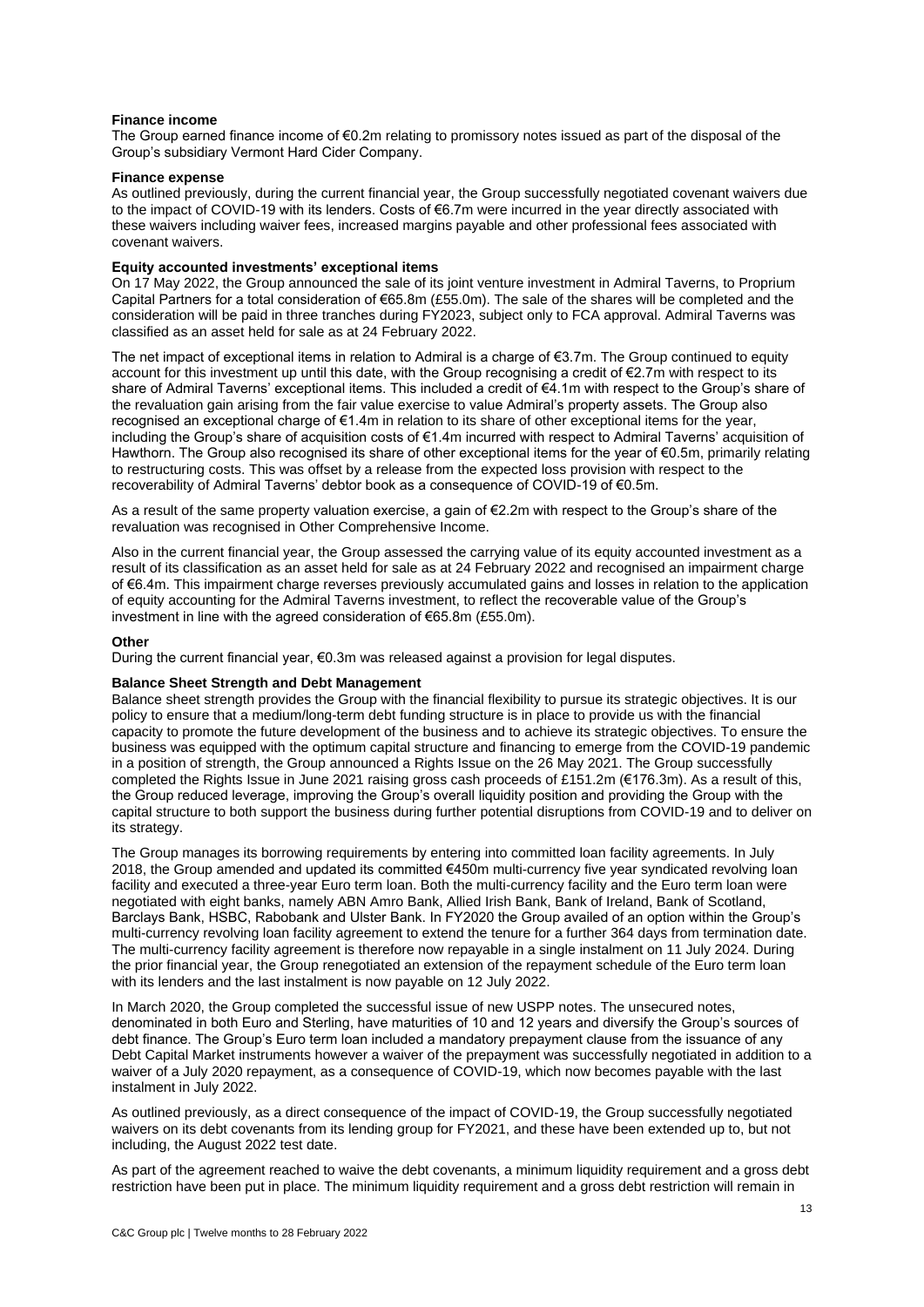place until the Group is able to show compliance with its original debt covenant levels at the 28 February 2023 or any subsequent test date or earlier if compliance can be demonstrated, and, and, with respect to the minimum liquidity requirement, the Group must maintain liquidity of at least €150.0m each month. A monthly gross debt cap of €700.0m in the current financial year applied which will continue during FY2022.

The Group complied with these new minimum liquidity and gross debt requirements during the financial year.

The Group maintains a £200m committed receivables purchase facility, renewable annually in May. As at 28 February 2022, €84.1m of this facility was drawn (FY2021: €45.0m, FY2020: €131.4m).

#### **Cash generation**

Summary cash flow for the year ended 28 February 2022 is set out in the table below. Overall liquidity remains robust. The increase in the Group's receivables purchase programme, as a direct consequence of increased trading was partly offset by the Group's repayment of previously deferred tax payments to the UK and Irish Tax Authorities in accordance with our agreed repayment schedules of €64.3m and an investment in stock in Q4 FY2022. The contribution to year end Group cash from the receivables purchase programme was €84.1m compared to €45.0m (€46.3m on a constant currency basis<sup>(ii)</sup>) at 28 February 2021 - a cash inflow of €37.8m<sup>(ii)</sup>. In FY2022 €64.3m of previously deferred tax payments were repaid and €28.8m will be repaid in FY2023.

Capital expenditure in FY2022 amounted to €14.9m, with almost 50% relating directly to ESG initiatives and investments, namely the completion of our Out of Plastics projects for owned alcohol brands in Wellpark and Clonmel and an investment in Ireland's largest rooftop solar panel installation in Clonmel which will provide 10% of the site's electricity requirement.

*Reconciliation of Adjusted EBITDA(vi) to Operating profit/(loss)*

|                                                                       | 2022    | 2021    |
|-----------------------------------------------------------------------|---------|---------|
|                                                                       | €m      | €m      |
| Operating profit/(loss)                                               | 58.5    | (84.8)  |
| <b>Exceptional items</b>                                              | (10.6)  | 25.2    |
| Operating profit/(loss) before exceptional items                      | 47.9    | (59.6)  |
| Amortisation and depreciation charge                                  | 31.8    | 30.8    |
| Adjusted EBITDA <sup>(vi)</sup>                                       | 79.7    | (28.8)  |
|                                                                       |         |         |
| Adjusted EBITDA <sup>(vi)</sup>                                       | 79.7    | (28.8)  |
| Working capital                                                       | (19.2)  | (44.7)  |
| Advances to customers                                                 | 2.3     | 1.2     |
| Net finance costs excluding exceptional finance costs                 | (16.7)  | (18.0)  |
| Tax (paid)/refunded                                                   | (3.2)   | 7.2     |
| Pension contributions paid                                            | (0.4)   | (0.4)   |
| Tangible/intangible expenditure                                       | (17.1)  | (10.0)  |
| Net proceeds on disposal of property plant & equipment                | 2.3     | 1.0     |
| Exceptional items paid                                                | (12.5)  | (12.4)  |
| Other*                                                                | 3.0     | 1.3     |
| Free cash flow(vii)                                                   | 18.2    | (103.6) |
| Free cash flow $(vii)$                                                | 18.2    | (103.6) |
| Exceptional cash outflow                                              | 10.2    | 12.4    |
| Free cash flow <sup>(vii)</sup> excluding exceptional cash outflow    | 28.4    | (91.2)  |
| <b>Reconciliation to Group Condensed Cash Flow Statement</b>          |         |         |
| Free cash flow $(vii)$                                                | 18.2    | (103.6) |
| Net proceeds from exercise of share options/equity interests          | 0.7     | 0.3     |
| Drawdown of debt                                                      | 49.5    | 570.9   |
| Repayment of debt                                                     | (271.7) | (464.0) |
| Payment of lease liabilities                                          | (21.9)  | (19.0)  |
| Proceeds from Rights Issue                                            | 176.3   |         |
| Payment of issue costs                                                |         | (1.4)   |
| Payment of Rights Issue costs                                         | (9.2)   |         |
| Disposal of subsidiary/equity investment                              | 12.9    | 6.7     |
| Cash outflow re acquisition of equity accounted investments/financial |         |         |
| assets                                                                | (0.3)   | (6.9)   |
| Dividends paid                                                        |         | (0.4)   |
| Net decrease in cash                                                  | (45.5)  | (17.4)  |

\* Other relates to the add back of share options, pension contributions: adjustments from charge to payment and the add back of intangible asset impairment.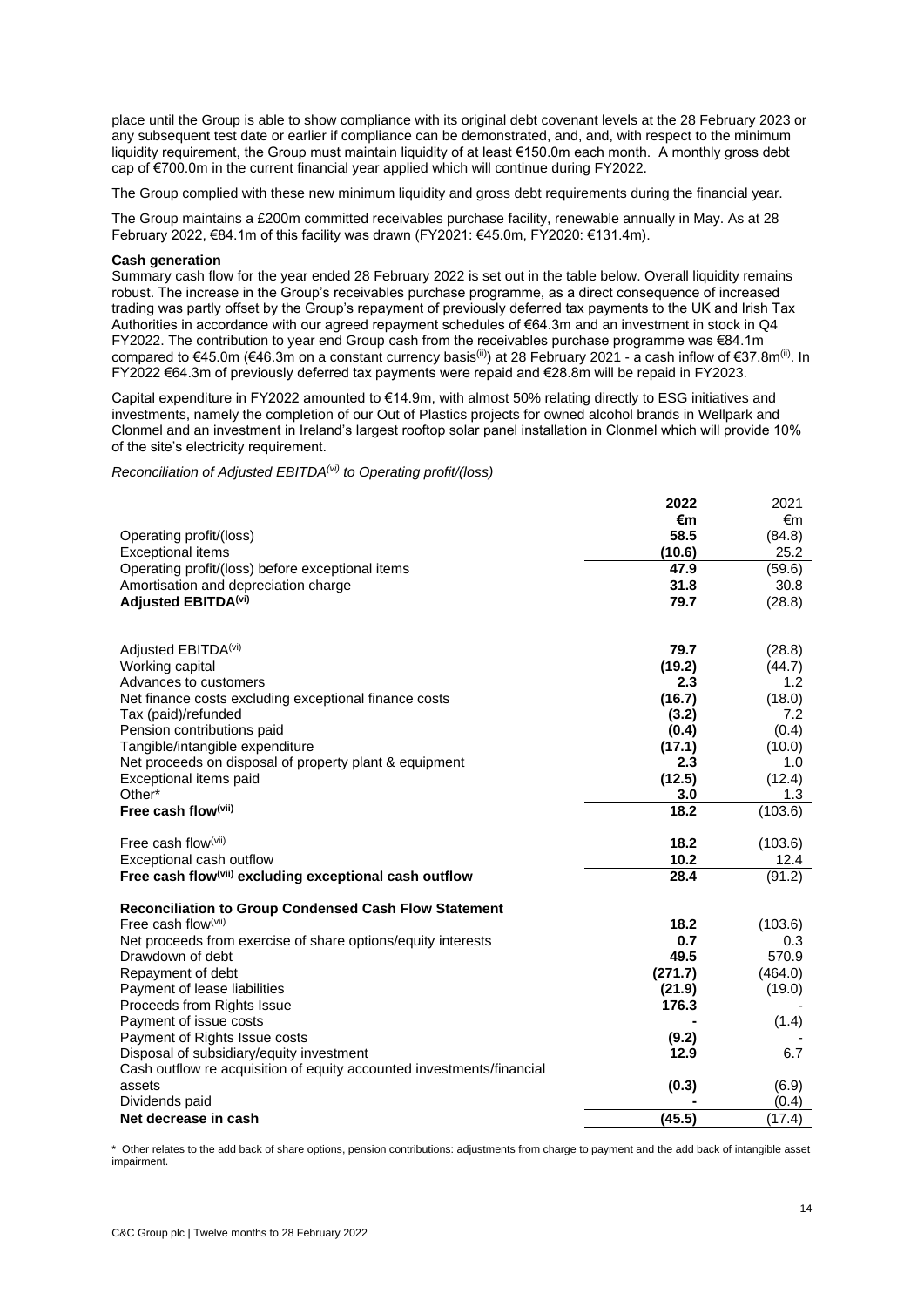#### **Retirement Benefits**

In compliance with IFRS, the net assets and actuarial liabilities of the various defined benefit pension schemes operated by the Group companies, computed in accordance with IAS 19 Employee Benefits, are included on the face of the Consolidated Balance Sheet as retirement benefits.

Independent actuarial valuations of the defined benefit pension schemes are carried out on a triennial basis using the attained age method. The most recently completed actuarial valuations of the ROI defined benefit pension schemes were carried out with an effective date of 1 January 2021 while the date of the most recent actuarial valuation of the NI defined benefit pension scheme was 31 December 2020. As a result of these updated valuations the Group has committed to contributions of 27.5% of pensionable salaries for the Group's staff defined benefit scheme. There is no funding requirement with respect to the Group's executive defined benefit pension scheme or the Group's NI defined benefit pension scheme, both of which are in surplus. The Group has an unconditional right to these surpluses when the scheme concludes.

There are 2 active members in the NI scheme and 51 active members (less than 10% of total membership) in the ROI staff defined benefit pension scheme and no active members in the executive defined benefit pension scheme.

At 28 February 2022, the retirement benefits computed in accordance with IAS 19 Employee Benefits amounted to a net surplus of €37.6m gross of deferred tax (€20.0m surplus with respect to the Group's staff defined benefit pension scheme, €11.1m surplus with respect to the Group's executive defined benefit pension scheme and a €6.5m surplus with respect to the Group's NI defined benefit pension scheme) and a net surplus of €31.5m net of deferred tax.

The key factors influencing the change in valuation of the Group's defined benefit pension scheme obligations gross of deferred tax are as outlined below:

|                                      | €m    |
|--------------------------------------|-------|
| Net surplus at 1 March 2021          | 4.9   |
| <b>Translation adjustment</b>        | 0.2   |
| Employer contributions paid          | 0.4   |
| Credit to Other Comprehensive Income | 32.8  |
| Charge to Income Statement           | (0.7) |
| Net surplus at 28 February 2022      | 37.6  |

The increase in the surplus from €4.9m at 28 February 2021 to a surplus of €37.6m at 28 February 2022 is primarily due to an actuarial gain of €32.8m over the year. The actuarial gain was driven by the increase in the discount rates used to value the pension benefit obligation. The impact of the increase in discount rates was partially offset by the increase in the inflation-related assumptions.

### **Financial Risk Management**

The main financial market risks facing the Group continue to include commodity price fluctuations, foreign currency exchange rate risk, interest rate risk, creditworthiness in relation to its counterparties and liquidity risk.

The Board of Directors set the treasury policies and objectives of the Group, the implementation of which are monitored by the Audit Committee.

### **Currency Risk Management**

The reporting currency and the currency used for all planning and budgetary purposes is Euro. However, as the Group transacts in foreign currencies and consolidates the results of non-Euro reporting foreign operations, it is exposed to both transaction and translation currency risk.

Currency transaction exposures primarily arise on the Sterling, US, Canadian and Australian Dollar denominated sales of our Euro subsidiaries and Euro purchases in the Group's Great Britain (GB) business. We seek to minimise this exposure, when possible, by offsetting the foreign currency input costs against the same foreign currency receipts, creating a natural hedge. When the remaining net currency exposure is material, the Group enters into foreign currency forward contracts to mitigate and protect against adverse movements in currency risk and remove uncertainty over the foreign currency equivalent cash flows. Forward foreign currency contracts are used to manage this risk in a non-speculative manner when the Group's net exposure exceeds certain limits as set out in the Group's treasury policy. In the current financial year, the Group had €22.2m forward foreign currency cash flow hedges outstanding.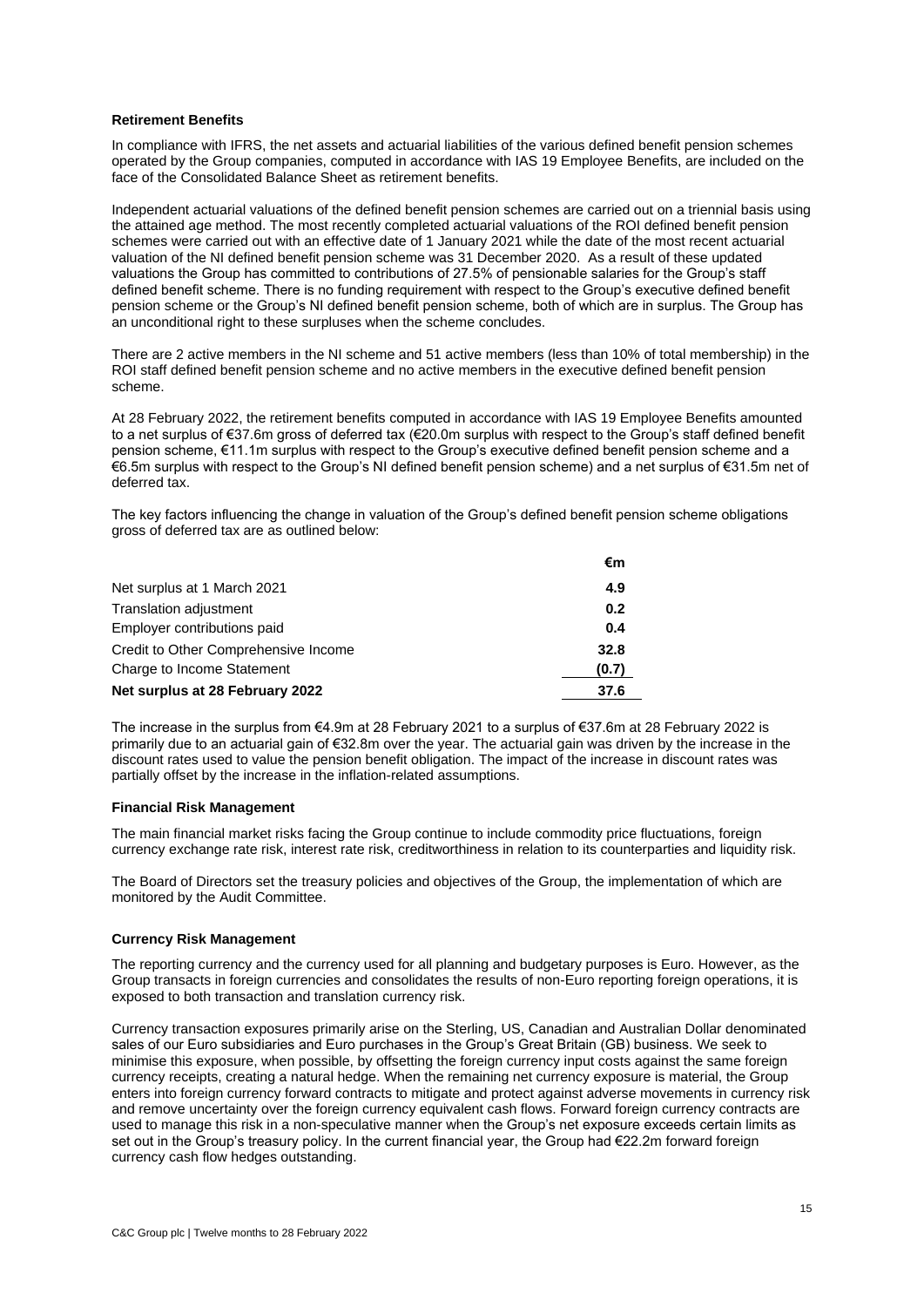The average rate for the translation of results from Sterling currency operations was €1:£0.8524 (year ended 28 February 2021: €1:£0.8959) and from US Dollar operations was €1:\$1.1701 (year ended 28 February 2021: €1:\$1.1602).

Comparisons for revenue, net revenue and operating profit before exceptional items for each of the Group's reporting segments are shown at constant exchange rates for transactions by subsidiary undertakings in currencies other than their functional currency and for translation in relation to the Group's Sterling and US Dollar denominated subsidiaries by restating the prior year at current year average rates.

## **Segmental reporting**

In September 2021, the Group announced to the market as part of its 'One C&C' target that it would be combining all of the Great Britain ('GB and RoW') trading businesses with immediate effect aligning management structures and beginning a significant change programme of simplification and integration. This led to our previously reported GB, Matthew Clark Bibendum and International businesses being absorbed under one management team led by one Managing Director. The Ireland business remains unchanged. Considering the changes in the operational management and organisational structure, the Group has aligned its reporting segments with how the business is now managed. Furthermore and to aid more useful analysis of the Group's business performance, the Group has introduced Branded, Distribution and Co-pack/Other secondary analysis to its reporting this year.

Applying the realised FY2022 foreign currency rates to the reported FY2021 revenue, net revenue and operating

 $\cos^{(i)}$  are shown in the table below. **Year ended 28 February 2021 FX transaction FX translation Year ended 28 February 2021 €m €m €m €m Revenue Ireland** 269.8 - 1.9 271.7 *Branded 94.2 - 0.7 94.9 Distribution 167.2 - 1.2 168.4 Co-pack/Other 8.4 - 8.4* **Great Britain** 753.0 - 36.8 789.8 *Branded 230.8 - 10.5 241.3*

| <b>Ireland</b>       | 269.8   |                | 1.9   | 271.7   |
|----------------------|---------|----------------|-------|---------|
| <b>Branded</b>       | 94.2    |                | 0.7   | 94.9    |
| <b>Distribution</b>  | 167.2   |                | 1.2   | 168.4   |
| Co-pack/Other        | 8.4     |                |       | 8.4     |
| <b>Great Britain</b> | 753.0   |                | 36.8  | 789.8   |
| <b>Branded</b>       | 230.8   |                | 10.5  | 241.3   |
| <b>Distribution</b>  | 476.2   |                | 24.2  | 500.4   |
| Co-pack/Other        | 46.0    |                | 2.1   | 48.1    |
| <b>Total</b>         | 1,022.8 | $\blacksquare$ | 38.7  | 1,061.5 |
|                      |         |                |       |         |
| Net revenue          |         |                |       |         |
| <b>Ireland</b>       | 166.1   |                | 1.3   | 167.4   |
| <b>Branded</b>       | 48.6    |                | 0.3   | 48.9    |
| <b>Distribution</b>  | 114.0   |                | 1.0   | 115.0   |
| Co-pack/Other        | 3.5     |                |       | 3.5     |
| <b>Great Britain</b> | 570.8   |                | 27.6  | 598.4   |
| <b>Branded</b>       | 133.4   |                | 5.6   | 139.0   |
| <b>Distribution</b>  | 394.2   |                | 20.0  | 414.2   |
| Co-pack/Other        | 43.2    |                | 2.0   | 45.2    |
| <b>Total</b>         | 736.9   | $\blacksquare$ | 28.9  | 765.8   |
|                      |         |                |       |         |
| Operating loss(i)    |         |                |       |         |
| <b>Ireland</b>       | (4.9)   | (1.7)          | (0.1) | (6.7)   |
| <b>Branded</b>       | (3.9)   | (0.1)          | (0.1) | (4.1)   |
| <b>Distribution</b>  | (1.0)   | (1.6)          |       | (2.6)   |
| <b>Great Britain</b> | (54.7)  | 0.6            | (2.8) | (56.9)  |
| <b>Branded</b>       | (10.0)  | (0.1)          | (0.3) | (10.4)  |
| <b>Distribution</b>  | (44.7)  | 0.7            | (2.5) | (46.5)  |
| <b>Total</b>         | (59.6)  | (1.1)          | (2.9) | (63.6)  |

### **Commodity Price and Other Risk Management**

The Group is exposed to commodity price fluctuations, and manages this risk, where economically viable, by entering into fixed price supply contracts with suppliers. We do not directly enter into commodity hedge contracts. The cost of production is also sensitive to variability in the price of energy, primarily gas and electricity. Our policy is to fix the cost of a certain level of energy requirement through fixed price contractual arrangements directly with our energy suppliers. Evolving cost inflation pressures and concerns associated with the potential consequences of the ongoing conflict in Ukraine have grown over recent months, heightening the risk around cost and to some extent continuity of supply of raw materials and ingredients.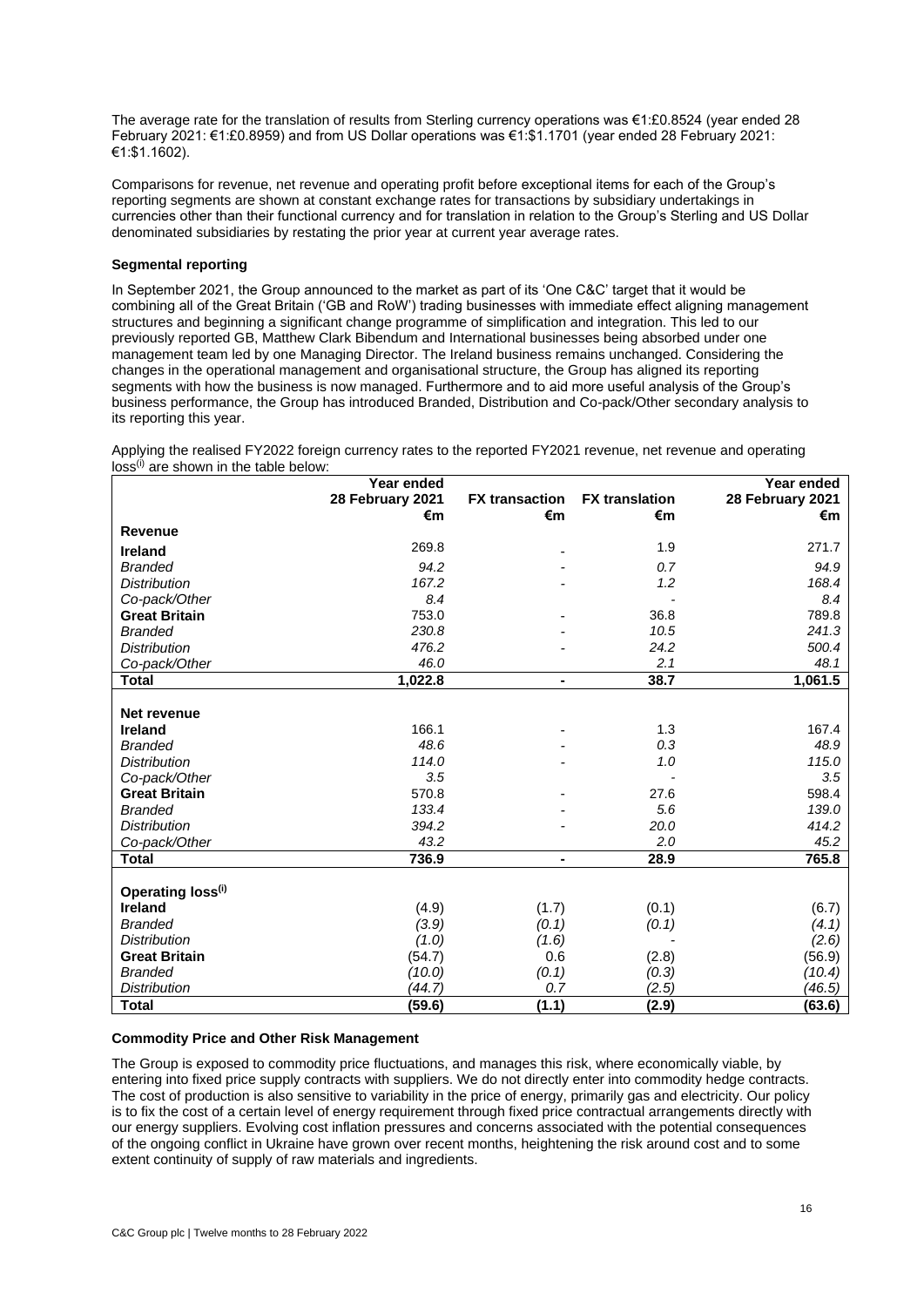The Group seeks to mitigate risks in relation to the continuity of supply of key raw materials and ingredients by developing trade relationships with key suppliers. We have long-term apple supply contracts with farmers in the west of England and have an agreement with malt farmers in Scotland for the supply of barley.

In addition, the Group enters into insurance arrangements to cover certain insurable risks where external insurance is considered by management to be an economic means of mitigating these risks.

# **Cyber Incident**

On 19 April 2021, the Group announced that it had experienced a cyber security incident within its Matthew Clark Bibendum (MCB) operations. In response, certain IT systems and applications used in those business units were pro-actively shut down and were securely restored over the course of a numbers of weeks. By the end of May 2021, MCB was again using their IT systems and applications. The cyber security incident affected MCB only, with other Group business and production sites unaffected throughout the period.

The Group incurred €2.6m of costs in FY2022 as a direct result of the cyber security incident in April. These costs primarily related to specialist advisory fees incurred to investigate and respond to the incident and subsequent improvements and additional protection tools to enhance the security of the IT systems. Following the incident affecting Matthew Clark and Bibendum IT systems in April 2021, the Group has reviewed its information security and cyber preparedness policies and procedures, enhanced its Information Technology systems and controls, including the appointment of a Technology and Transformation Director and Group Head of IT. As a demonstration of the Group's commitment to tackling cyber security, it is currently pursuing Cyber Essentials Plus accreditation from the National Cyber Security Centre (NCSC).

### **Notes to the Group Chief Financial Officer's Review**

- (i) Before exceptional items.
- (ii) FY2021 comparative adjusted for constant currency (FY2021 translated at FY2022 F/X rates).
- (iii) Adjusted basic/diluted earnings/(loss) per share ('EPS') excludes exceptional items. Please see note 6 of the Condensed Consolidated Financial Statements.
- (iv) Liquidity is defined as cash plus undrawn amounts under the Group's revolving credit facility.
- (v) Net debt comprises borrowings (net of issue costs) less cash plus lease liabilities capitalised under IFRS 16 *Leases.* Please see note 8 of the Condensed Consolidated Financial Statements.
- (vi) Adjusted EBITDA is earnings/(loss) before exceptional items, finance income, finance expense, tax, depreciation, amortisation charges and equity accounted investments' profit/(loss) after tax. A reconciliation of the Group's operating profit/(loss) to adjusted EBITDA is set out on page 14.
- (vii) Free Cash Flow ('FCF') that comprises cash flow from operating activities net of capital investment cash outflows which form part of investing activities. FCF highlights the underlying cash generating performance of the ongoing business. FCF benefits from the Group's purchase receivables programme which contributed €84.1m (FY2021: €45.0m reported/€46.3m on a constant currency basis) inflow in the year. A reconciliation of FCF to net movement in cash per the Group's Cash Flow Statement is set out on page 14.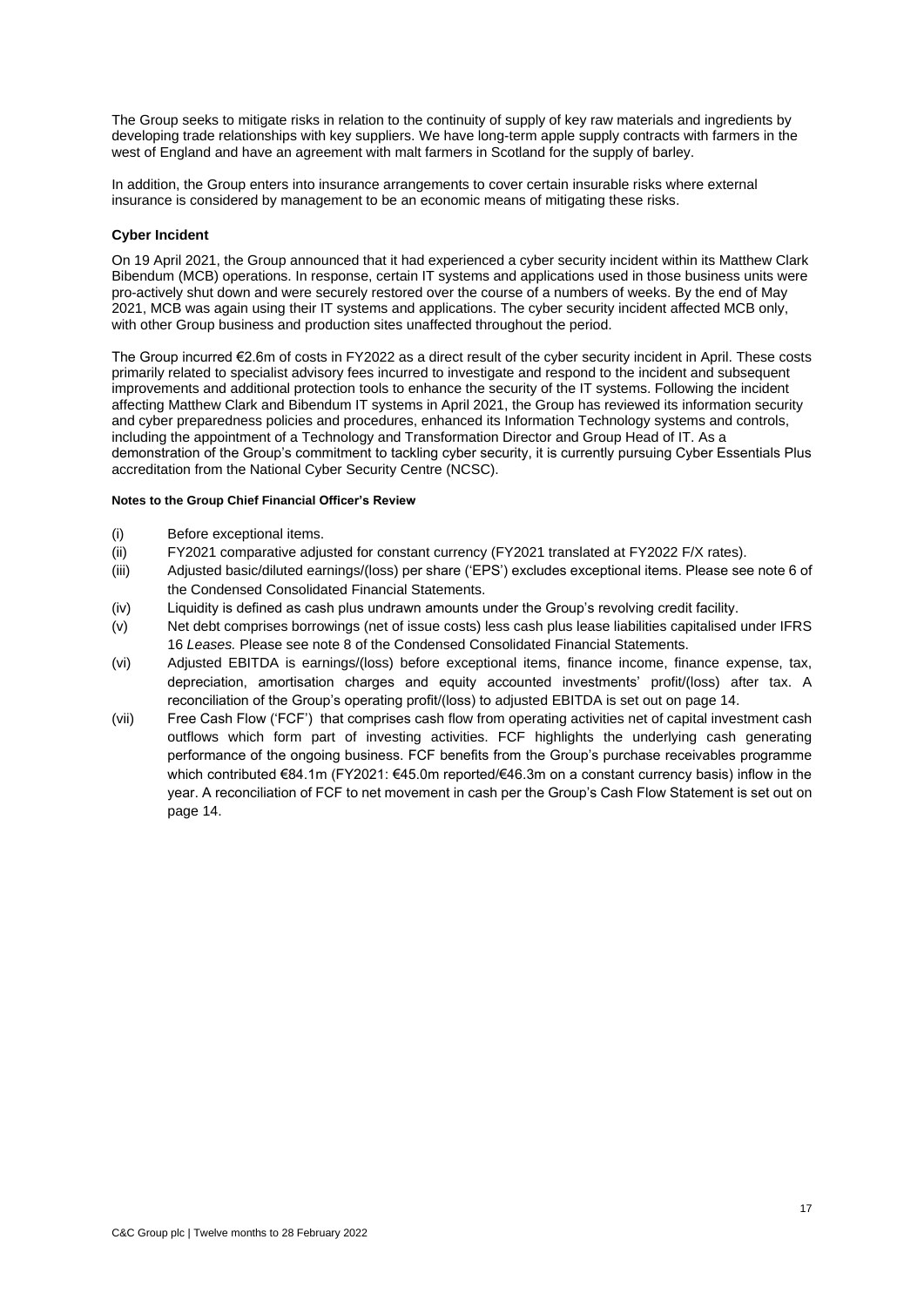#### **Principal Risks and Uncertainties**

During the year, the Audit Committee and the Board carried out a robust assessment of the principal risks facing the Group, including those that would threaten its business model, future performance, solvency or liquidity. The principal risks and uncertainties represent the principal uncertainties that the Board believes may impact the Group's ability to effectively deliver its strategy and future performance. The list does not include all risks that the Group faces and it does not list the risks in any order of priority. The actions taken to mitigate the risks cannot provide assurance that other risks will not materialise and adversely affect the operating results and financial position of the Group. These principal risks are incorporated into the modelling activity performed to assess the ability of the Group to continue in operation and meet its liabilities as they fall due for the purposes of the Viability Statement. The Audit Committee and Board will continue to monitor risk in the context of relevant factors such as the ongoing impact of the COVID-19 pandemic, as well as other changes in the external environment, which may create future risks.

### **Sustainability and Climate Change Risk**

The Board recognise the significant risks posed by climate change and consideration of these risks forms part of our existing risk management processes. The increasing importance of climate change risk was reflected in the Board's decision to include climate change and sustainability as a standalone principal risk in FY2021.

During the year, a cross-functional team was created to further align our assessment and disclosure practices within the requirements of the Taskforce on Climate-related Financial Disclosures ("TCFD"). This included conducting a detailed climate change risk assessment and scenario analysis with the support of an expert external party. The TCFD section summarises the work undertaken to date to understand the potential impact of climate change on the Group and outlines future areas of management focus.

#### **Changes to the Principal Risks**

While there has been no significant change in the principal risks in the last year, the Group operates in a dynamic environment where risks continue to evolve and the Group continues to develop mitigation measures to address them.

Although the COVID-19 pandemic has continued to create uncertainty, as vaccination rollouts progress and our understanding and agility in managing it through preventative measures has grown, the outlook has improved. As a consequence, we have chosen to not consider COVID-19 as an individual risk, but rather consider the amplifying effect it has on a number of other principal risks such as Health & Safety risk, People and Culture, Supply Chain Operations Costs and Inflation and Cyber and Information Security.

Some fluctuation in risk trends did arise in FY2022 including:

- Supply Chain Operations, Costs and Inflation has increased from stable to increasing as global activity has increased supply chain pressures and inflation has created headwinds across the business; and

- Economic and Political, Sustainability and Climate Change and People and Culture continue to trend upwards.

#### **Risk & Uncertainties**

| Impact                                                                                                                                                    | <b>Mitigation</b>                                                                                                                                                                                        |
|-----------------------------------------------------------------------------------------------------------------------------------------------------------|----------------------------------------------------------------------------------------------------------------------------------------------------------------------------------------------------------|
| <b>Regulatory and Social Attitude Changes to Alcohol</b>                                                                                                  |                                                                                                                                                                                                          |
| The Group may be adversely affected by<br>changes in government regulations affecting<br>alcohol pricing (including duty), sponsorship<br>or advertising. | The Group and business units continue to engage with trade bodies to ensure any<br>proposed changes to legislation and restrictions are appropriate within the<br>industry.                              |
|                                                                                                                                                           | The Group is actively involved in BBPA and also complies with all Portman Group<br>guidance.                                                                                                             |
|                                                                                                                                                           | Within the context of supporting responsible drinking initiatives, the Group<br>supports the work of its trade associations to present the industry's case to<br>government.                             |
|                                                                                                                                                           | The Group has developed low, and zero, alcohol options for brands in order to<br>address legislation and possible duty increases as well as appeal to those<br>consumers looking for a healthier choice. |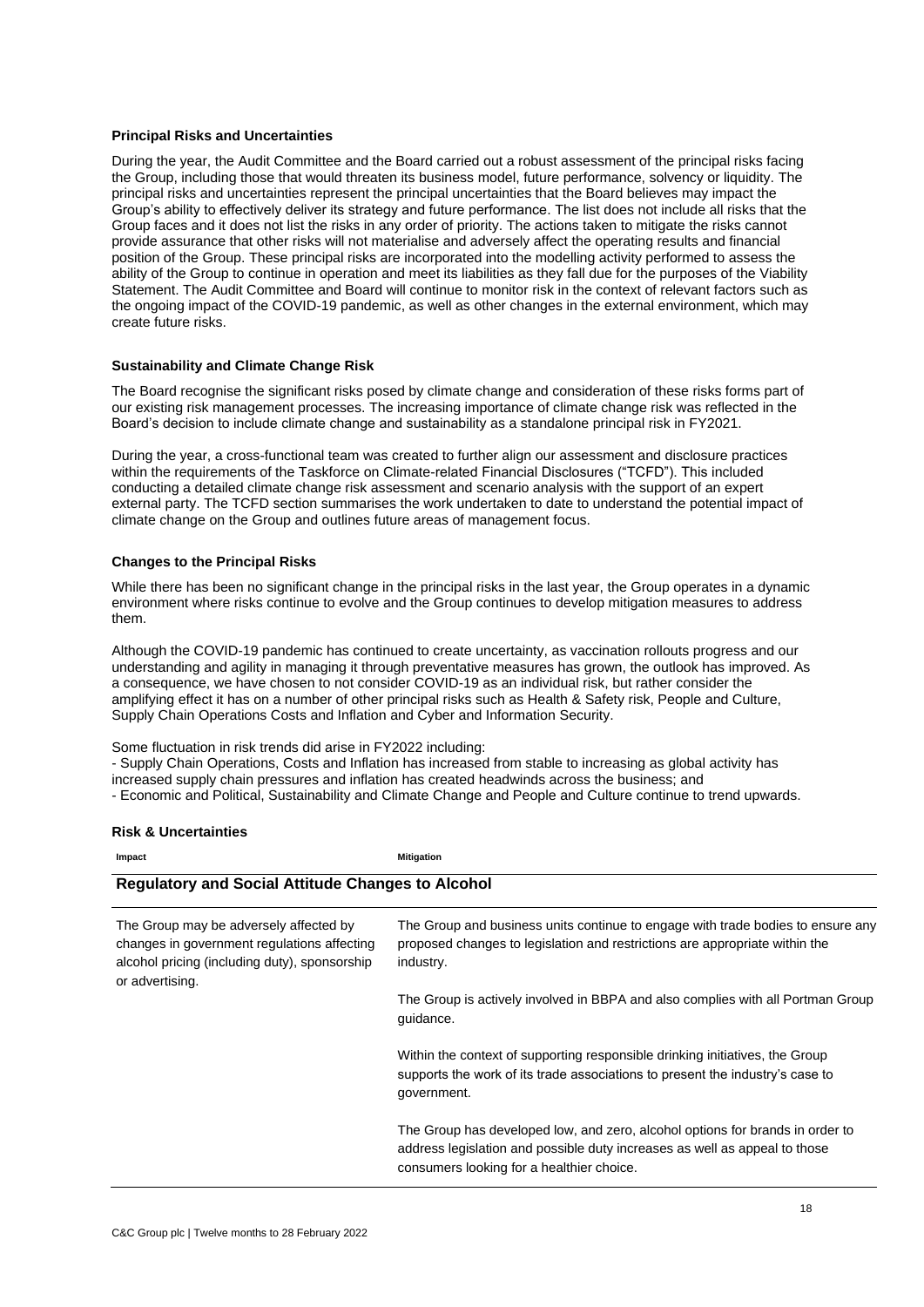# **Economic and Geo-Political**

| Our business, financial results and<br>operations may be adversely affected by<br>economic or geo-political instability and/or<br>uncertainty, such as the conflict in Ukraine.                                                                | The Board and management will continue to consider the impact on the Group's<br>businesses, monitor developments and engage with the UK, Irish and Scottish<br>governments to help ensure a manageable outcome for our businesses.<br>Group businesses are active members in respected industry trade bodies                                                                                                                                                                                                         |
|------------------------------------------------------------------------------------------------------------------------------------------------------------------------------------------------------------------------------------------------|----------------------------------------------------------------------------------------------------------------------------------------------------------------------------------------------------------------------------------------------------------------------------------------------------------------------------------------------------------------------------------------------------------------------------------------------------------------------------------------------------------------------|
| The Group's performance is also impacted<br>by potential recessions, inflation, exchange<br>rates, taxation rates and social unrest.                                                                                                           | including being a steering committee member of the all-party UK Parliamentary<br>Beer Group.                                                                                                                                                                                                                                                                                                                                                                                                                         |
|                                                                                                                                                                                                                                                | On an ongoing basis, the Group seeks, where appropriate, to mitigate currency<br>risk through hedging and structured financial contracts and take appropriate<br>action to help mitigate the consequences of any decline in demand within its<br>markets.                                                                                                                                                                                                                                                            |
|                                                                                                                                                                                                                                                | We have implemented action plans to protect the profitability and liquidity of the<br>Group and mitigate a significant proportion of our cost base. We continue to<br>review our cost base for additional savings.                                                                                                                                                                                                                                                                                                   |
|                                                                                                                                                                                                                                                | We remain vigilant to changes in local jurisdictions and retain the flexibility to take<br>appropriate mitigating action as necessary.                                                                                                                                                                                                                                                                                                                                                                               |
| <b>Sustainability and Climate Change</b>                                                                                                                                                                                                       |                                                                                                                                                                                                                                                                                                                                                                                                                                                                                                                      |
| The Group recognises the significant<br>environmental challenges the world faces<br>due to a changing climate and the<br>implications that this can have for our<br>business and supply chains.<br>Physical climate impacts and related policy | The Group has established a strong governance model which includes an ESG<br>Committee responsible for the delivery of our sustainability strategy. Ambitious<br>targets are in place with regard to reducing the carbon footprint of our operations,<br>our water intensity, reducing waste and also the use of single use plastics.<br>Clonmel continues to be ISO 14001 accredited for an effective environmental<br>management system.                                                                           |
| and/or market changes may disrupt our<br>operations or impact demand for our<br>products.                                                                                                                                                      | C&C Group plc have pledged to be a carbon-neutral business by 2050 at the<br>latest. We have recently set our emissions reduction targets which are grounded<br>in climate science and will be validated by the Science Based Targets initiative<br>('SBTi'). We are committed to reduce our absolute Scope 1 and Scope 2 GHG                                                                                                                                                                                        |
| Failure to implement policies and meet<br>required sustainability and ethical standards<br>and social perceptions could significantly<br>impact C&C's reputation as well as<br>potentially impact future growth.                               | emissions by 35% by 2030 (Vs a FY2020 base year). To achieve our target of<br>reducing our Scope 3 emissions by 25% (Vs a FY2020 base year) by 2030, we<br>have also committed that suppliers and customers making up 67% of our Scope 3<br>emissions (Purchased Goods, Downstream Transport and Use of Sold Goods)<br>will have science-based targets in place by 2026. The Group will continuously<br>engage with suppliers and customers to support them to set science-based<br>targets for their own emissions. |

A cross functional team has been established to lead our alignment with the TCFD guidance. An expert external party has also been engaged to support this process.

We continue to embed climate considerations into our overall strategic planning and investment appraisal process.

Sustainability and climate related metrics were included as part of the Long-Term Incentive Plan ('LTIP') for Executive Directors in FY2022.

We have established a Risk & Compliance Committee which is responsible for monitoring and managing climate risk. This committee is composed of executives and various levels of management from across the Group and will meet bi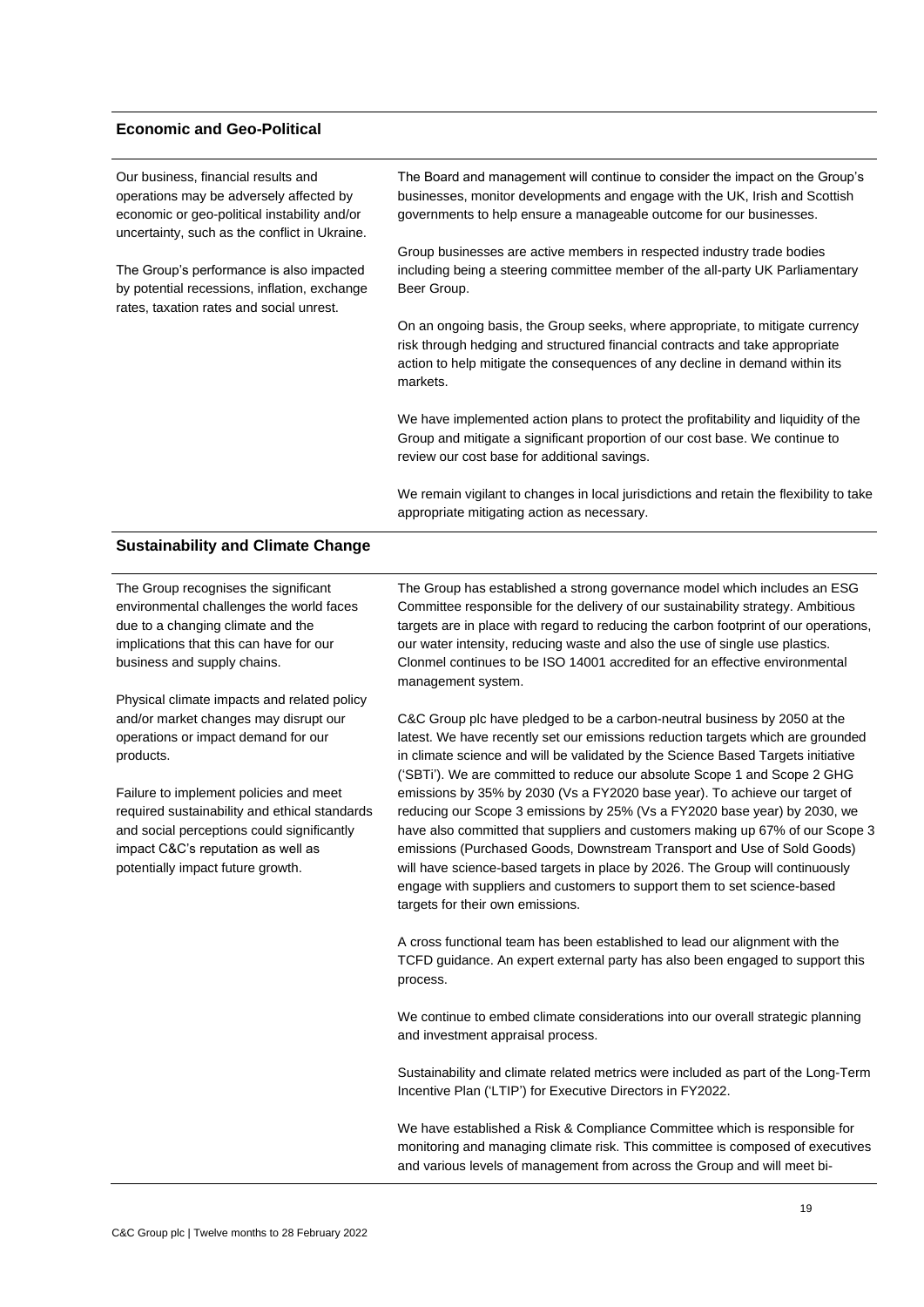monthly. The Risk Committee for Sustainability and Climate Change reports to the Audit Committee; however, we are in the process of evaluating and developing additional reporting lines which will see the Risk Committee for Sustainability and Climate Change reporting also to the ESG Committee in order to improve our oversight of climate-related risks and opportunities.

The Group ensures strong overall corporate social responsibility of suppliers is reviewed and assessed both on an ongoing basis and as part of new tenders to ensure sustainability and ethical practices are a fundamental part of the supply chain.

# **Customer and Consumer Dynamics and Group Performance**

| Consumer preference may change, new<br>competing brands may be launched and<br>competitors may increase their marketing or<br>change their pricing policies. Failure to<br>respond to competition and/or changes in<br>customer preferences could have an<br>adverse impact on sales, profits and cash<br>flow within the Group. | Through diversification, innovation and strategic partnerships, we are developing<br>our product portfolio to enhance our offering of niche and premium products to<br>satisfy changing consumer requirements including the production of low and non-<br>alcoholic variants of our brands.<br>The Group has a programme of brand investment, innovation and product<br>diversification to maintain and enhance the relevance of its products in the<br>market. |
|----------------------------------------------------------------------------------------------------------------------------------------------------------------------------------------------------------------------------------------------------------------------------------------------------------------------------------|-----------------------------------------------------------------------------------------------------------------------------------------------------------------------------------------------------------------------------------------------------------------------------------------------------------------------------------------------------------------------------------------------------------------------------------------------------------------|
| COVID-19 may have an impact on the<br>viability of a certain cohort of the Group's<br>customers and on underlying consumer                                                                                                                                                                                                       | The Group also operates a brand-led model in our core geographies with a<br>comprehensive range to meet consumer needs.                                                                                                                                                                                                                                                                                                                                         |
| behaviour and preferences.                                                                                                                                                                                                                                                                                                       | In order to specifically assist customers manage the impact of COVID-19, the<br>Group provided a 'holiday' on capital and interest repayments to loan customers,<br>full credit or 'new for old' on un-broached kegs, together with a dedicated helpline<br>to offer advice and guidance around government support initiatives that were<br>introduced and how to access them as well as assistance and advice in relation to<br>hygiene measures.              |
| <b>Poople and Culture</b>                                                                                                                                                                                                                                                                                                        |                                                                                                                                                                                                                                                                                                                                                                                                                                                                 |

#### **People and Culture**

| The Group's ability to attract, develop,<br>engage and retain a diverse, talented and<br>capable workforce is critical if the Group is to<br>continue to compete and grow effectively. | The Group seeks to mitigate this risk through employment policies and<br>procedures, as well as ongoing enhancements to pay and conditions, including<br>benchmarking remuneration packages to ensure market competitiveness,<br>broadening the scope of variable elements of remuneration and the development<br>of retention and succession plans for critical roles. |
|----------------------------------------------------------------------------------------------------------------------------------------------------------------------------------------|-------------------------------------------------------------------------------------------------------------------------------------------------------------------------------------------------------------------------------------------------------------------------------------------------------------------------------------------------------------------------|
| A number of external factors including the                                                                                                                                             |                                                                                                                                                                                                                                                                                                                                                                         |
| COVID-19 pandemic, have increased the<br>competition for talent and labour across all<br>sectors.                                                                                      | The Group's approach to talent management and executive succession planning<br>is regularly reviewed by the Group Executive and is overseen by the ESG,<br>Nomination Committee and the Board.                                                                                                                                                                          |
| Failure to continue to evolve our culture.<br>diversity and inclusion could impact our<br>reputation and delivery of our strategy.                                                     | A key focus of the Group's sustainability agenda is to build a purpose led,<br>culturally diverse, engaged and inclusive workforce, where our people can be at<br>their best, contribute to the Group's success and realise their career ambitions.<br>Progress is monitored through KPIs and a six monthly Group wide employee<br>engagement survey.                   |
|                                                                                                                                                                                        | The Group has continued to prioritise the safety and wellbeing of employees as it<br>has navigated the challenges of the COVID-19 pandemic.                                                                                                                                                                                                                             |
| <b>Health and Safety</b>                                                                                                                                                               |                                                                                                                                                                                                                                                                                                                                                                         |

| A health and safety related incident could | The Group has a Health, Safety and Environmental ('HSE') team who work            |
|--------------------------------------------|-----------------------------------------------------------------------------------|
| result in serious injury to the Group's    | closely with management to ensure that the Group complies with all health, safety |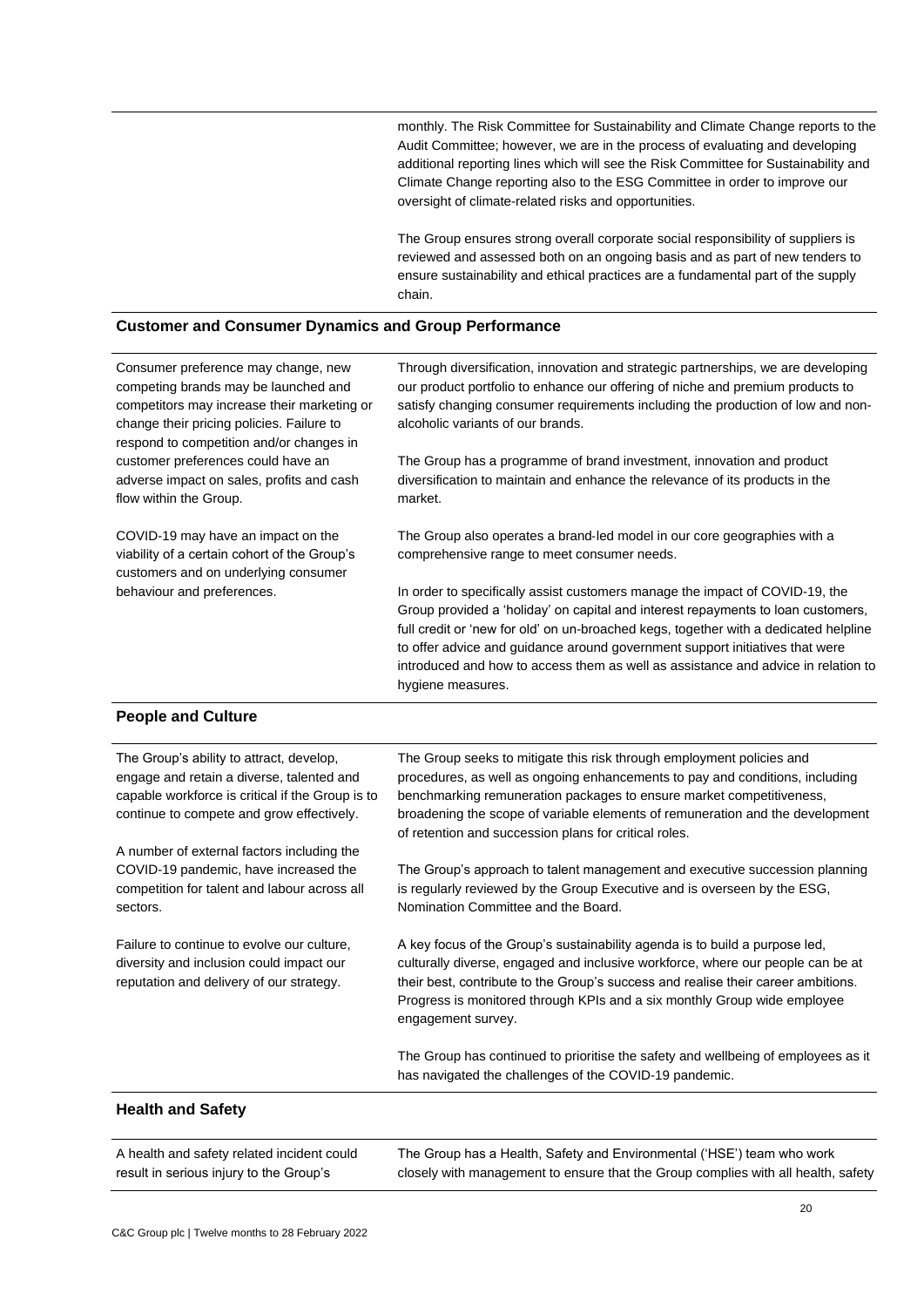employees, contractors, customers and visitors, which could adversely affect our operations and result in reputational damage, criminal prosecution, civil litigation and damage to the reputation of the Group and its brands.

The continuing COVID-19 pandemic presents a specific risk to the health and welfare of the Group's employees, as measures required to be adopted by societies and businesses to help prevent the spread of the virus adversely effect our employees.

and environmental laws and regulations with ongoing monitoring, reporting and training.

The Group has established protocols and procedures for incident management and product recall and mitigates the financial impact by appropriate insurance cover.

Stringent COVID-19 protocols remain in place at all sites. These include remote working in some locations, employee and visitor screening protocols, segregation and zoning and use of appropriate personal protective equipment.

Our support for mental health and wellbeing has increased this year, with a significant expansion of our Mental Health First Aider population and investment in a range of resources.

# **Product Quality and Safety**

The quality and safety of our products is of critical importance and any failure in this regard could result in a recall of the Group's products, damage to brand image and civil or criminal liability.

The COVID-19 virus continues to present additional risk to the safe production of the Group's products.

The Group has implemented quality control and technical guidelines which are adhered to across all sites. Group Technical continually monitor quality standards and compliance with technical guidelines.

The Group also has quality agreements with all raw material suppliers, setting out our minimum acceptable standards. Any supplies which do not meet the defined standards are rejected and returned.

The Group has enacted specific business continuity plans and a range of measures to protect the business in line with the advice of governments and local health authorities; and ensure the safe production and distribution of the Group's products.

# **Supply Chain Operations, Costs and Inflation**

Circumstances such as the prolonged loss of a production or storage facility, disruptions to its supply chains or critical IT systems and reduced supply of raw materials may interrupt the supply of the Group's products, adversely impacting results and reputation.

FY2022 has seen unprecedented global supply chain disruption. The COVID-19 pandemic combined with an increased number of other disruptive events have posed the risk of an interruption to the supply of raw materials or to the effective operation of the Group's manufacturing facilities.

Also, there is a risk of increased input costs due to poor harvests and price of inputs. Very recently, the conflict in Ukraine has contributed to heightened uncertainty and inflationary pressures.

The Group seeks to mitigate the operational impact of such an event through business continuity plans, which are tested regularly to ensure that interruptions to the business are prevented or minimised and that data is protected from unauthorised access, contingency planning, including involving the utilisation of third party sites and the adoption of fire safety standards and disaster recovery protocols. The Group seeks to mitigate the financial impact of such an event through business interruption and other insurance covers.

The Group has enacted specific business continuity plans including a range of measures to protect the integrity of production and distribution facilities and increased packaging capacity to meet increased take home demand. To date we have maintained strong levels of service into our customer base. We have taken action to ensure our facilities are staffed sufficiently, that our production plans optimise the capacity available at each of our sites and that we prioritise the SKUs that current consumer demand requires. The Group is also working closely with its suppliers to protect the integrity and consistency of supply of raw materials.

The Group seeks to minimise input risks through long-term or fixed price supply agreements, where applicable. The Group continues to assess inflationary and other supply chain pressures and impacts on product pricing and will continue to work with our suppliers to identify opportunities to improve supply chain resilience and to selectively pre-purchase products in order to ensure continuity of supply.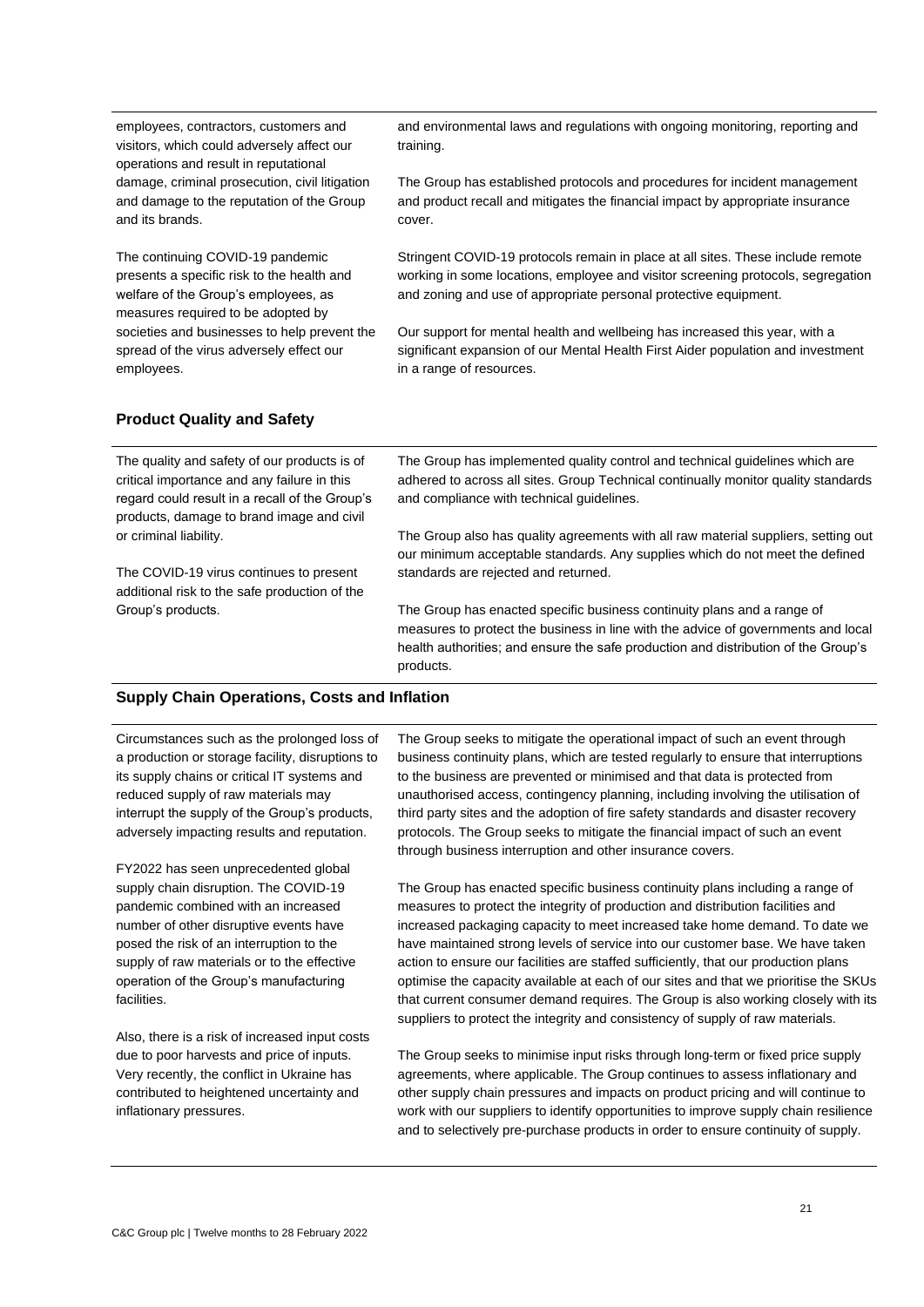The Group does not seek to hedge its exposure to commodity prices by entering into derivative financial instruments.

# **Information Technology**

The Group relies on robust IT systems and supporting infrastructure to manufacture and trade effectively. Any significant disruption or failure of key systems could result in business disruption and revenue loss, accident or misappropriation of confidential information.

Failure to properly manage existing systems, or the implementation of new IT systems may result in increased costs and/or lost revenue, and reputational damage.

# **Cyber Security and Data Protection**

The Group has continued to focus on modern cloud-based assets which are naturally more resilient to failure.

Business and IT continuity has been maintained during the COVID-19 pandemic by updating operating models to ensure the safety of our workforce and customers. Nevertheless, the risk of disruption or failure of critical IT infrastructure, as well as process failure remains a significant risk.

Failure or compromise of our IT infrastructure or key IT systems may result in theft, loss of information, inability to operate effectively, financial or regulatory penalties, loss of financial control and negatively impact our reputation. Failure to comply with legal or regulatory requirements relating to data security (including cyber security) or data privacy in the course of our business activities, may result in reputational damage, fines or other adverse consequences, including criminal penalties and consequential litigation, adverse impact on our financial results or unfavourable effects on our ability to do business.

There is a constant threat of significant and sophisticated cyber attacks including phishing, ransom ware, malware and social engineering.

A continuation of home working as a result of the COVID-19 pandemic has led to an increase in the risk of cyber/phishing attacks across all organisations.

Using personal data in a non-compliant manner (whether deliberately or inadvertently) may exacerbate the impact of security incidents.

Following the incident affecting Matthew Clark and Bibendum IT systems in April 2021, we have reviewed our information security and cyber preparedness policies and procedures, enhanced our information technology systems and controls, including the appointment of a Technology and Transformation Director and Group Head of IT.

In the field of information technology and security, the Group undertakes a regular security assurance programme, testing controls, identifying weaknesses and prioritising remediation activities where necessary. This includes periodic best practice specialist security testing by a leading third party provider and regular system scanning to identify security weaknesses. Issues are assessed for risk and are comprehensively managed as part of the Group's risk management programme. The Board and Audit Committee is presented with regular detailed Information Security Reports by the Technology and Transformation Director and Group Head of IT, which includes recommendations for further reinforcements, and a roadmap for further risk reduction. As a demonstration of our commitment to tackling cyber security we are currently pursuing Cyber Essentials Plus accreditation from the National Cyber Security Centre ('NCSC').

An appropriate governance structure is in place including an IT & DP risk committee. Cyber security is a major focus area for the Board and Audit Committee who this year received three formal updates from the Group Transformation and Technology Director.

A programme of initiatives has been implemented and enhancements made to further reduce cyber risk. Specialist external IT security team undertake a 24/7 security monitoring service, a vulnerability management programme, a software review process, supply chain partner audits, a data loss prevention programme and identity governance controls amongst other initiatives.

During FY2022 we continued our ongoing programme of investment in cyber security controls which included Endpoint Detect and Respond ('EDR'), Cloud Access Security Broker ('CASB'), Domain based Message authentication, Reporting and Conformance ('DMARC'), email authentication and enhanced data loss prevention controls.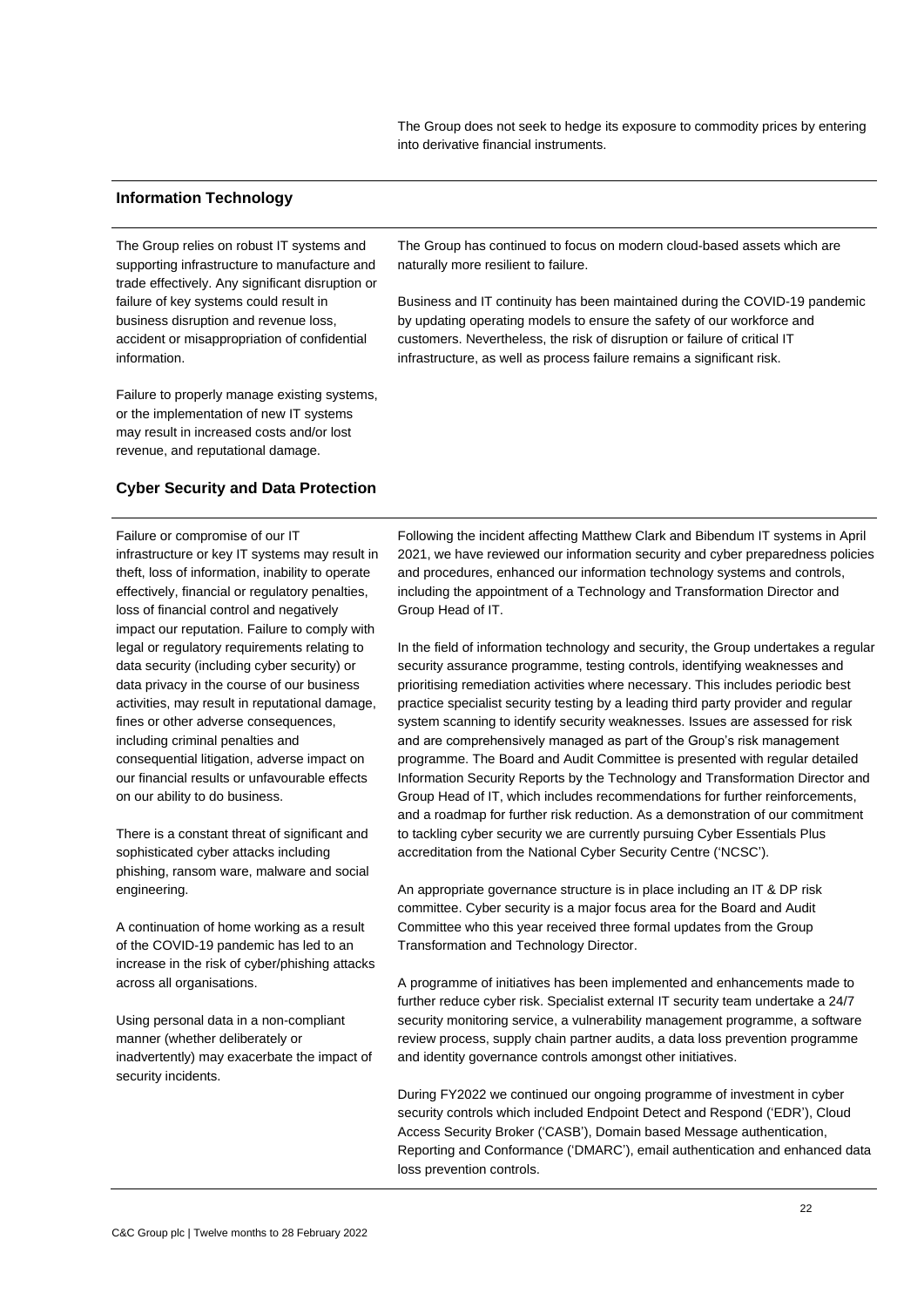Business continuity, disaster recovery and crisis management plans are in place and tested on a regular basis.

We continue to prioritise a number of initiatives to further minimise the risk profile, including employees receiving regular online cyber security training and ongoing awareness is promoted through monthly phishing training and other initiatives to keep employees abreast of new and emerging threats.

Policies are in place regarding the protection of both business and personal information, with support from the newly appointed, Group Data Protection Officer.

# **Business Growth, Integration and Change Management**

As the Group reacts to the effects of the COVID-19 pandemic, it is necessary to adjust to change and assimilate new business models. The breadth and pace of change can present strategic and operational challenges.

Business integration and change that are not managed effectively could result in unrealised synergies, poor project governance, poor project delivery, increased staff turnover, erosion of value and failure to deliver growth.

Significant projects and acquisitions have formal leadership and project management teams to deliver integration.

Regular Group communications ensure effective information, engagement and feedback flow to support cultural change.

The Executive Management team oversees change management and integration risks through regular meetings.

#### **Compliance with Laws and Regulations**

The Group operates in an environment governed by strict and extensive regulations to ensure the safety and protection of customers, shareholders, employees and other stakeholders. These laws and regulations include hygiene, health and safety, the rules of the London Stock Exchange and competition law. Changing laws and regulation may impact our ability to market or sell certain products or could cause the Group to incur additional costs or liabilities that could adversely affect its business. Moreover, breach of our internal global policies and standards could result in severe damage to our corporate reputation and/or significant financial penalty.

Companies face increased risk of fraud and corruption, both internally and externally, due to financial pressures and changes to ways of working as a consequence of COVID-19.

The Company Secretary and Group General Counsel is a member of the Executive Committee and is supported by appropriately skilled in-house legal, data protection and company secretarial resource, with further support provided by external lawyers and advisors.

Policies and procedures are in place to ensure compliance with regulations and legislation, providing updated documentation, training and communication across the Group.

The Group's Code of Conduct and supporting policies, clearly define the standards and expectations for all employees and third parties.

A mandatory online employee compliance programme is in place to embed employees understanding of key compliance risks.

The Group's Vault whistleblowing service, managed and facilitated by an independent third party, is available to all employees to raise concerns with regard to suspected wrongdoings or unethical behaviours. All calls are followed up and investigated fully with all findings reported to the Board.

The Group maintains appropriate internal controls and procedures to guard against economic crime and imposes appropriate monitoring and controls on subsidiary management.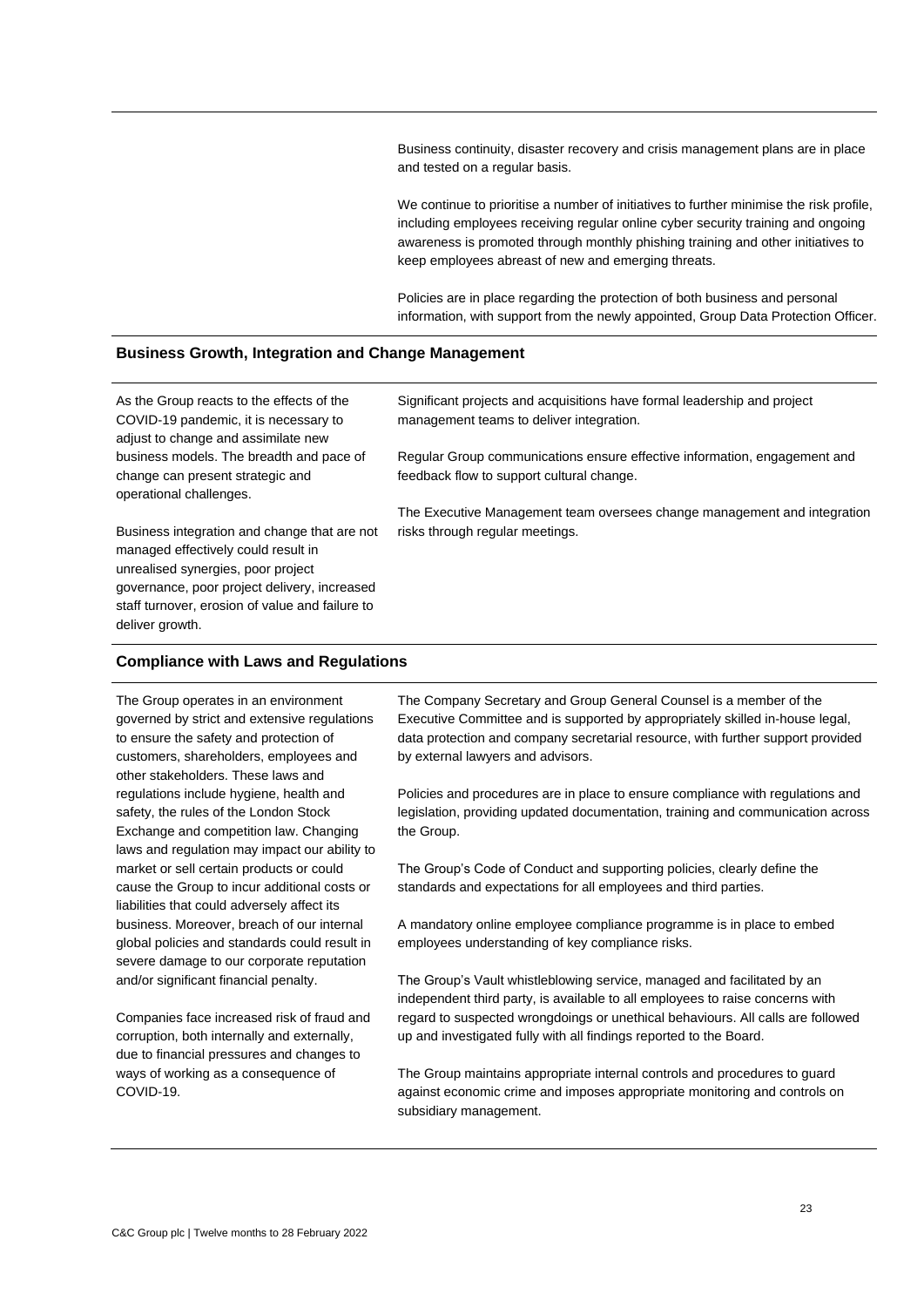#### **Brand and Reputation**

| The Group faces considerable risk if we are<br>unable to uphold high levels of consumer<br>awareness, retain and attract key associates                                                                                              | To mitigate this risk, C&C has defined values and goals for all our brands. These<br>form the foundation of our product and brand communication strategies.                                                                                                                                                       |  |  |  |  |  |  |
|--------------------------------------------------------------------------------------------------------------------------------------------------------------------------------------------------------------------------------------|-------------------------------------------------------------------------------------------------------------------------------------------------------------------------------------------------------------------------------------------------------------------------------------------------------------------|--|--|--|--|--|--|
| and sponsorships for our brands, or if we<br>have inadequate marketing investment to<br>support our brands.                                                                                                                          | Central to all our brand image initiatives is ensuring clear and consistent<br>messaging to our targeted consumer audience.                                                                                                                                                                                       |  |  |  |  |  |  |
| Maintaining and enhancing brand image and<br>reputation through the creation of strong<br>brand identities is crucial for sustaining and                                                                                             | Executive Management, Group Legal and internal/external PR consultants work<br>together to ensure that all sponsorship and affiliations are appropriate and protect<br>the position of our brands.                                                                                                                |  |  |  |  |  |  |
| driving revenue and profit growth.                                                                                                                                                                                                   | The Group is monitoring the impact of the rapidly changing trading environment<br>on the Group's brands and will make necessary investment decisions to protect                                                                                                                                                   |  |  |  |  |  |  |
| The closure of on-trade outlets and a<br>reduction in the Group's marketing and<br>brand advertising due to COVID-19 may<br>impact the Group's brand health scores.                                                                  | the Group's brand health scores and reputation.                                                                                                                                                                                                                                                                   |  |  |  |  |  |  |
| <b>Financial and Credit</b>                                                                                                                                                                                                          |                                                                                                                                                                                                                                                                                                                   |  |  |  |  |  |  |
| The Group is subject to a number of financial<br>and credit risks such as adverse exchange<br>and interest rate fluctuations, availability of<br>supplier credit, credit management of<br>customers and possible increase to pension | The Group seeks to mitigate currency risks, where appropriate, through hedging<br>and structured financial contracts to hedge a portion of its foreign currency<br>transaction exposure. It has not entered into structured financial contracts to<br>hedge its translation exposure on its foreign acquisitions. |  |  |  |  |  |  |
| funds deficits and cash contributions.                                                                                                                                                                                               | In relation to pensions, continuous monitoring, taking professional advice on the                                                                                                                                                                                                                                 |  |  |  |  |  |  |

COVID-19 may have a further impact on the Group's liquidity, due to lower on-trade revenues, customers' ability to honour their obligations, and the Group's ability to access supplier credit.

Non-conformities of accounting and financial controls could impair the accuracy of the data used for internal reporting, decisionmaking and external communication.

In relation to pensions, continuous monitoring, taking professional advice on the optimisation of asset returns within agreed acceptable risk tolerances and implementing liability‐management initiatives.

A range of credit management controls are in place which are regularly monitored by management to minimise the risk and exposure.

The Group is working with all customers and suppliers to minimise the adverse impact of COVID-19 on the business.

Contracts may be renegotiated. We continue to focus on retention and new sales opportunities as customers move to more resilient and "best in class" operations.

A range of key internal financial controls, such as segregation of duties, authorisations and detailed reviews are in place with regular monitoring by management to ensure the accuracy of the data for reporting purposes.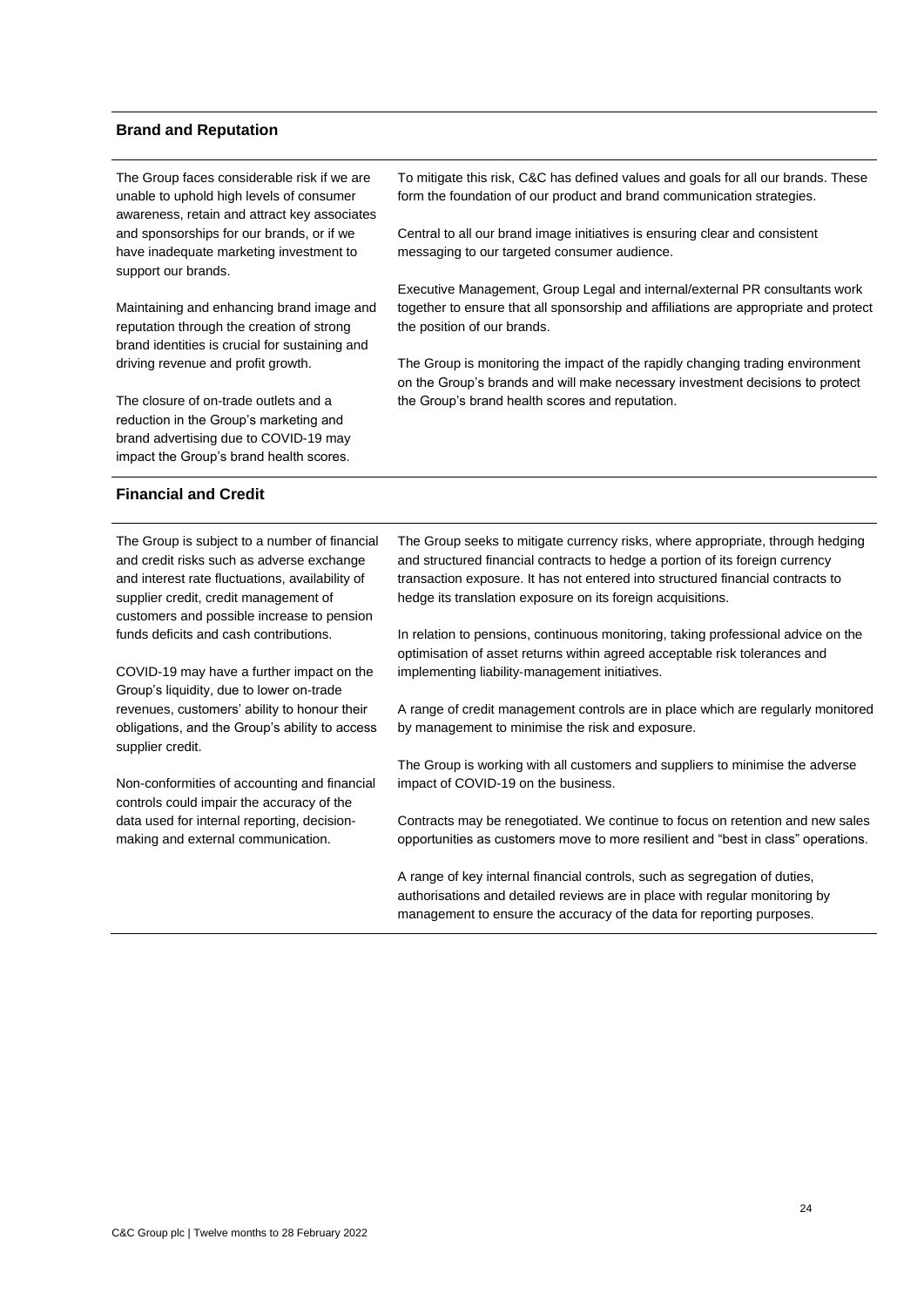# **Condensed Consolidated Income Statement**

For the financial year ended 28 February 2022

|                                                                      |                  | Year ended 28 February 2022                 |                                               |                    | Year ended 28 February 2021                 |                                        |             |  |
|----------------------------------------------------------------------|------------------|---------------------------------------------|-----------------------------------------------|--------------------|---------------------------------------------|----------------------------------------|-------------|--|
|                                                                      | <b>Notes</b>     | <b>Before</b><br>exceptional<br>items<br>€m | <b>Exceptional</b><br>items<br>(note 4)<br>€m | <b>Total</b><br>€m | <b>Before</b><br>exceptional<br>items<br>€m | Exceptional<br>items<br>(note 4)<br>€m | Total<br>€m |  |
| <b>Revenue</b>                                                       | $\overline{c}$   | 1,796.1                                     |                                               | 1,796.1            | 1,022.8                                     |                                        | 1,022.8     |  |
| Excise duties                                                        |                  | (358.0)                                     |                                               | (358.0)            | (285.9)                                     | $\qquad \qquad \blacksquare$           | (285.9)     |  |
| Net revenue                                                          | $\boldsymbol{2}$ | 1,438.1                                     |                                               | 1,438.1            | 736.9                                       |                                        | 736.9       |  |
| Operating costs                                                      |                  | (1, 390.2)                                  | 10.6                                          | (1, 379.6)         | (796.5)                                     | (25.2)                                 | (821.7)     |  |
| <b>Group operating</b><br>profit/(loss)                              | $\overline{c}$   | 47.9                                        | 10.6                                          | 58.5               | (59.6)                                      | (25.2)                                 | (84.8)      |  |
| Profit on disposal                                                   | 4                |                                             | 4.5                                           | 4.5                |                                             | 5.8                                    | 5.8         |  |
| Finance income                                                       |                  |                                             | 0.2                                           | 0.2                |                                             |                                        |             |  |
| Finance expense                                                      |                  | (16.1)                                      | (6.7)                                         | (22.8)             | (19.5)                                      | (7.9)                                  | (27.4)      |  |
| Share of equity accounted<br>investments' profit/(loss)<br>after tax |                  |                                             |                                               |                    |                                             |                                        |             |  |
|                                                                      |                  | 2.6                                         | 2.7                                           | 5.3                | (6.1)                                       | (8.8)                                  | (14.9)      |  |
| Profit/(loss) before tax                                             |                  | 34.4                                        | 11.3                                          | 45.7               | (85.2)                                      | (36.1)                                 | (121.3)     |  |
| Income tax<br>(expense)/credit                                       |                  | (6.2)                                       | (2.4)                                         | (8.6)              | 14.4                                        | 2.4                                    | 16.8        |  |
| Group profit/(loss) for<br>the financial year                        |                  | 28.2                                        | 8.9                                           | 37.1               | (70.8)                                      | (33.7)                                 | (104.5)     |  |
| <b>Basic</b><br>earnings/(loss) per<br>share (cent)                  | 6                |                                             |                                               | 9.9                |                                             |                                        | (31.1)      |  |
| <b>Diluted</b><br>earnings/(loss) per<br>share (cent)                | 6                |                                             |                                               | 9.9                |                                             |                                        | (31.1)      |  |

All of the results are related to continuing operations.

.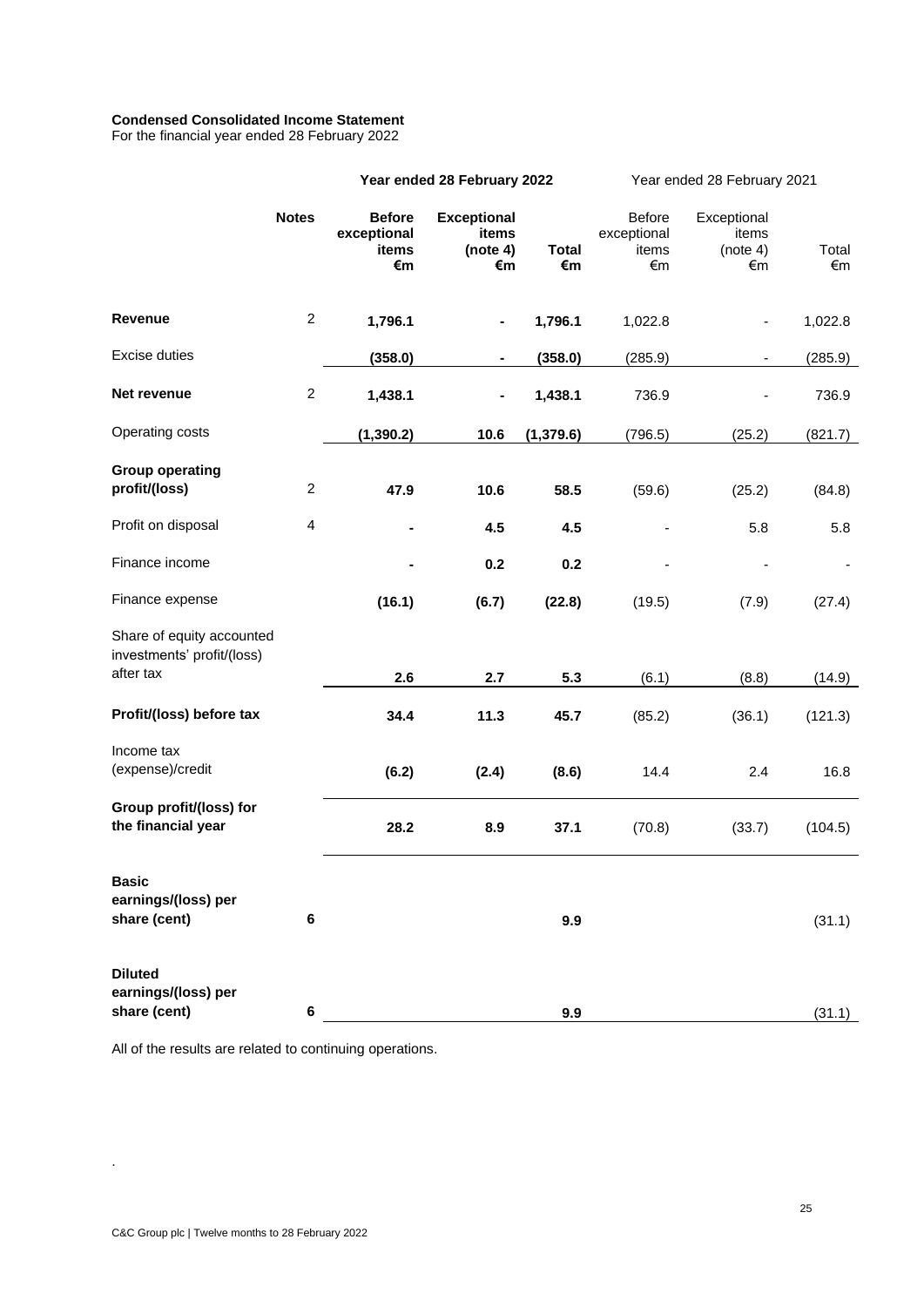#### **Condensed Consolidated Statement of Comprehensive Income**

For the financial year ended 28 February 2022

|                                                                                 |              | 2022  | 2021    |
|---------------------------------------------------------------------------------|--------------|-------|---------|
|                                                                                 | <b>Notes</b> | €m    | €m      |
| Other comprehensive income:                                                     |              |       |         |
| Items that may be reclassified to Income Statement in<br>subsequent years:      |              |       |         |
| Foreign currency translation differences arising on the net investment          |              |       |         |
| in foreign operations                                                           |              | 11.9  | (17.4)  |
| Foreign currency recycled on disposal of subsidiary                             |              | (0.2) |         |
| (Loss)/gain relating to cash flow hedges                                        |              | (0.1) | 0.3     |
| Items that will not be reclassified to Income Statement in<br>subsequent years: |              |       |         |
| Revaluation of property, plant & equipment                                      |              | 2.5   | 0.9     |
| Deferred tax on revaluation of property, plant and equipment                    |              | (0.6) | (0.2)   |
| Actuarial gain on retirement benefits                                           | 9            | 32.8  | 13.4    |
| Deferred tax charge on actuarial gain on retirement benefits                    |              | (4.3) | (1.6)   |
| Share of equity accounted investments' Other Comprehensive Income               |              | 2.2   | (0.4)   |
| Net gain/(loss) recognised directly within Other Comprehensive                  |              |       |         |
| Income                                                                          |              | 44.2  | (5.0)   |
| Group profit/(loss) for the financial year                                      |              | 37.1  | (104.5) |
| Total comprehensive income/(expense) for the financial year                     |              | 81.3  | (109.5) |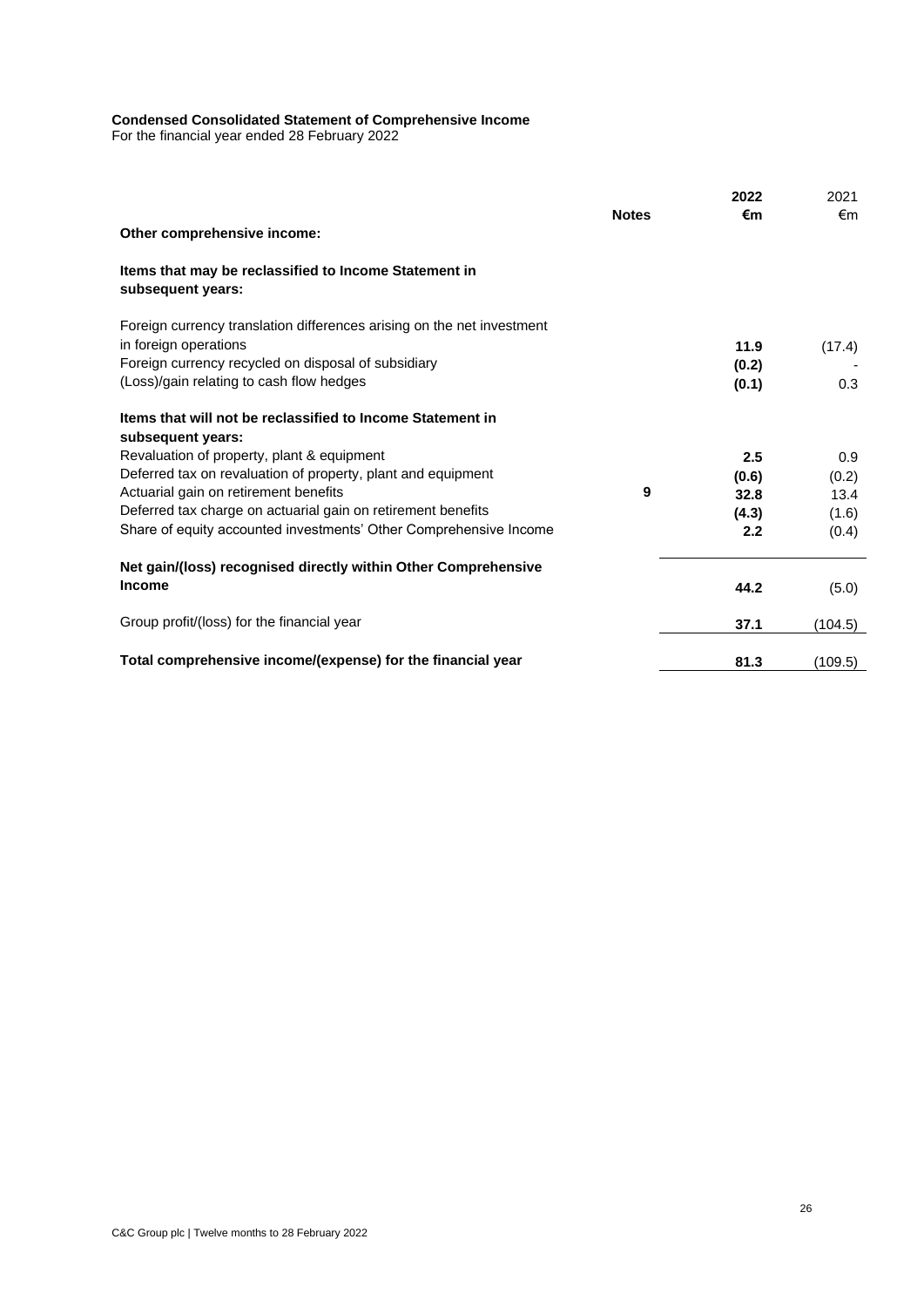# **Condensed Consolidated Balance Sheet**

As at 28 February 2022

|                                                               | <b>Notes</b> | 2022<br>€m   | 2021<br>€m   |
|---------------------------------------------------------------|--------------|--------------|--------------|
|                                                               |              |              |              |
| <b>ASSETS</b>                                                 |              |              |              |
| <b>Non-current assets</b>                                     |              |              |              |
| Property, plant & equipment                                   |              | 214.0        | 204.0        |
| Goodwill & intangible assets                                  |              | 656.5        | 646.0        |
| Equity accounted investments/financial assets                 |              | 1.3          | 63.1         |
| <b>Retirement benefits</b><br>Deferred tax assets             | 9            | 37.6<br>27.0 | 10.4<br>24.6 |
| Derivative financial assets                                   |              | 4.3          |              |
| Trade & other receivables                                     |              | 43.0         | 41.8         |
|                                                               |              | 983.7        | 989.9        |
|                                                               |              |              |              |
| <b>Current assets</b>                                         |              |              |              |
| Inventories                                                   |              | 168.2        | 121.3        |
| Trade & other receivables                                     |              | 186.3        | 102.8        |
| Cash                                                          |              | 64.7         | 107.7        |
|                                                               |              | 419.2        | 331.8        |
| Assets held for sale                                          |              | 65.8         | 13.9         |
|                                                               |              | 485.0        | 345.7        |
| <b>TOTAL ASSETS</b>                                           |              | 1,468.7      | 1,335.6      |
|                                                               |              |              |              |
| <b>EQUITY</b>                                                 |              |              |              |
| <b>Capital and reserves</b>                                   |              |              |              |
| Equity share capital                                          |              | 4.0          | 3.2          |
| Share premium                                                 |              | 347.2        | 171.3        |
| Treasury shares                                               |              | (36.0)       | (36.5)       |
| Other reserves                                                |              | 98.3         | 83.1         |
| Retained income                                               |              | 285.5        | 225.0        |
| <b>Total Equity</b>                                           |              | 699.0        | 446.1        |
| <b>LIABILITIES</b>                                            |              |              |              |
| <b>Non-current liabilities</b>                                |              |              |              |
| Lease liabilities                                             |              | 59.8         | 60.7         |
| Interest bearing loans & borrowings                           |              | 219.4        | 420.3        |
| <b>Retirement benefits</b>                                    | 9            |              | $5.5\,$      |
| Provisions                                                    |              | 3.9          | 6.5          |
| Deferred tax liabilities                                      |              | 30.2         | 17.3         |
|                                                               |              | 313.3        | 510.3        |
| <b>Current liabilities</b>                                    |              |              |              |
| Lease liabilities                                             |              | 20.2         | 18.9         |
| Derivative financial liabilities                              |              | 0.1          |              |
| Trade & other payables                                        |              | 386.1        | 296.2        |
| Interest bearing loans & borrowings                           |              | 36.6         | 49.7         |
| Provisions                                                    |              | 8.2          | 6.2          |
| Current income tax liabilities                                |              | 5.2          | 5.8          |
|                                                               |              | 456.4        | 376.8        |
| Liabilities directly associated with the assets held for sale |              |              | 2.4          |
|                                                               |              | 456.4        | 379.2        |
|                                                               |              |              |              |
| <b>Total liabilities</b>                                      |              | 769.7        | 889.5        |
| <b>TOTAL EQUITY &amp; LIABILITIES</b>                         |              |              |              |
|                                                               |              | 1,468.7      | 1,335.6      |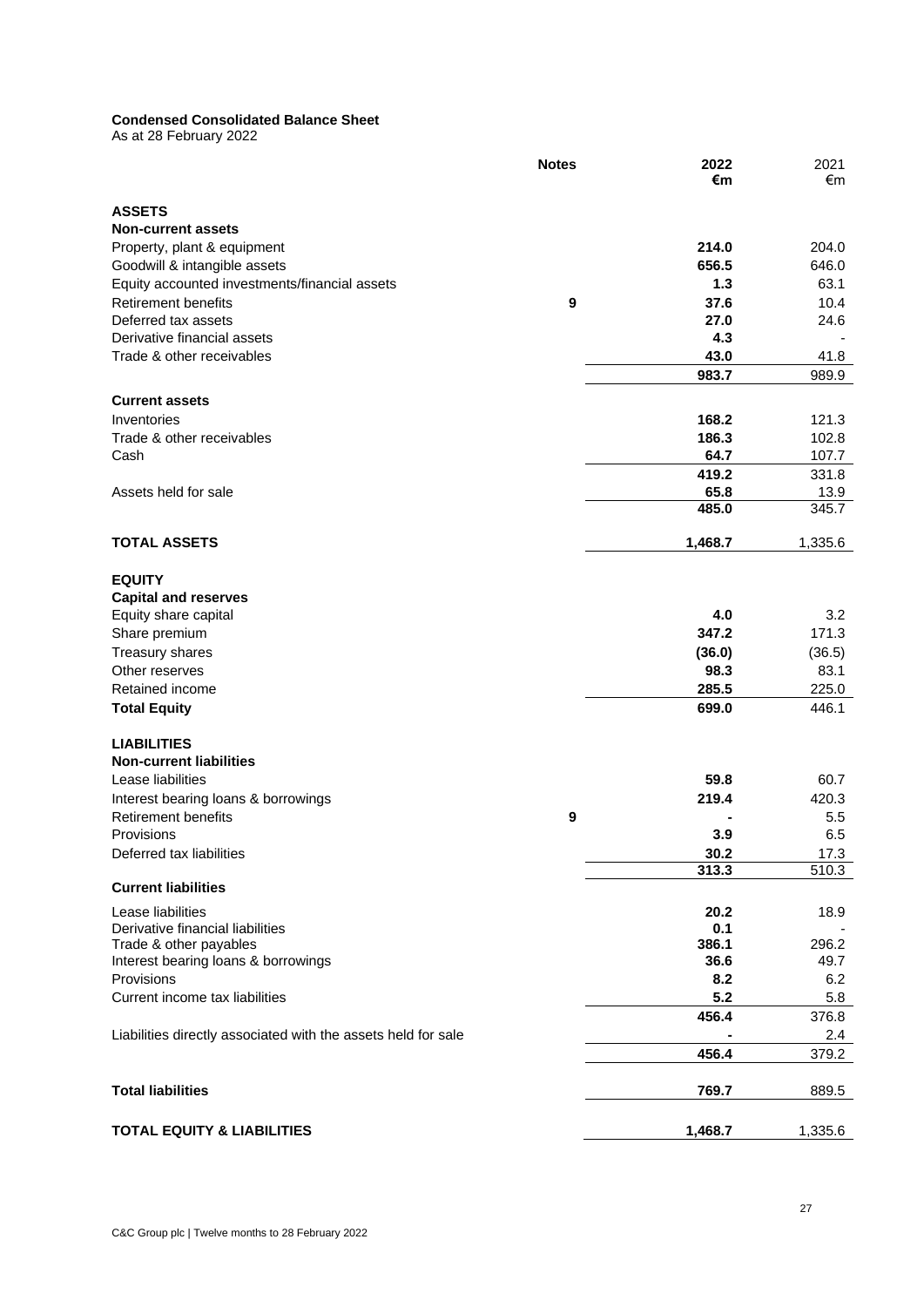# **Condensed Consolidated Cash Flow Statement**

For the financial year ended 28 February 2022

| <b>CASH FLOWS FROM OPERATING ACTIVITIES</b>                 | <b>Notes</b> | 2022    | 2021    |
|-------------------------------------------------------------|--------------|---------|---------|
|                                                             |              | €m      | €m      |
| Group profit/(loss) for the year                            |              | 37.1    | (104.5) |
| Finance income                                              |              | (0.2)   |         |
| Finance expense                                             |              | 22.8    | 27.4    |
| Income tax expense/(credit)                                 |              | 8.6     | (16.8)  |
| (Profit)/loss on share of equity accounted investments      |              | (5.3)   | 14.9    |
| Impairment of intangible asset                              | 4            | 0.6     | 0.3     |
| Impairment of equity accounted investments                  | 4            | 6.4     | 9.1     |
| (Revaluation)/impairment of property, plant & equipment     | 4            | (0.6)   | 1.2     |
| Depreciation of property, plant & equipment                 |              | 29.2    | 28.2    |
| Amortisation of intangible assets                           |              | 2.6     | 2.6     |
| Profit on disposal                                          | 4            | (4.5)   | (5.8)   |
| Net profit on disposal of property, plant & equipment       |              | (1.6)   | (0.4)   |
| Rights Issue costs recorded as exceptional                  |              | 2.6     |         |
| Charge for equity settled share-based payments              |              | 1.5     | 0.8     |
| Pension contributions: adjustment from charge to payment    | 9            | 0.3     | 0.5     |
|                                                             |              | 99.5    | (42.5)  |
|                                                             |              |         |         |
| (Increase)/ decrease in inventories                         |              | (43.6)  | 18.2    |
| (Increase)/decrease in trade & other receivables            |              | (84.0)  | 39.6    |
| Increase/(decrease) in trade & other payables               |              | 89.6    | (97.2)  |
| (Decrease)/increase in provisions                           |              | (0.9)   | 3.5     |
|                                                             |              | 60.6    | (78.4)  |
|                                                             |              |         |         |
| Interest and similar costs paid                             |              | (24.4)  | (23.4)  |
| Income taxes (paid)/refunded                                |              | (3.2)   | 7.2     |
| Net cash inflow/(outflow) from operating activities         |              | 33.0    | (94.6)  |
| <b>CASH FLOWS FROM INVESTING ACTIVITIES</b>                 |              |         |         |
|                                                             |              |         |         |
| Purchase of property, plant & equipment                     |              | (14.9)  | (8.4)   |
| Purchase of intangible assets                               |              | (2.2)   | (1.6)   |
| Net proceeds on disposal of property, plant & equipment     |              | 2.3     | 1.0     |
| Sale of business                                            | 7            | 12.9    | 6.7     |
| Cash outflow re acquisition of equity accounted investments |              | (0.3)   | (6.9)   |
| Net cash outflow from investing activities                  |              | (2.2)   | (9.2)   |
| <b>CASH FLOWS FROM FINANCING ACTIVITIES</b>                 |              |         |         |
| Proceeds from exercise of share options/equity interests    |              | 0.7     | 0.3     |
| Proceeds from Rights Issue                                  |              | 176.3   |         |
| Drawdown of debt                                            |              | 49.5    | 570.9   |
| Repayment of debt                                           |              | (271.7) | (464.0) |
| Payment of lease liabilities                                |              | (21.9)  | (19.0)  |
| Payment of issue costs                                      |              |         | (1.4)   |
| Payment of Rights Issue costs                               |              | (9.2)   |         |
| Dividends paid                                              | 5            |         | (0.4)   |
| Net cash (outflow)/inflow from financing activities         |              | (76.3)  | 86.4    |
|                                                             |              |         |         |
| Decrease in cash                                            |              | (45.5)  | (17.4)  |
| Reconciliation of opening to closing cash                   |              |         |         |
| Cash at beginning of year                                   |              | 107.7   | 123.4   |
| Translation adjustment                                      |              | 2.5     | 1.7     |
| Net decrease in cash                                        |              | (45.5)  | (17.4)  |
| Cash at end of financial year                               |              | 64.7    | 107.7   |

A reconciliation of cash to net debt is presented in note 8 to the financial statements.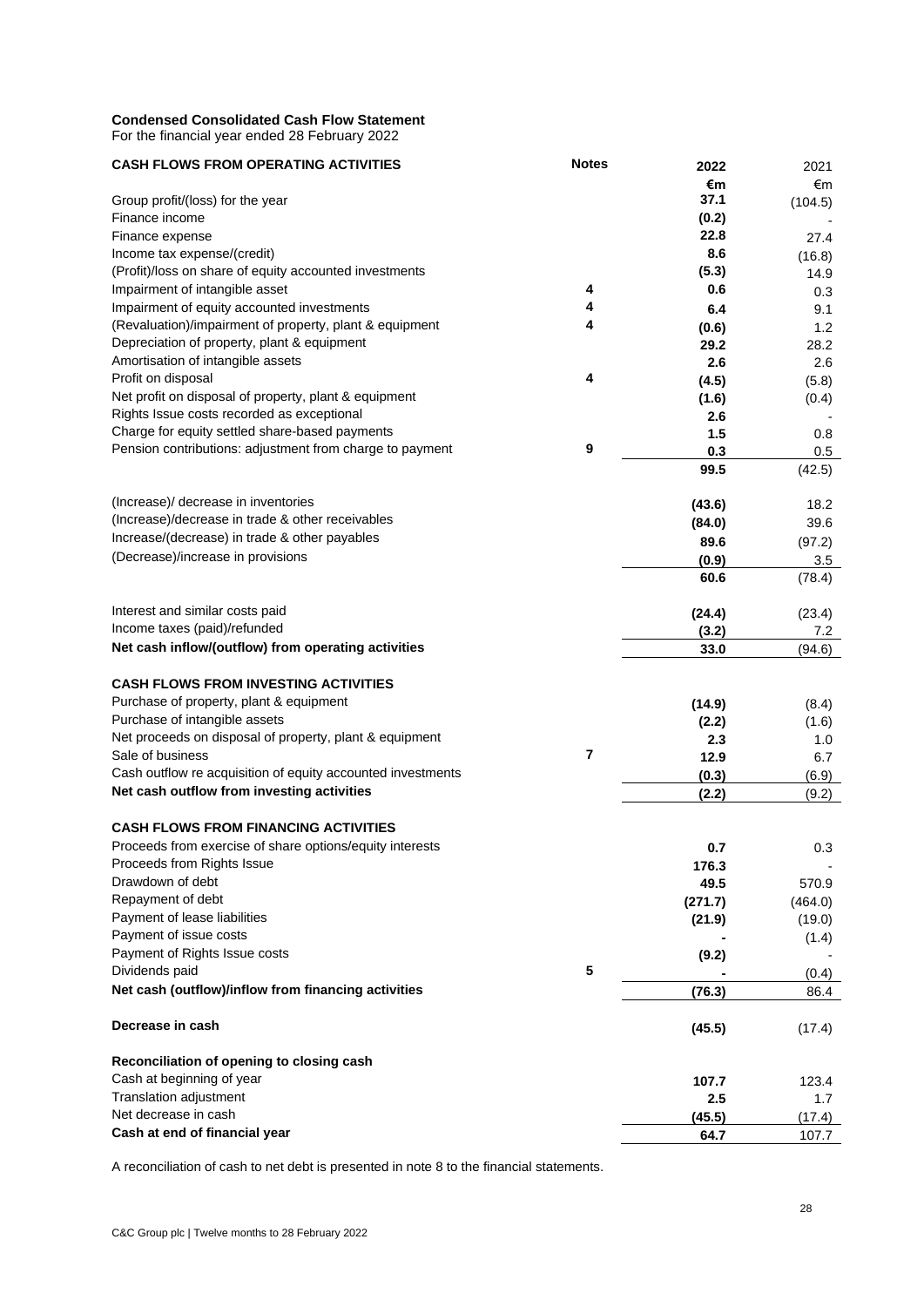### **Condensed Consolidated Statement of Changes in Equity**

For the financial year ended 28 February 2022

|                                                                                                          | <b>Equity share</b><br>capital | <b>Share</b><br>premium | Other<br>capital<br>reserves* | Cash<br>flow<br>hedge<br>reserve | Share-<br>based<br>payments<br>reserve | <b>Currency</b><br>translation<br>reserve | <b>Revaluation</b><br>reserve | <b>Treasury</b><br>shares | Retained<br>income | <b>Total</b> |
|----------------------------------------------------------------------------------------------------------|--------------------------------|-------------------------|-------------------------------|----------------------------------|----------------------------------------|-------------------------------------------|-------------------------------|---------------------------|--------------------|--------------|
|                                                                                                          | €m                             | €m                      | €m                            | €m                               | €m                                     | €m                                        | €m                            | €m                        | €m                 | €m           |
| At 28 February 2021                                                                                      | 3.2                            | 171.3                   | 25.8                          | $\overline{\phantom{a}}$         | 3.3                                    | 41.6                                      | 12.4                          | (36.5)                    | 225.0              | 446.1        |
| Profit for the financial year<br>Other comprehensive                                                     |                                | ۰                       |                               |                                  |                                        |                                           | ۰                             |                           | 37.1               | 37.1         |
| income/(expense)                                                                                         |                                | ٠                       | ۰                             | (0.1)                            | ٠                                      | 11.7                                      | 2.5                           | $\blacksquare$            | 30.1               | 44.2         |
| <b>Total comprehensive</b><br>income/(expense)                                                           |                                | $\blacksquare$          |                               | (0.1)                            |                                        | 11.7                                      | 2.5                           | ۰                         | 67.2               | 81.3         |
| Ordinary Share Capital Issued                                                                            | 0.8                            | 175.5                   |                               |                                  |                                        |                                           | $\blacksquare$                |                           |                    | 176.3        |
| Share Issue costs                                                                                        |                                |                         |                               |                                  |                                        |                                           | ٠                             |                           | (6.6)              | (6.6)        |
| Exercised share options                                                                                  |                                | 0.4                     |                               |                                  |                                        |                                           | ۰                             |                           |                    | 0.4          |
| Reclassification of share-based<br>payments reserve<br>Sale of treasury<br>shares/purchases of shares to |                                | $\blacksquare$          |                               |                                  | (0.4)                                  |                                           | $\blacksquare$                |                           | 0.4                |              |
| satisfy employee share<br>entitlements                                                                   |                                | $\blacksquare$          |                               |                                  |                                        |                                           | ۰                             | 0.5                       | (0.5)              |              |
| Equity settled share-based<br>payments                                                                   |                                | $\blacksquare$          |                               |                                  | 1.5                                    |                                           |                               |                           |                    | 1.5          |
| <b>Total transactions with owners</b>                                                                    | 0.8                            | 175.9                   |                               |                                  | 1.1                                    |                                           |                               | 0.5                       | (6.7)              | 171.6        |
| At 28 February 2022                                                                                      | 4.0                            | 347.2                   | 25.8                          | (0.1)                            | 4.4                                    | 53.3                                      | 14.9                          | (36.0)                    | 285.5              | 699.0        |

\* Other capital reserves includes Other undenominated reserve of €0.9m and the capital reserve of €24.9m.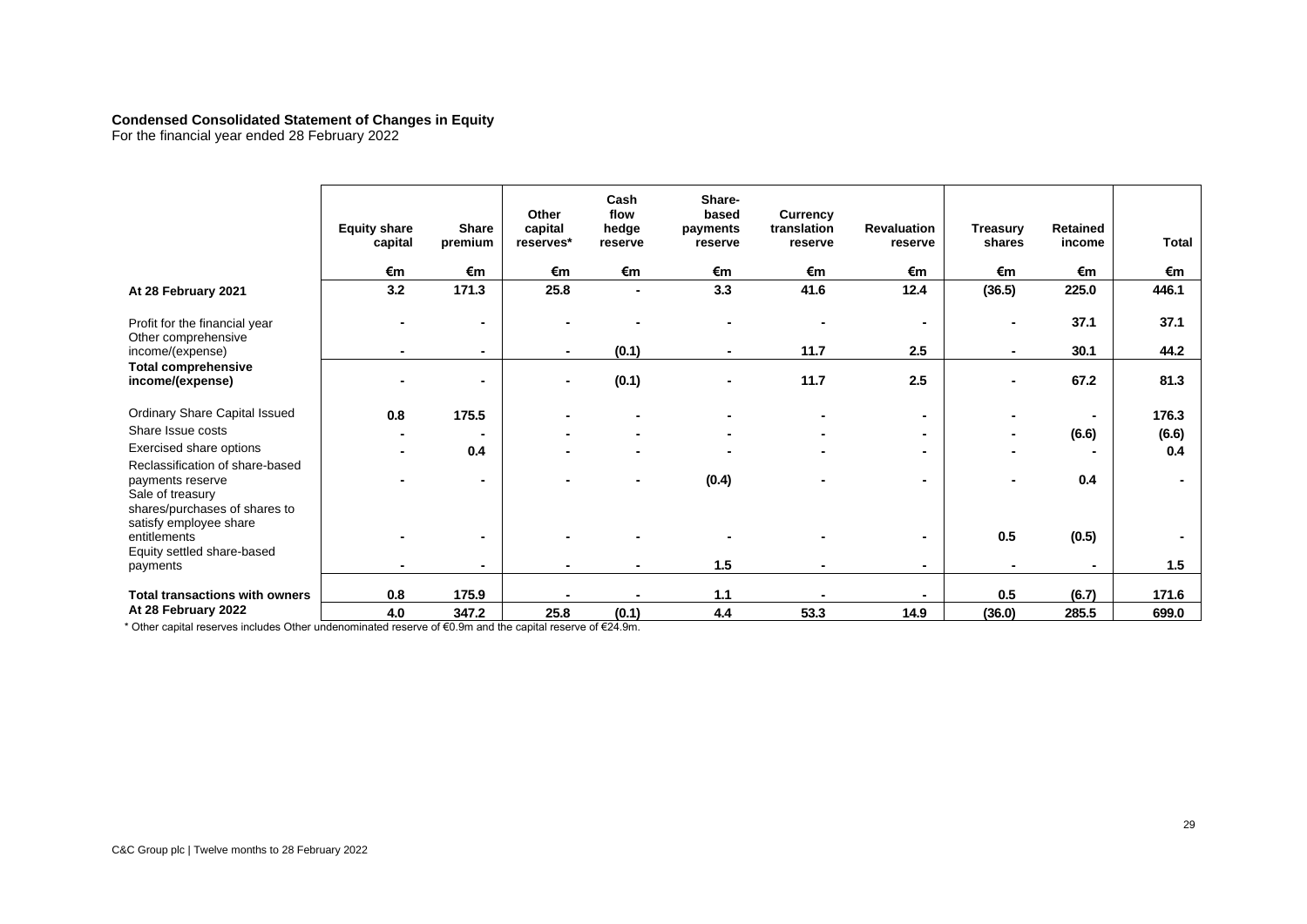|                                                                                      | <b>Equity share</b><br>capital | <b>Share</b><br>premium  | Other<br>capital<br>reserves* | Cash<br>flow<br>hedge<br>reserve | Share-<br>based<br>payments<br>reserve | <b>Currency</b><br>translation<br>reserve | <b>Revaluation</b><br>reserve | <b>Treasury</b><br>shares | Retained<br>income | <b>Total</b>             |
|--------------------------------------------------------------------------------------|--------------------------------|--------------------------|-------------------------------|----------------------------------|----------------------------------------|-------------------------------------------|-------------------------------|---------------------------|--------------------|--------------------------|
|                                                                                      | €m                             | €m                       | €m                            | €m                               | €m                                     | €m                                        | €m                            | €m                        | €m                 | €m                       |
| At 29 February 2020                                                                  | 3.2                            | 171.0                    | 25.8                          | 0.3                              | 5.8                                    | 59.0                                      | 11.5                          | (36.6)                    | 315.4              | 555.4                    |
| Loss for the financial year<br>Other comprehensive                                   |                                | $\overline{\phantom{0}}$ |                               |                                  |                                        |                                           | $\overline{\phantom{a}}$      |                           | (104.5)            | (104.5)                  |
| income/(expense)                                                                     |                                |                          |                               | 0.3                              |                                        | (17.4)                                    | 0.9                           |                           | 11.2               | (5.0)                    |
| <b>Total comprehensive</b><br>income/(expense)                                       |                                |                          |                               | 0.3                              |                                        | (17.4)                                    | 0.9                           |                           | (93.3)             | (109.5)                  |
| Dividend on ordinary shares<br>(note 5)                                              |                                |                          |                               |                                  |                                        |                                           | $\overline{\phantom{a}}$      |                           | 0.2                | 0.2                      |
| Exercised share options                                                              |                                | 0.3                      |                               |                                  |                                        |                                           | $\overline{\phantom{a}}$      |                           |                    | 0.3                      |
| Reclassification of share-based<br>payments reserve<br>Reclassification of cash flow |                                |                          |                               |                                  | (3.3)                                  |                                           | $\overline{\phantom{0}}$      |                           | 3.3                | $\overline{\phantom{a}}$ |
| hedge reserve<br>Sale of treasury<br>shares/purchases of shares to                   |                                |                          | $\overline{\phantom{a}}$      | (0.6)                            |                                        |                                           |                               |                           | 0.6                | $\overline{\phantom{a}}$ |
| satisfy employee share<br>entitlements<br>Equity accounted investment<br>adjustment  |                                |                          |                               |                                  |                                        |                                           | $\overline{\phantom{a}}$      | 0.1                       | (0.1)              |                          |
|                                                                                      |                                |                          |                               |                                  |                                        |                                           |                               | ٠                         | (1.1)              | (1.1)                    |
| Equity settled share-based<br>payments                                               |                                |                          |                               |                                  | 0.8                                    |                                           |                               |                           |                    | 0.8                      |
| <b>Total transactions with owners</b>                                                | $\overline{\phantom{a}}$       | 0.3                      |                               | (0.6)                            | (2.5)                                  |                                           |                               | 0.1                       | 2.9                | 0.2                      |
| At 28 February 2021                                                                  | 3.2                            | 171.3                    | 25.8                          |                                  | 3.3                                    | 41.6                                      | 12.4                          | (36.5)                    | 225.0              | 446.1                    |

\* Other capital reserves includes Other undenominated reserve of €0.9m and the capital reserve of €24.9m.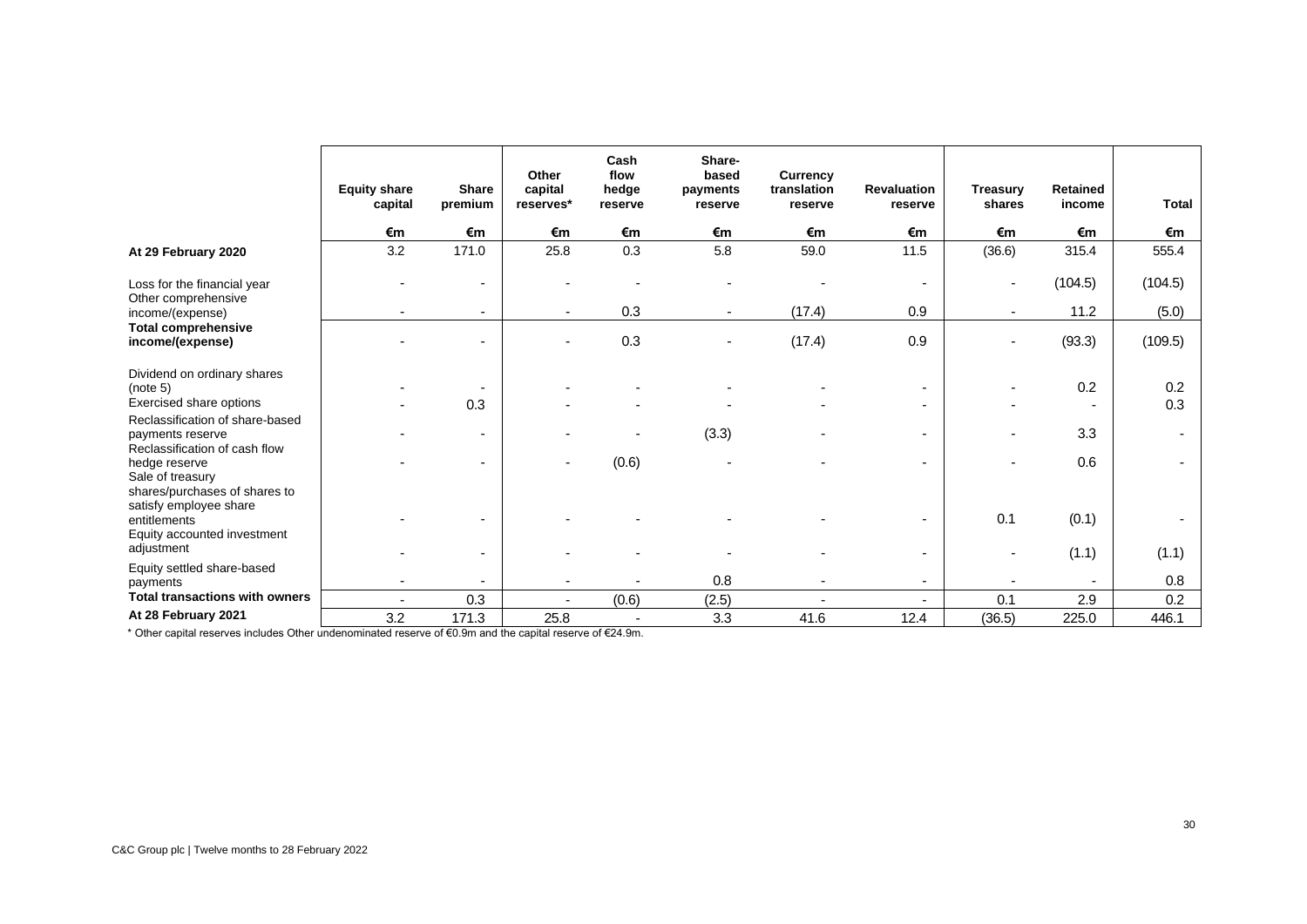### **Notes to the Condensed Consolidated Financial Statements For the year ended 28 February 2022**

# **1. BASIS OF PREPARATON**

The financial information presented in this report has been prepared in accordance with the listing rules of the London Stock Exchange and the accounting policies that the Group has adopted under International Financial Reporting Standards (IFRS) as approved by the EU Commission for the financial year ended 28 February 2022.

### **Going concern basis**

The Directors have adopted the going concern basis in preparing the financial statements after assessing the Group's principal risks including the risks associated with COVID-19.

Following the Rights Issue that the Group successfully completed in June 2021 in which the Group raised £151m (€176m) and as a consequence of COVID-19, the debt covenants for 31 August 2022 were renegotiated to increase the threshold of the Group's Net Debt/Adjusted EBITDA covenant to not exceed 4.5x and to reduce the Interest cover covenant to be not less than 2.5x. Restrictions including a minimum liquidity requirement of €150.0m each month and a monthly gross debt limit of €700.0m also apply. The Group is on track to meet these amended covenants, which end in August 2022 and revert to the traditional covenant metrics (Net Debt: Adjusted EBITDA not exceeding 3.5:1 and Interest Cover not less than 3.5:1) for its FY2023 full year results. In fact, the Group is back within its traditional covenant metrics as at 28 February 2022. However the restrictions will continue to apply until the Group demonstrates compliance with the traditional covenant metrics at its FY2023 full year results, unless it can show Net Debt: Adjusted EBITDA not exceeding 3:1 and Interest Cover not less than 4:1 for its FY2023 half year results, in which case the restrictions will end at that point.

The proceeds from the Rights Issue of £151m (€176m), coupled with a return to profitability and cash generation following the easing of government restrictions around COVID-19 in our core markets and disciplined balance sheet management has led to net debt excluding leases and liquidity of €191m and €439m respectively at year end compared with €362m and €315m respectively in FY2021. The Group delivered a leverage of 3.4x Net Debt/EBITDA as at 28 February 2022 and as previously noted is back within its traditional covenants metrics.

The Group returned to profitability in May 2021 following the easing of government restrictions around COVID-19 in our core markets, with trading ahead of plan. However, renewed Government restrictions on the hospitality industry around the key Christmas trading period adversely impacted performance. With the lifting once again of restrictions towards the latter stages of FY2022, the Group's on-trade performance improved, providing a platform for a clean start to FY2023. Cost inflation pressures have grown over recent months and in response, the Group implemented a series of price increases which, alongside the previously announced €18.0m cost reduction programme and cost hedge positions taken, affords the Group a degree of protection from the inflationary environment as we enter into FY2023.

The Directors assessed the Group's cash flow forecasts for the period ending 31 August 2023 (the going concern "assessment period"). The Cashflows included various stress testing scenarios around higher costs, an evolving inflationary environment and reduced volumes, in part associated with the impact of the on-going conflict in Ukraine, but even at FY2022 profit levels, which were significantly curtailed as a consequence of the COVID-19 restrictions, the Group would have sufficient headroom to covenants. The Group's cash flow forecasts assume the continuation of trading over the assessment period with no lockdowns or the reintroduction of COVID-19 restrictions.

### **Overall conclusion**

The headroom on the covenants within the financing facilities have been reviewed in detail by management and assessed by the Directors. Given the successful Rights Issue in June 2021, the return to profitability in the Group's core markets, the price increases implemented, cost hedge positions taken and the disposal of the Group's share of Admiral Taverns in FY2023; the Group's cashflow forecasts demonstrate significant headroom on the covenants within the financing facilities. Given the quantum of headroom, the Directors have concluded that the covenants will be satisfied and therefore consider it appropriate to adopt the going concern basis of accounting with no material uncertainties as to the Group's ability to continue to do so.

# **Adoption of IFRS and International Financial Reporting Interpretations Committee (IFRIC) Interpretations**

The following new standards, interpretations and standard amendments became effective for the Group as of 1 March 2021:

- Interest Rate Benchmark Reform Phase 2 Amendments to IFRS 9, IAS 39, IFRS 7, IFRS 4 and IFRS 16
- Covid-19-Related Rent Concessions beyond 30 June 2021 Amendments to IFRS 16

The new standard amendments did not result in a material impact on the Group's results.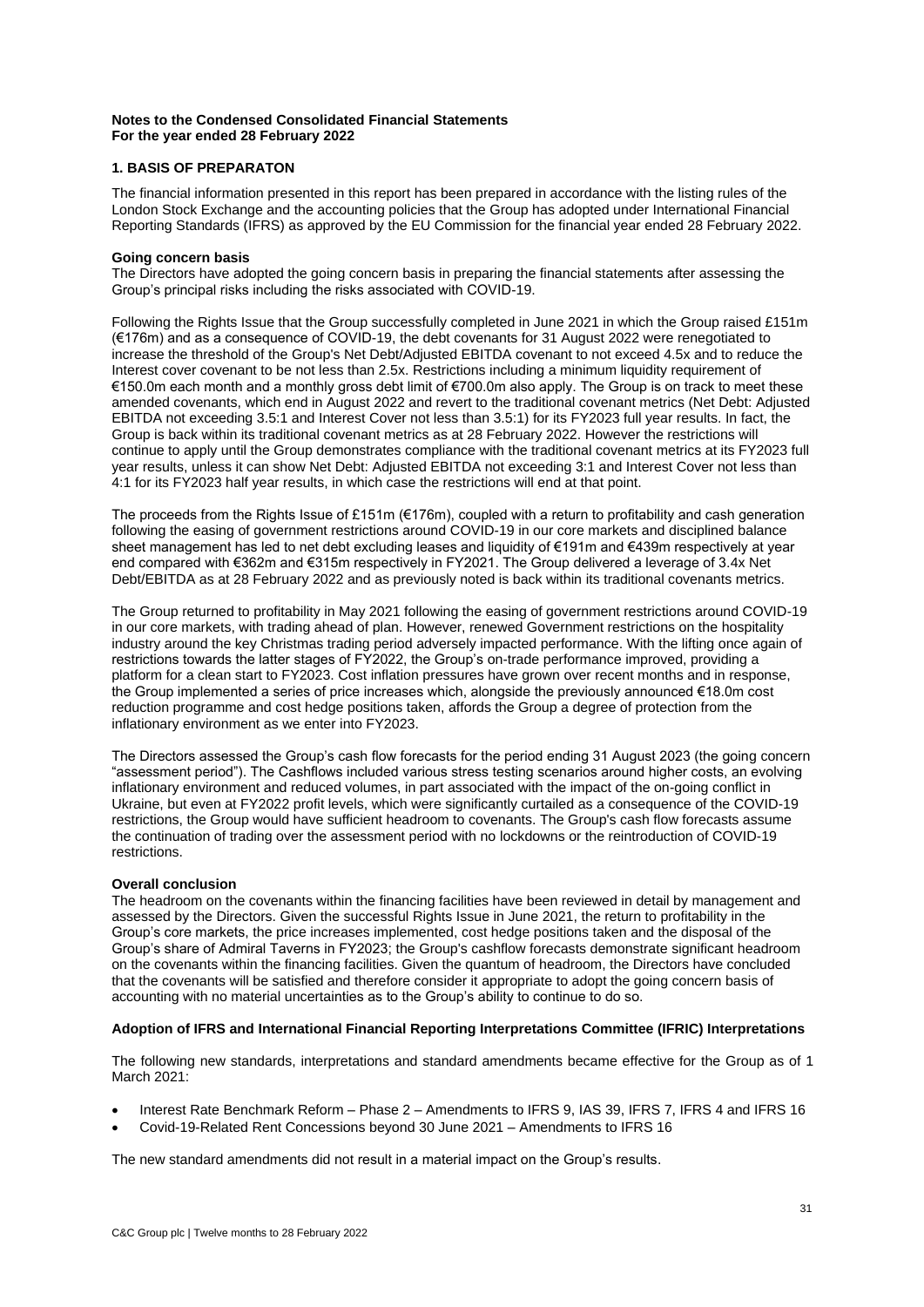#### **Statutory accounts**

The financial information prepared in accordance with IFRS as adopted by the European Union included in this report does not constitute the statutory financial statements for the purposes of Chapter 4 of Part 6 of the Companies Act 2014. Full statutory accounts for the year ended 28 February 2022 prepared in accordance with IFRS, upon which the auditors have given an unqualified report, have not yet been filed with the Registrar of Companies but are available on the Group's website. Full accounts for the year ended 28 February 2021, prepared in accordance with IFRS and containing an unqualified audit report have been delivered to the Registrar of Companies. The information included has been extracted from the Group's financial statements, which have been approved by the Board of Directors on 17 May 2022.

#### **Reporting Currency**

The financial information is presented in Euro millions, rounded to one decimal place. The exchange rates used in translating Balance Sheet and Income Statement amounts were as follows:

|                                                | 2022   | 2021   |
|------------------------------------------------|--------|--------|
| Balance Sheet (Euro: Sterling closing rate)    | 0.8355 | 0.8705 |
| Income Statement (Euro: Sterling average rate) | 0.8524 | 0.8959 |
| Balance Sheet (Euro: USD closing rate)         | 1.1199 | 1.2121 |
| Income Statement (Euro: USD average rate)      | 1.1701 | 1.1602 |

## **2. SEGMENTAL REPORTING**

The Group's business activity is the manufacturing, marketing and distribution of branded beer, cider, wine, spirits and soft drinks. Two operating segments have been identified in the current financial year; Ireland and Great Britain. In FY2021, the Group reported under four segments (Ireland, GB, MCB and International), however following a business review and organisational structure change in FY2022, this has been reduced to two for FY2022. The Group has restated the operating segment information for the year ended 28 February 2021 to conform with the current year presentation.

The Group continually reviews and updates the manner in which it monitors and controls its financial operations resulting in changes in which information is classified and reported to the Chief Operating Decision Maker ("CODM"). The CODM, identified as the Executive Directors, assesses and monitors the operating results of segments separately via internal management reports in order to effectively manage the business and allocate resources.

The identified business segments are as follows:

### **(i) Ireland**

This segment includes the financial results from sale of the Group's own branded products across the island of Ireland, principally Bulmers, Magners, Tennent's, Five Lamps, Clonmel 1650, Heverlee, Dowd's Lane, Seven Summits hard seltzer, Roundstone Irish Ale, Linden Village, Finches and Tipperary Water. The Group also operates the Bulmers Ireland drinks distribution business, a leading distributor of third party drinks to the licenced on and off-trade in Ireland. The Group distributes San Miguel, Tsingtao and Budweiser Brewing Group beer brands across the island of Ireland. Since July 2020, the Group has also distributed the Budweiser brand on an exclusive basis. Our primary manufacturing plant is located in Clonmel, Co. Tipperary, with major distribution and administration centres in Dublin and Culcavy, Northern Ireland.

#### **(ii) Great Britain (GB)**

This segment includes the financial results from sale of the Group's own branded products in Scotland, with Tennent's, Caledonia Best, Heverlee and Magners the main brands. This division includes the sale of the Group's portfolio of owned cider brands across the rest of GB, including Magners, Orchard Pig, K Cider and Blackthorn which are distributed in partnership with Budweiser Brewing Group. In addition, the division includes the Tennent's drinks distribution business in Scotland. The Group also distributes selected Budweiser Brewing Group brands in Scotland and the Tsingtao and Menabrea international beer brands across the UK. Our primary manufacturing plant and administration centre is located at the Wellpark Brewery in Glasgow.

In addition, this segment includes the financial results from the Matthew Clark and Bibendum distribution businesses. Matthew Clark is the largest independent distributor to the UK on-trade drinks sector. It offers an unrivalled range of products, including beers, wines, spirits, cider and soft drinks. Matthew Clark and Bibendum also have a number of exclusive distribution agreements for third party products (mainly wines but also including spirits) into the UK market and also has a limited range of own brand wines. Bibendum is one of the largest wine, spirits and craft beer distributors and wholesalers to the UK on-trade and off-trade, with a particular focus on wine.

Together the Tennent's, Matthew Clark and Bibendum distribution businesses operate a nationwide distribution network serving the independent free trade and national accounts.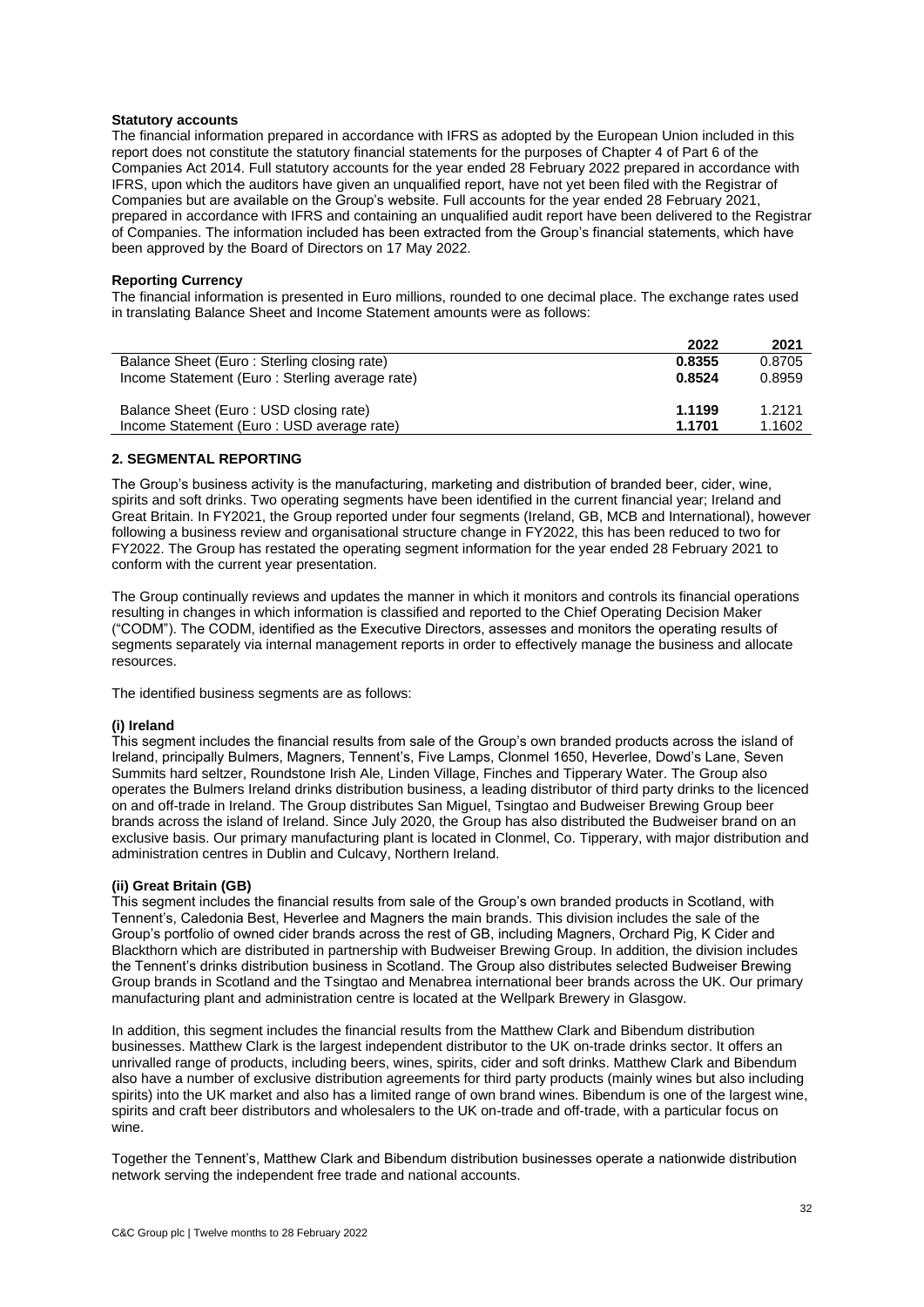Further, this segment includes the financial results from the sale and distribution of the Group's own branded products, principally Magners and Tennent's outside of the UK and Ireland. The Group exports to over 40 countries globally, notably in continental Europe, Asia and Australia. The Group operates mainly through local distributors in these markets and regions.

This segment also includes the sale of the Group's cider and beer products in the US and Canada. In April 2021, the business divested our wholly-owned US subsidiary, Vermont Hard Cider Company and its Woodchuck suite of brands.

The Group's analysis by segment includes both items directly attributable to a segment and those, including central overheads, which are allocated on a reasonable basis in presenting information to the CODM.

Inter-segmental revenue is not material and thus not subject to separate disclosure.

### **(a) Analysis by reporting segment**

|                                      |                | 2022       |           |         | 2021*      |           |
|--------------------------------------|----------------|------------|-----------|---------|------------|-----------|
|                                      |                | <b>Net</b> | Operating |         | <b>Net</b> | Operating |
|                                      | <b>Revenue</b> | revenue    | profit    | Revenue | revenue    | loss      |
|                                      | €m             | €m         | €m        | €m      | €m         | €m        |
| Ireland                              | 338.3          | 224.3      | 16.7      | 269.8   | 166.1      | (4.9)     |
| <b>Great Britain</b>                 | 1,457.8        | 1,213.8    | 31.2      | 753.0   | 570.8      | (54.7)    |
| Total before exceptional items       | 1,796.1        | 1,438.1    | 47.9      | 1,022.8 | 736.9      | (59.6)    |
| Exceptional items (note 4)           |                |            | 10.6      |         |            | (25.2)    |
| <b>Group operating profit/(loss)</b> | 1,796.1        | 1,438.1    | 58.5      | 1,022.8 | 736.9      | (84.8)    |
|                                      |                |            |           |         |            |           |
| Profit on disposal (note 4)          |                |            | 4.5       |         |            | 5.8       |
| Finance income                       |                |            | 0.2       |         |            |           |
| Finance expense                      |                |            | (16.1)    |         |            | (19.5)    |
| Finance expense exceptional items    |                |            |           |         |            |           |
| (note 4)                             |                |            | (6.7)     |         |            | (7.9)     |
| Share of equity accounted            |                |            |           |         |            |           |
| investments' profit/(loss) after tax |                |            |           |         |            |           |
| before exceptional items             |                |            | 2.6       |         |            | (6.1)     |
| Share of equity accounted            |                |            |           |         |            |           |
| investments' exceptional items (note |                |            |           |         |            |           |
| 4)                                   |                |            | 2.7       |         |            | (8.8)     |
| Profit/(loss) before tax             |                |            | 45.7      |         |            | (121.3)   |

\* The Group has restated the operating segment information for the year ended 28 February 2021 to conform with the current year presentation.

The exceptional items in the current financial year are a €10.6m credit, of which €9.2m relates to Ireland and €1.4m relates to Great Britain. Of the exceptional items in the prior financial year charge of €25.2m, €8.3m loss related to Ireland and a €16.9m loss related to Great Britain.

Profit on disposal of €4.5m in the current financial year relates to Great Britain. Profit on disposal of €5.8m in the prior financial year related to Ireland.

The share of equity accounted investments' profit after tax before exceptional items of €2.6m (FY2021: loss €6.1m) relates to Great Britain. The share of equity accounted investments' exceptional items of €2.7m (FY2021: €8.8m loss) relates to Great Britain.

Total assets for the year ended 28 February 2022 amounted to €1,468.7m (FY2021: €1,335.6m).

#### **(b) Other operating segment information**

|                      |                                                  | 2022               | 2021*                                                               |                                           |                    |                                                              |
|----------------------|--------------------------------------------------|--------------------|---------------------------------------------------------------------|-------------------------------------------|--------------------|--------------------------------------------------------------|
|                      | <b>Tangible and</b><br>intangible<br>expenditure | Lease<br>additions | <b>Depreciation</b><br>/amortisation<br>/impairment<br>/revaluation | Tangible and<br>intangible<br>expenditure | Lease<br>additions | Depreciation<br>/amortisation<br>/impairment/<br>revaluation |
|                      | €m                                               | €m                 | €m                                                                  | €m                                        | €m                 | €m                                                           |
| Ireland              | 7.3                                              | 4.1                | 6.2                                                                 | 1.9                                       | 0.9                | 6.1                                                          |
| <b>Great Britain</b> | 5.9                                              | 19.0               | 25.6                                                                | 12.2                                      | 11.0               | 26.2                                                         |
| <b>Total</b>         | 13.2                                             | 23.1               | 31.8                                                                | 14.1                                      | 11.9               | 32.3                                                         |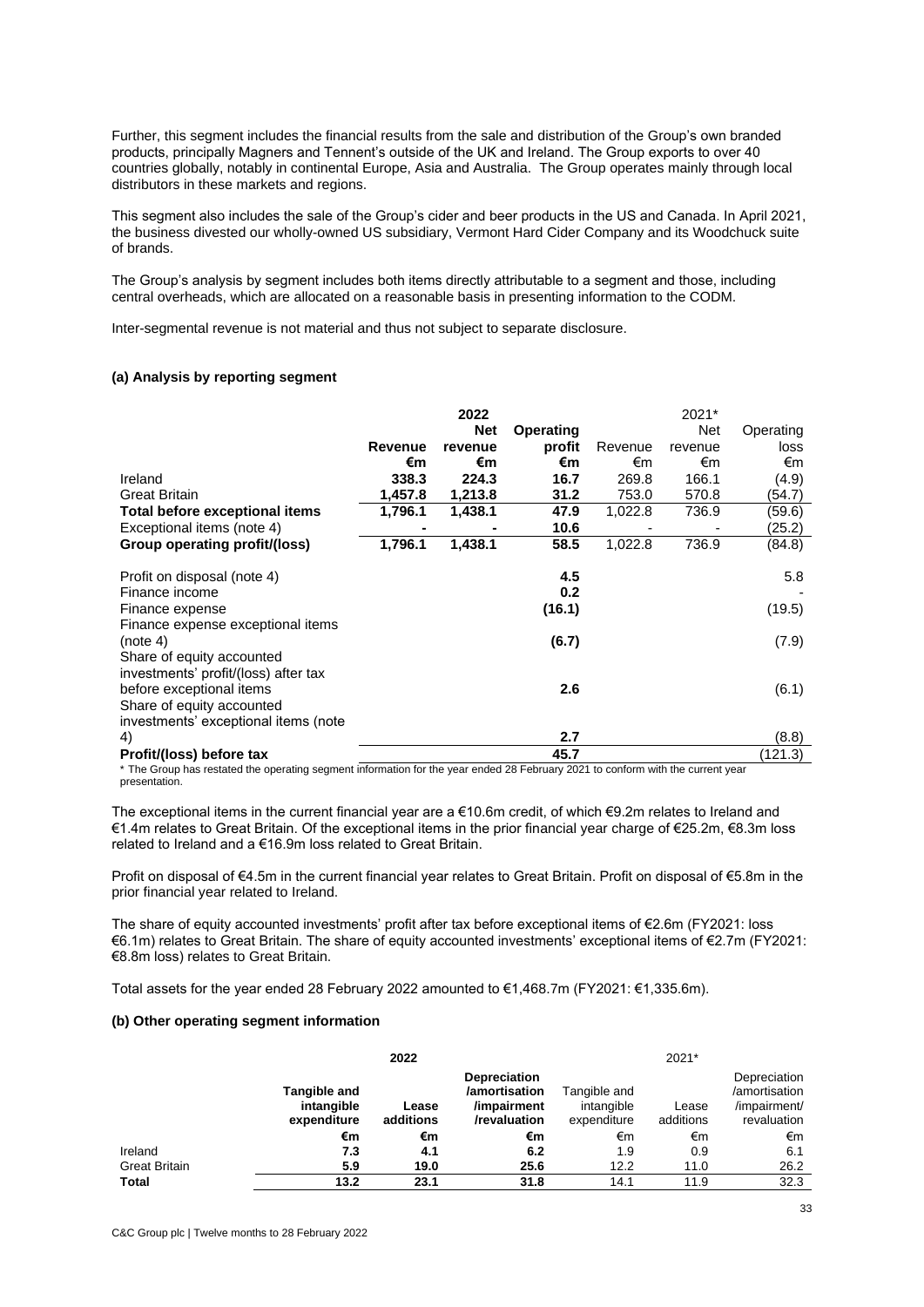\* The Group has restated the operating segment information for the year ended 28 February 2021 to conform with the current year presentation.

## **(c) Geographical analysis of revenue and net revenue**

|                      |              | Revenue | Net revenue |       |
|----------------------|--------------|---------|-------------|-------|
|                      | 2021<br>2022 |         | 2022        | 2021  |
|                      | €m           | €m      | €m          | €m    |
| Ireland              | 338.3        | 269.8   | 224.3       | 166.1 |
| <b>Great Britain</b> | 1,439.0      | 726.1   | 1.195.1     | 544.6 |
| International*       | 18.8         | 26.9    | 18.7        | 26.2  |
| <b>Total</b>         | 1.796.1      | 1.022.8 | 1.438.1     | 736.9 |
|                      |              |         |             |       |

\* International as a geographic region consists of multiple countries that in aggregate represent 1% of Group revenue.

The geographical analysis of revenue and net revenue is based on the location of the third party customers.

#### **(d) Geographical analysis of non-current assets**

|                                               | Ireland<br>€m | <b>Great Britain</b><br>€m | International<br>€m | Total<br>€m |
|-----------------------------------------------|---------------|----------------------------|---------------------|-------------|
| 28 February 2022                              |               |                            |                     |             |
| Property, plant & equipment                   | 73.4          | 135.9                      | 4.7                 | 214.0       |
| Goodwill & intangible assets                  | 157.6         | 473.7                      | 25.2                | 656.5       |
| Equity accounted investments/financial assets | 0.4           | 0.7                        | 0.2                 | 1.3         |
| <b>Total</b>                                  | 231.4         | 610.3                      | 30.1                | 871.8       |
|                                               | Ireland<br>€m | Great Britain<br>€m        | International<br>€m | Total<br>€m |
| 28 February 2021                              |               |                            |                     |             |
| Property, plant & equipment                   | 68.5          | 130.2                      | 5.3                 | 204.0       |
| Goodwill & intangible assets                  | 158.1         | 462.7                      | 25.2                | 646.0       |
| Equity accounted investments                  | 0.4           | 62.5                       | 0.2                 | 63.1        |
| Total                                         | 227.0         | 655.4                      | 30.7                | 913.1       |

The geographical analysis of non-current assets, with the exception of goodwill & intangible assets, is based on the geographical location of the assets. The geographical analysis of goodwill & intangible assets is allocated based on the country of destination of sales at the date of acquisition.

# **(e) Disaggregated net revenue**

In the following table, net revenue is disaggregated by principal activities and products. Principal activities and products is the primary basis on which management reviews its businesses across the Group. To aid in more useful analysis of the Group's business performance, the Group has introduced Branded and Distribution for the year ended 28 February 2022 to better reflect how the business is managed commercially and the distinct revenue sources which drive its performance as a brand-led distributor in the UK and Ireland.

| <b>Principal activities and products</b>      |                | 2022                 |         |
|-----------------------------------------------|----------------|----------------------|---------|
| Net revenue                                   | <b>Ireland</b> | <b>Great Britain</b> | Total   |
|                                               | €m             | €m                   | €m      |
| Branded*                                      | 78.3           | 170.1                | 248.4   |
| Distribution**                                | 139.8          | 1,005.5              | 1.145.3 |
| Co pack/Other                                 | 6.2            | 38.2                 | 44.4    |
| <b>Total Group from continuing operations</b> | 224.3          | 1.213.8              | 1,438.1 |

Branded defined as being brands either fully owned by C&C or sold by C&C as part of a long-term distribution deal, whereby C&C are responsible for the marketing as well as sale of the brand in the associated geography.

\*\* Distribution defined as third-party brands sold through our distribution businesses and brands where C&C act as an exclusive agent for a brand in a specific geography.

| Principal activities and products      |         | $2021***$            |       |  |
|----------------------------------------|---------|----------------------|-------|--|
| Net revenue                            | Ireland | <b>Great Britain</b> | Total |  |
|                                        | €m      | €m                   | €m    |  |
| Branded*                               | 48.6    | 133.4                | 182.0 |  |
| Distribution**                         | 114.0   | 394.2                | 508.2 |  |
| Co pack/Other                          | 3.5     | 43.2                 | 46.7  |  |
| Total Group from continuing operations | 166.1   | 570.8                | 736.9 |  |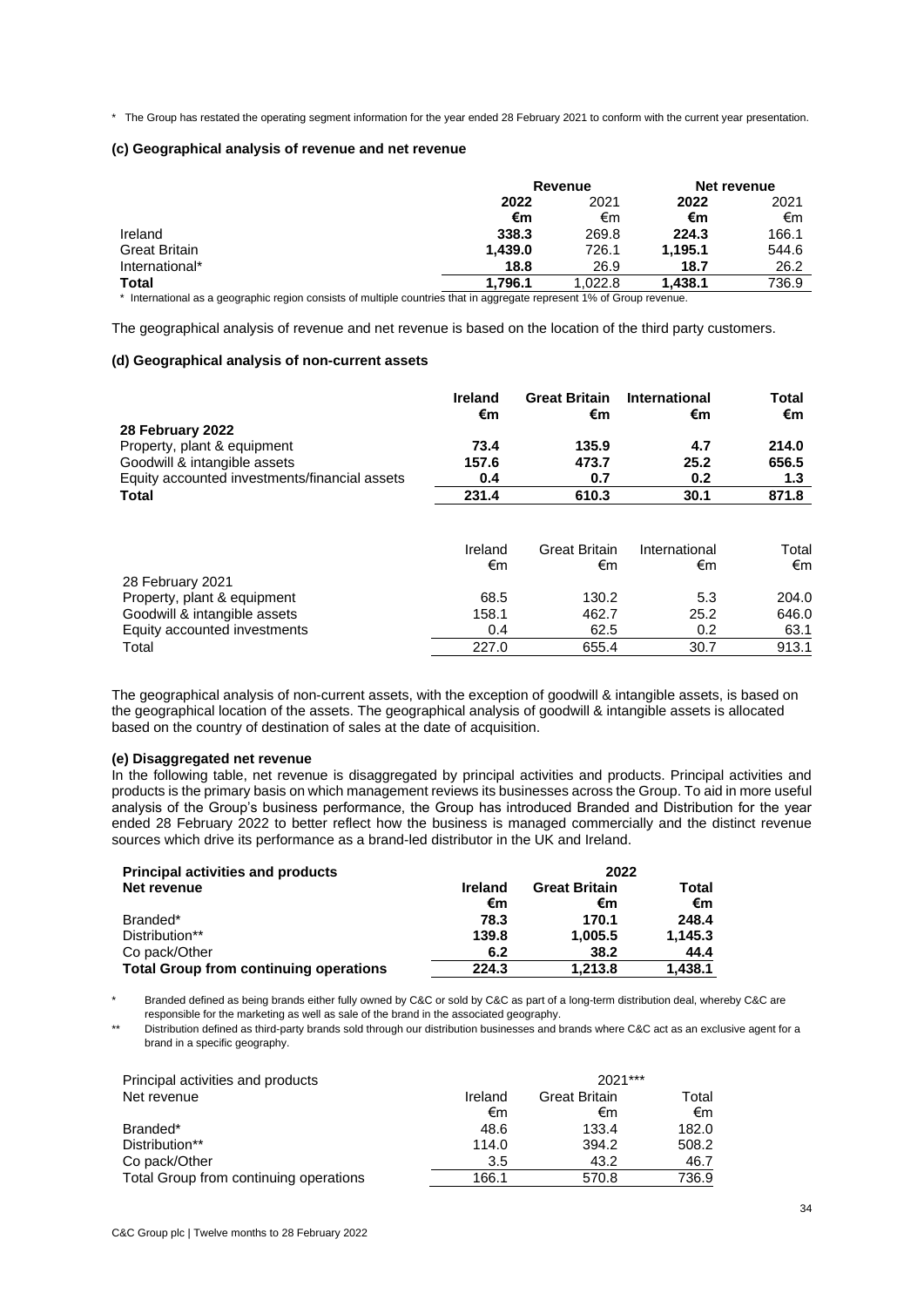- Branded defined as being brands either fully owned by C&C or sold by C&C as part of a long-term distribution deal, whereby C&C are responsible for the marketing as well as sale of the brand in the associated geography.
- \*\* Distribution defined as third-party brands sold through our distribution businesses and brands where C&C act as an exclusive agent for a brand in a specific geography.
- \*\*\* The Group has restated the disaggregated net revenue information for the year ended 28 February 2021 to conform with the current year presentation.

# **3. SEASONALITY OF OPERATIONS**

In the current environment, once again COVID-19 and its related restrictions is having a material impact on the results of the Group. Under a normal trading environment, C&C (excluding Matthew Clark and Bibendum) brands within our portfolio, particularly our cider brands, tend to have higher consumption during the summer months, which fall within the first half of our financial year. In addition, external factors such as weather and significant sporting events, which traditionally take place in the summer months, will have a greater impact on our first half trading. Accordingly, trading profit is usually higher in the first half of the Group's financial year.

For Matthew Clark and Bibendum, the most important trading period in terms of sales, profitability and cash flow has been the Christmas season, in which case the second half of the year will have a greater impact on our distribution business.

# **4. EXCEPTIONAL ITEMS**

| €m<br>€m<br><b>Operating costs</b><br>17.5<br>$COVID-19(a)$<br>(4.6)<br>Restructuring costs (b)<br>(8.1)<br>1.2<br>Impairment of equity accounted investment (c)<br>(6.4)<br>(9.1)<br>Reversal of impairment /(impairment) of property, plant and equipment (d)<br>0.6<br>(1.2)<br>Rights Issue costs (e)<br>(2.6)<br>Other (f)<br>(2.2)<br>0.3<br>10.6<br>(25.2)<br>Operating profit/(loss) exceptional items<br>Profit on disposal (g)<br>4.5<br>5.8<br>Finance income (h)<br>0.2<br>(6.7)<br>(7.9)<br>Finance expense (i)<br>Share of equity accounted investments' exceptional items (c)<br>2.7<br>(8.8)<br>11.3<br>Included in profit/(loss) before tax<br>(36.1)<br>Income tax (charge)/credit (j)<br>(2.4)<br>2.4<br>Included in profit/(loss) after tax<br>8.9<br>(33.7) | 2022 | 2021 |
|----------------------------------------------------------------------------------------------------------------------------------------------------------------------------------------------------------------------------------------------------------------------------------------------------------------------------------------------------------------------------------------------------------------------------------------------------------------------------------------------------------------------------------------------------------------------------------------------------------------------------------------------------------------------------------------------------------------------------------------------------------------------------------|------|------|
|                                                                                                                                                                                                                                                                                                                                                                                                                                                                                                                                                                                                                                                                                                                                                                                  |      |      |
|                                                                                                                                                                                                                                                                                                                                                                                                                                                                                                                                                                                                                                                                                                                                                                                  |      |      |
|                                                                                                                                                                                                                                                                                                                                                                                                                                                                                                                                                                                                                                                                                                                                                                                  |      |      |
|                                                                                                                                                                                                                                                                                                                                                                                                                                                                                                                                                                                                                                                                                                                                                                                  |      |      |
|                                                                                                                                                                                                                                                                                                                                                                                                                                                                                                                                                                                                                                                                                                                                                                                  |      |      |
|                                                                                                                                                                                                                                                                                                                                                                                                                                                                                                                                                                                                                                                                                                                                                                                  |      |      |
|                                                                                                                                                                                                                                                                                                                                                                                                                                                                                                                                                                                                                                                                                                                                                                                  |      |      |
|                                                                                                                                                                                                                                                                                                                                                                                                                                                                                                                                                                                                                                                                                                                                                                                  |      |      |
|                                                                                                                                                                                                                                                                                                                                                                                                                                                                                                                                                                                                                                                                                                                                                                                  |      |      |
|                                                                                                                                                                                                                                                                                                                                                                                                                                                                                                                                                                                                                                                                                                                                                                                  |      |      |
|                                                                                                                                                                                                                                                                                                                                                                                                                                                                                                                                                                                                                                                                                                                                                                                  |      |      |
|                                                                                                                                                                                                                                                                                                                                                                                                                                                                                                                                                                                                                                                                                                                                                                                  |      |      |
|                                                                                                                                                                                                                                                                                                                                                                                                                                                                                                                                                                                                                                                                                                                                                                                  |      |      |
|                                                                                                                                                                                                                                                                                                                                                                                                                                                                                                                                                                                                                                                                                                                                                                                  |      |      |
|                                                                                                                                                                                                                                                                                                                                                                                                                                                                                                                                                                                                                                                                                                                                                                                  |      |      |
|                                                                                                                                                                                                                                                                                                                                                                                                                                                                                                                                                                                                                                                                                                                                                                                  |      |      |

# **(a) COVID-19**

The Group has continued to account for the ongoing COVID-19 pandemic as an exceptional item and has realised an exceptional credit of €17.5m from operating activities at 28 February 2022 in this regard (FY2021: charge of €4.6m). The Group reviewed the recoverability of its debtor book and advances to customers and booked a credit of €7.9m with respect to its provision against trade debtors (FY2021: €6.1m) and a credit of €5.5m with respect to its provision for advances to customers (FY2021: charge of €1.2m). The Group also realised an exceptional credit of €4.1m with respect to inventory (FY2021: charge of €5.8m), this related to inventory that had previously been deemed at risk of obsolescence in FY2021, all as a consequence of the COVID-19 restrictions.

In the prior financial year, the Group also incurred costs of €1.7m with respect to a provision for lost kegs, €0.3m with respect to the write off of an IT intangible asset where the project was not completed due to COVID-19 and a net credit of €0.6m with respect to the release of a trade provision. Other costs of €2.3m were incurred, which included site improvement costs, impairment of brand dispense equipment and an excess holiday accrual all directly linked to the pandemic.

### **(b) Restructuring costs**

A credit of €1.2m relating to restructuring costs was incurred in the current financial year. This included severance costs of €0.6m, all of which arose as a consequence of the optimisation of the delivery networks in England and Scotland. In addition, the Group realised a credit of €1.8m in relation to the profit on disposal of a property, as a direct consequence of the optimisation project.

Restructuring costs of €8.1m were incurred in the prior financial year. These included severance costs of €6.8m, of which €4.9m was incurred with respect to the restructuring of the Group as a consequence of the COVID-19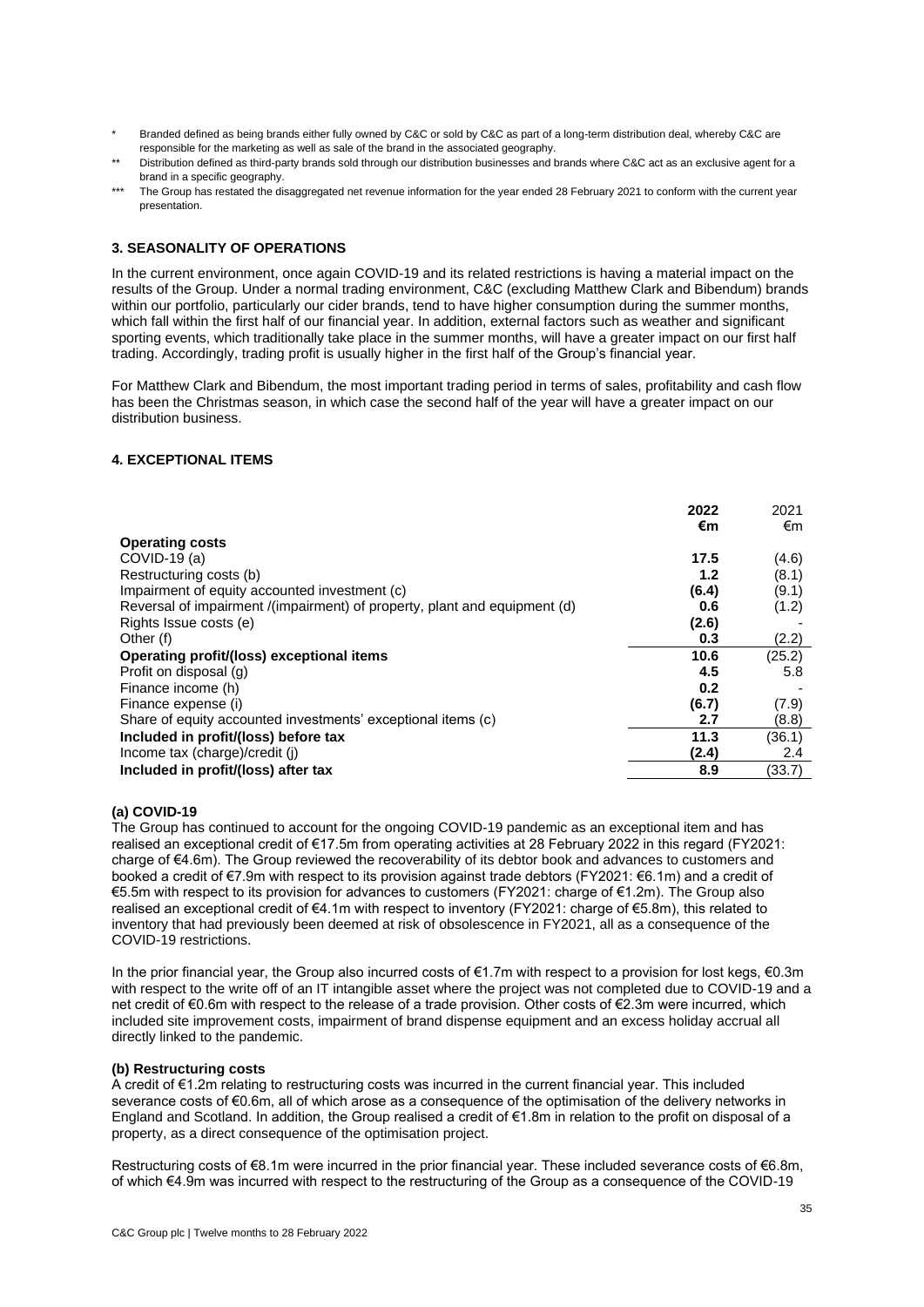pandemic and €1.9m arose as a consequence of the optimisation of the delivery networks in England and Scotland. The Group also incurred additional costs of €2.0m with respect to the optimisation of the delivery networks in England and Scotland which was offset by a credit of €0.7m relating to the profit on disposal of a property as a direct consequence of the optimisation project.

#### **(c) Equity accounted investments' exceptional items**

On 17 May 2022, the Group announced the sale of its joint venture investment in Admiral Taverns, to Proprium Capital Partners for a total consideration of €65.8m (£55.0m) payable in three tranches during FY2023, subject only to FCA approval. Admiral Taverns was classified as an asset held for sale as at 24 February 2022.

The net impact of exceptional items in relation to Admiral is a charge of €3.7m (FY2021: €17.7m). The Group continued to equity account for this investment up until this date, with the Group recognising a credit of  $\epsilon$ 2.7m with respect to its share of Admiral Taverns' exceptional items (FY2021: €8.8m charge). This included a credit of €4.1m with respect to the Group's share of the revaluation gain arising from the fair value exercise to value Admiral's property assets (FY2021: €7.0m loss). The Group also recognised an exceptional charge of €1.4m (FY2021: €1.8m) in relation to its share of other exceptional items for the year, including the Group's share of acquisition costs of €1.4m incurred with respect to Admiral Taverns' acquisition of Hawthorn. The Group also recognised its share of other exceptional items for the year of €0.5m, primarily relating to restructuring costs. This was offset by a release from the expected loss provision with respect to the recoverability of Admiral Taverns' debtor book as a consequence of COVID-19 of €0.5m.

As a result of the same property valuation exercise, a gain of €2.2m with respect to the Group's share of the revaluation was recognised in Other Comprehensive Income (FY2021: €0.4m loss).

Also in the current financial year, the Group assessed the carrying value of its equity accounted investment as a result of its classification as an asset held for sale as at 24 February 2022 and recognised an impairment charge of €6.4m (FY2021: €8.9m). This impairment charge reverses previously accumulated gains and losses in relation to the application of equity accounting for the Admiral Taverns investment, to reflect the recoverable value of the Group's investment in line with the agreed consideration of £55.0m (€65.9m at date of classification as held for sale, €65.8m at year-end rate).

In the prior financial year, the Group also recorded an impairment charge of €0.2m with respect to the carrying value of its investment in Drygate Brewing Company Limited.

# **(d) Reversal of impairment of property, plant & equipment**

Property (comprising freehold land & buildings) and plant & machinery are valued at fair value on the Consolidated Balance Sheet and reviewed for impairment on an annual basis. During the current financial year, the Group engaged external valuers to value the freehold land & buildings and plant & machinery at the Group's Clonmel (Tipperary), Wellpark (Glasgow) and Portugal sites. Using the valuation methodologies, this resulted in a net revaluation gain of €0.6m (FY2021: €1.2m net loss) accounted for in the Consolidated Income Statement and a gain of €2.5m (FY2021: €0.9m) accounted for within Other Comprehensive Income.

### **(e) Rights Issue costs**

The Group completed a successful Rights Issue in June 2021 issuing 81,287,315 New Ordinary Shares at 186 pence per New Ordinary Share, raising gross proceeds of £151.2m (€176.3m). Attributable costs of €9.2m were incurred, of which €6.6m was debited directly to Equity and €2.6m was recorded as an exceptional charge in the Group's Condensed Consolidated Income Statement.

### **(f) Other**

During the current financial year €0.3m was released against a provision for legal disputes (FY2021: €2.2m charge).

### **(g) Profit on disposal**

During the current financial year, as outlined in further detail in note 7, the Group completed the sale of its wholly owned US subsidiary, Vermont Hard Cider Company to Northeast Kingdom Drinks Group, LLC on the 2 April 2021 for a total consideration of €17.5m (USD 20.5m) (comprised of cash proceeds of €13.4m (€12.9m net cash impact on disposal) and promissory notes of €4.1m at the date of transaction), realising a profit of €4.5m on disposal.

During the prior financial year, the Group disposed of its Tipperary Water Cooler business for an initial consideration of €7.4m, realising a profit of €5.8m on disposal.

#### **(h) Finance income**

The Group earned finance income of €0.2m (FY2021: €nil) relating to promissory notes issued as part of the disposal of the Group's subsidiary Vermont Hard Cider Company.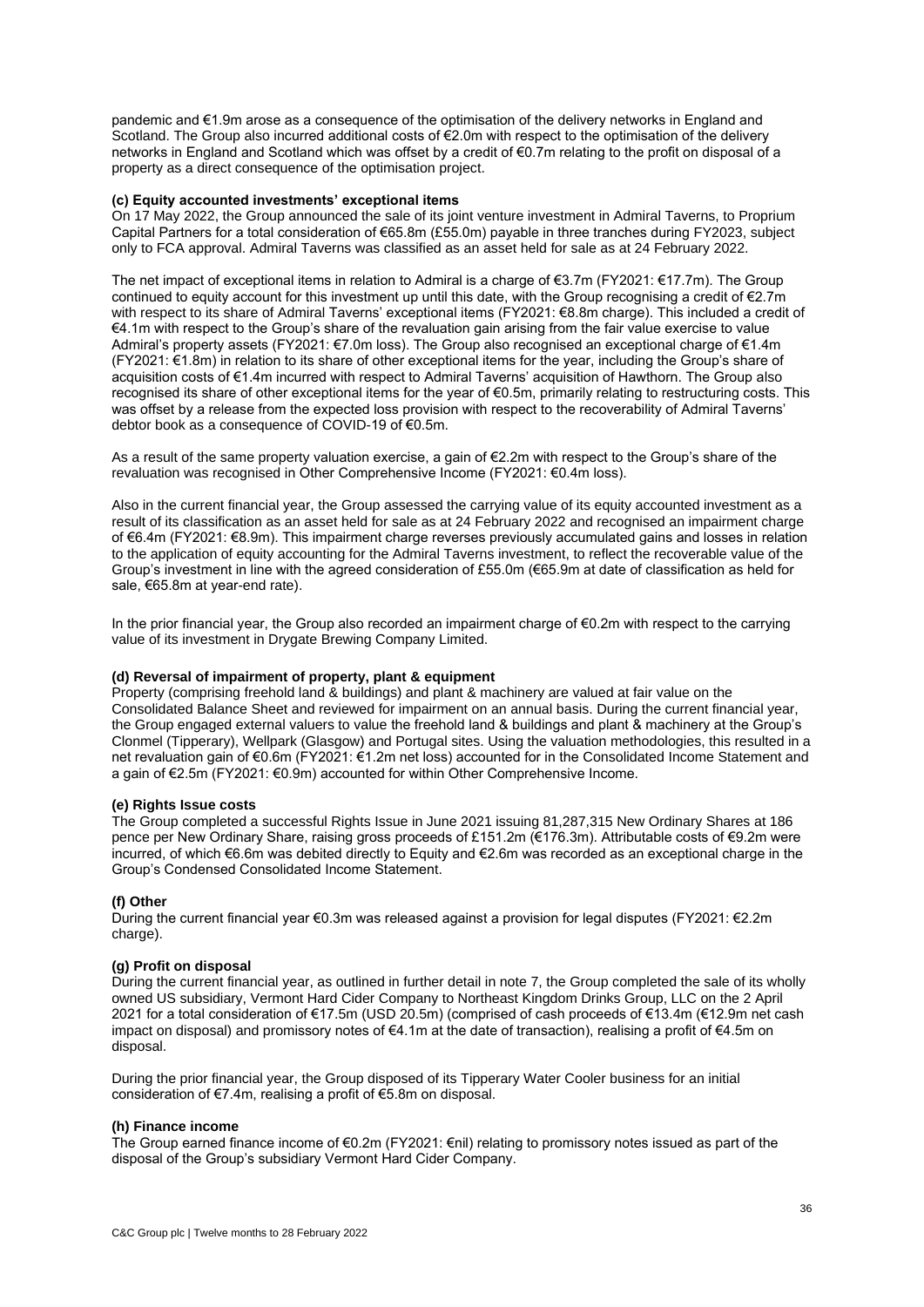### **(i) Finance Expense**

The Group incurred costs of €6.7m (FY2021: €7.9m) during the current financial year directly associated with continued covenant waivers including waiver fees, increased margins payable and other professional fees associated with covenant waivers, negotiated in the prior year due to the impact of COVID-19.

# **(j) Income tax (charge)/credit**

The tax charge in the current financial year, with respect to exceptional items amounted to  $\epsilon$ 2.4m (FY2021: €2.4m credit).

### **5. DIVIDENDS**

|                                                                            | 2022 | 2021  |
|----------------------------------------------------------------------------|------|-------|
|                                                                            | €m   | €m    |
| Dividends charged to Income Statement:                                     |      |       |
| Final: €nil dividend paid (FY2021: €nil dividend paid)                     |      |       |
| Interim: €nil dividend paid (FY2021: €nil dividend paid)                   |      |       |
| Credit with respect to share-based payments dividend entitlements          |      | (0.2) |
| <b>Total equity dividends</b>                                              |      | (0.2) |
| Settled as follows:                                                        |      |       |
| Paid in cash                                                               |      |       |
| Scrip dividend                                                             |      |       |
| (Credit)/charge with respect to share-based payments dividend entitlements |      | (0.2) |
|                                                                            |      | (0.2) |

In order to achieve better alignment of the interest of share-based remuneration award recipients with the interests of shareholders, shareholder approval was given at the 2012 AGM to a proposal that awards made and that vest under the LTIP incentive programme should reflect the equivalent value to that which accrues to shareholders by way of dividends during the vesting period. The Deferred Bonus Plan and the Buy-Out Awards also accrue dividends during the vesting period. In the prior financial year, a credit of €0.2m was a consequence of dividend accruing share-based payment awards deemed to have lapsed and their related dividend accrual being released.

Also in the prior financial year, a payment of €0.4m was made to recipients of dividend accruing share based payment awards, where the award was exercised in the current financial year and the resulting dividends accrued over the vesting period were paid.

Due to the continued impact of COVID-19, no interim dividend was paid and no final dividend is being declared with respect to FY2022. Total dividends for the prior financial year was €nil. Total dividends of €nil (final dividend with respect to FY2021 and interim dividend with respect to FY2022) were recognised as a deduction from the retained income reserve in the year ended 28 February 2022 (FY2021: €nil). In the prior financial year, a credit of €0.2m was recorded as a consequence of dividend accruing share-based payment awards deemed to have lapsed and their related dividend accrual being released.

Final dividends on ordinary shares are recognised as a liability in the financial statements only after they have been approved at an Annual General Meeting of the Company. Interim dividends on ordinary shares are recognised when they are paid.

#### **6. EARNINGS PER ORDINARY SHARE**

# **Denominator computations**

|                                                                         | 2022          | 2021      |
|-------------------------------------------------------------------------|---------------|-----------|
|                                                                         | <b>Number</b> | Number    |
|                                                                         | <b>000</b> '  | 000'      |
| Number of shares at beginning of year                                   | 320,480       | 319,495   |
| Shares issued in respect of options exercised                           | 147           | 985       |
| Shares issued in respect of Rights Issue                                | 81,287        |           |
| Number of shares at end of year                                         | 401.914       | 320,480   |
|                                                                         |               |           |
| Weighted average number of ordinary shares (basic)*                     | 374.560       | 336.236** |
| Adjustment for the effect of conversion of options                      | 1.374         |           |
| Weighted average number of ordinary shares, including options (diluted) | 375,934       | 336.236** |
|                                                                         |               |           |

Excludes 10.7m treasury shares (FY2021: 10.8m).

During the current financial year, the Group completed a rights issue at a discounted price of £1.86. As the rights price was issued at a discount, this was equivalent to a bonus issue of shares combined with a full market price. As such, IAS 33 Earnings Per Share requires an adjustment to the number of shares outstanding before the rights issue to reflect the bonus element inherent in it and also for this to be included in the EPS calculation for the prior period presented so as to provide a comparable result.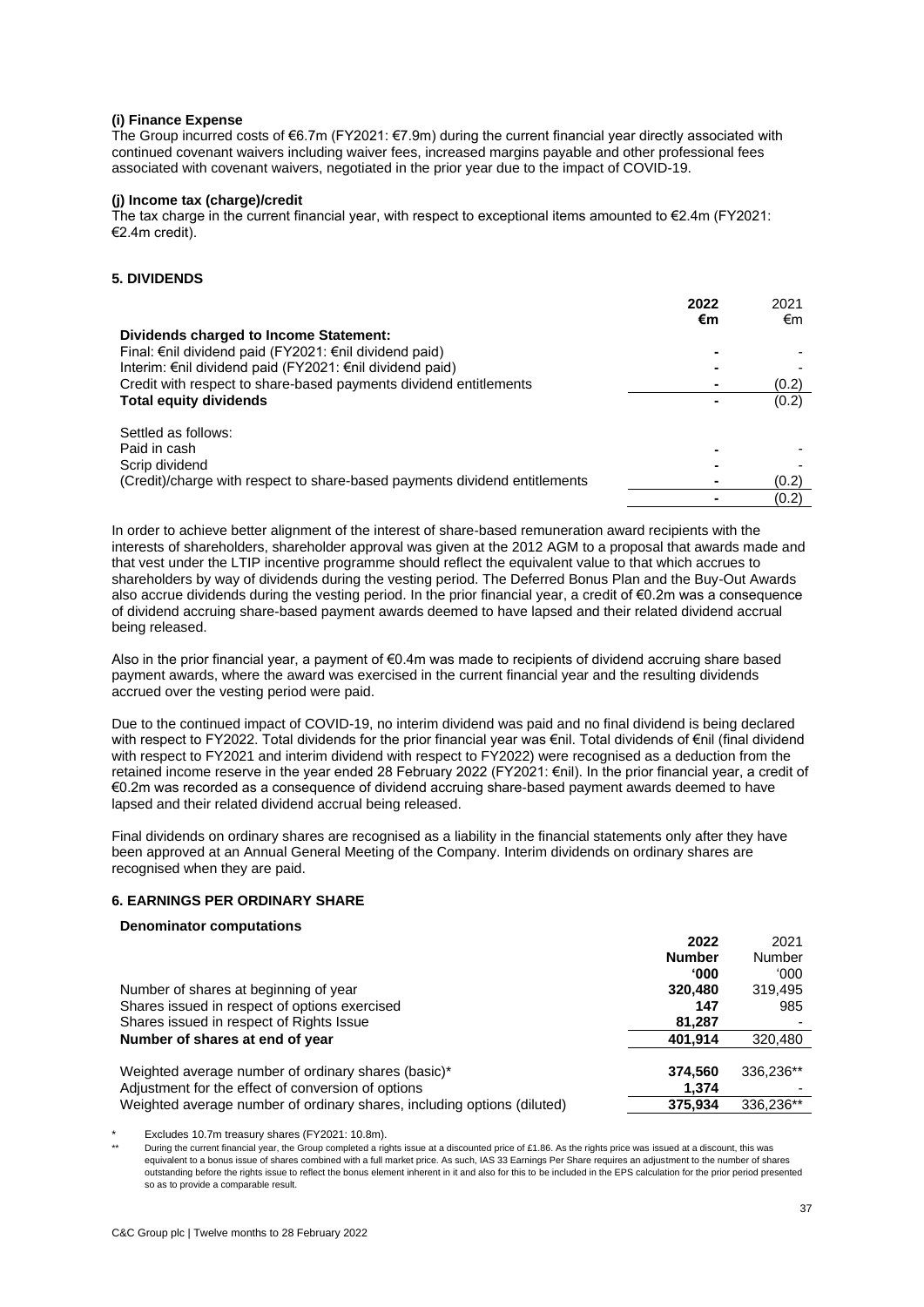| Profit/(loss) attributable to ordinary shareholders           | 2022<br>€m | 2021<br>€m |
|---------------------------------------------------------------|------------|------------|
| Group profit/(loss) for the financial year                    | 37.1       | (104.5)    |
| Adjustment for exceptional items, net of tax                  | (8.9)      | 33.7       |
| Earnings/(loss) as adjusted for exceptional items, net of tax | 28.2       | (70.8)     |
|                                                               | Cent       | Cent       |
| Basic earnings/(loss) per share restated*                     |            |            |
| Basic earnings/(loss) per share                               | 9.9        | (31.1)     |
| Adjusted basic earnings/(loss) per share                      | 7.5        | (21.1)     |
| Diluted earnings/(loss) per share restated*                   |            |            |
| Diluted earnings/(loss) per share                             | 9.9        | (31.1)     |
| Adjusted diluted earnings/(loss) per share                    | 7.5        | (21.1)     |

During the current financial year, the Group completed a Rights Issue at a discounted price of £1.86. As the rights price was issued at a discount, this was equivalent to a bonus issue of shares combined with a full market price. As such, IAS 33 *Earnings Per Share* requires an adjustment to the number of shares outstanding before the Rights Issue to reflect the bonus element inherent in it and also for this to be included in the EPS calculation for the prior period presented so as to provide a comparable result.

Basic earnings/(loss) per share is calculated by dividing the Group profit/(loss) for the financial year by the weighted average number of ordinary shares in issue during the year, excluding ordinary shares purchased/issued by the Group and accounted for as treasury shares (FY2022: 10.7m shares, FY2021: 10.8m shares).

Diluted earnings/(loss) per share is calculated by adjusting the weighted average number of ordinary shares outstanding to assume conversion of all potential dilutive ordinary shares. The average market value of the Company's shares for purposes of calculating the dilutive effect of share options was based on quoted market prices for the period of the year that the options were outstanding.

Employee share awards (excluding awards which were granted under plans where the rules stipulate that obligations must be satisfied by the purchase of existing shares, which are performance-based are treated as contingently issuable shares because their issue is contingent upon satisfaction of specified performance conditions in addition to the passage of time. In accordance with IAS 33 Earnings per Share, these contingently issuable shares are excluded from the computation of diluted earnings per share where the vesting conditions would not have been satisfied as at the end of the reporting period (FY2022: 499,828, FY2021: 1,930,864). If dilutive other contingently issuable ordinary shares are included in diluted EPS based on the number of shares that would be issuable if the end of the reporting period was the end of the contingency period.

# **7. BUSINESS COMBINATIONS/DIVESTMENTS AND NON-CONTROLLING INTERESTS**

The Group completed the sale of its wholly owned US subsidiary, Vermont Hard Cider Company (VHCC) to Northeast Kingdom Drinks Group LLC on the 2 April 2021 for a total consideration of €17.5m (USD 20.5m) comprised of cash proceeds of €13.4m (€12.9m net cash impact on disposal) and promissory notes of €4.1m (USD 4.8m), realising a profit of €4.5m on disposal (note 4). The sale was completed on 2 April 2021. VHCC was previously classified as a disposal group held for sale as at 28 February 2021.

The net identifiable assets disposed were as follows:

|                             | Asset value on<br>disposal<br>€m |
|-----------------------------|----------------------------------|
| <b>Non-current assets</b>   |                                  |
| Property, plant & equipment | 5.8                              |
| Leased right-of-use assets  | 0.2                              |
| <b>Non-current assets</b>   | 6.0                              |
| <b>Current assets</b>       |                                  |
| Inventories                 | 4.1                              |
| Trade & other receivables   | 4.2                              |
| <b>Current assets</b>       | 8.3                              |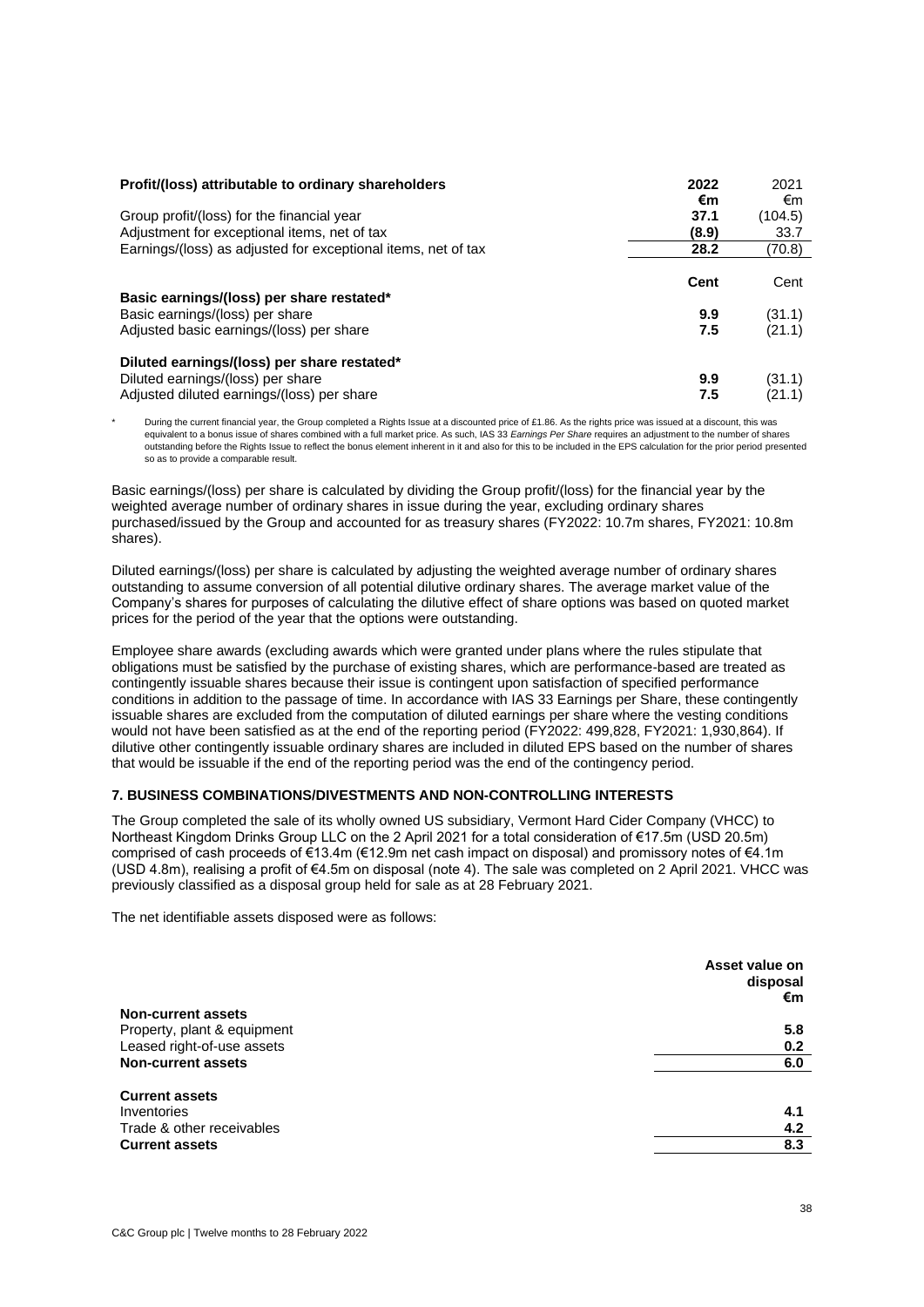| <b>Current liabilities</b>                          |        |
|-----------------------------------------------------|--------|
| Lease liabilities                                   | (0.2)  |
| Trade & other payables                              | (2.0)  |
| <b>Current liabilities</b>                          | (2.2)  |
| Total net identifiable assets disposed              | 12.1   |
| Total consideration                                 | 17.5   |
| Net identifiable assets disposed                    | (12.1) |
| Working capital adjustment                          | (0.6)  |
| Foreign currency recycled on disposal of subsidiary | 0.2    |
| Transaction costs incurred                          | (0.5)  |
| <b>Profit on disposal</b>                           | 4.5    |
| <b>Satisfied by:</b>                                |        |
| Cash consideration received                         | 13.4   |
| Deferred consideration                              | $4.1*$ |
| <b>Total consideration</b>                          | 17.5   |
|                                                     |        |
| Analysis of cash flows on disposal:                 |        |
| Cash consideration received                         | 13.4   |
| Cash and cash equivalents disposed of               | (0.5)  |
| Net cash inflow                                     | 12.9   |

The cumulative foreign exchange gain recognised in other comprehensive income in relation to VHCC was €0.2m. This was reclassified out of the Currency Translation Reserve via the Consolidated Statement of Comprehensive Income and recognised in the Consolidated Income Statement as part of the profit on disposal.

\*As at 28 February 2022, the non-cash consideration which relates to the promissory notes issued on the date of transaction at €4.1m (USD 4.8m) were revalued to €4.3m, with a translation adjustment of €0.2m recognised.

#### *Year ended 28 February 2021*

In the prior financial year, the Group disposed of €1.3m of net assets with respect to its non-core Tipperary Water Cooler business for an initial consideration of €7.4m, with further consideration potentially being dependent on further revenue targets being achieved. Transaction costs of €0.3m were also incurred (included in the cash flows from operating activities) resulting in a profit on disposal of €5.8m.

### **8. ANALYSIS OF NET DEBT**

|                              | 1 March<br>2021<br>€m | <b>Translation</b><br>adjustment<br>€m | <b>Additions/</b><br>disposals/<br>remeasurement<br>€m | Cash<br>Flow.<br>net<br>€m | Non-<br>cash<br>changes<br>€m | 28<br>February<br>2022<br>€m |
|------------------------------|-----------------------|----------------------------------------|--------------------------------------------------------|----------------------------|-------------------------------|------------------------------|
| Interest bearing             |                       |                                        |                                                        |                            |                               |                              |
| loans & borrowings           | (470.0)               | (7.2)                                  | ۰.                                                     | 222.2                      | (1.0)                         | $(256.0)^*$                  |
| Cash                         | 107.7                 | $2.5\,$                                | ۰.                                                     | (45.5)                     | ۰                             | 64.7                         |
| Net debt excluding           |                       |                                        |                                                        |                            |                               |                              |
| leases                       | (362.3)               | (4.7)                                  | ٠                                                      | 176.7                      | (1.0)                         | (191.3)                      |
| Lease liabilities            | (79.6)                | (3.2)                                  | (19.1)                                                 | 25.2                       | (3.3)                         | (80.0)                       |
| Net debt including<br>leases | (441.9)               | (7.9)                                  | (19.1)                                                 | 201.9                      | (4.3)                         | (271.3)                      |

\* Interest bearing loans & borrowings at 28 February 2022 are net of unamortised issue costs of €2.9m.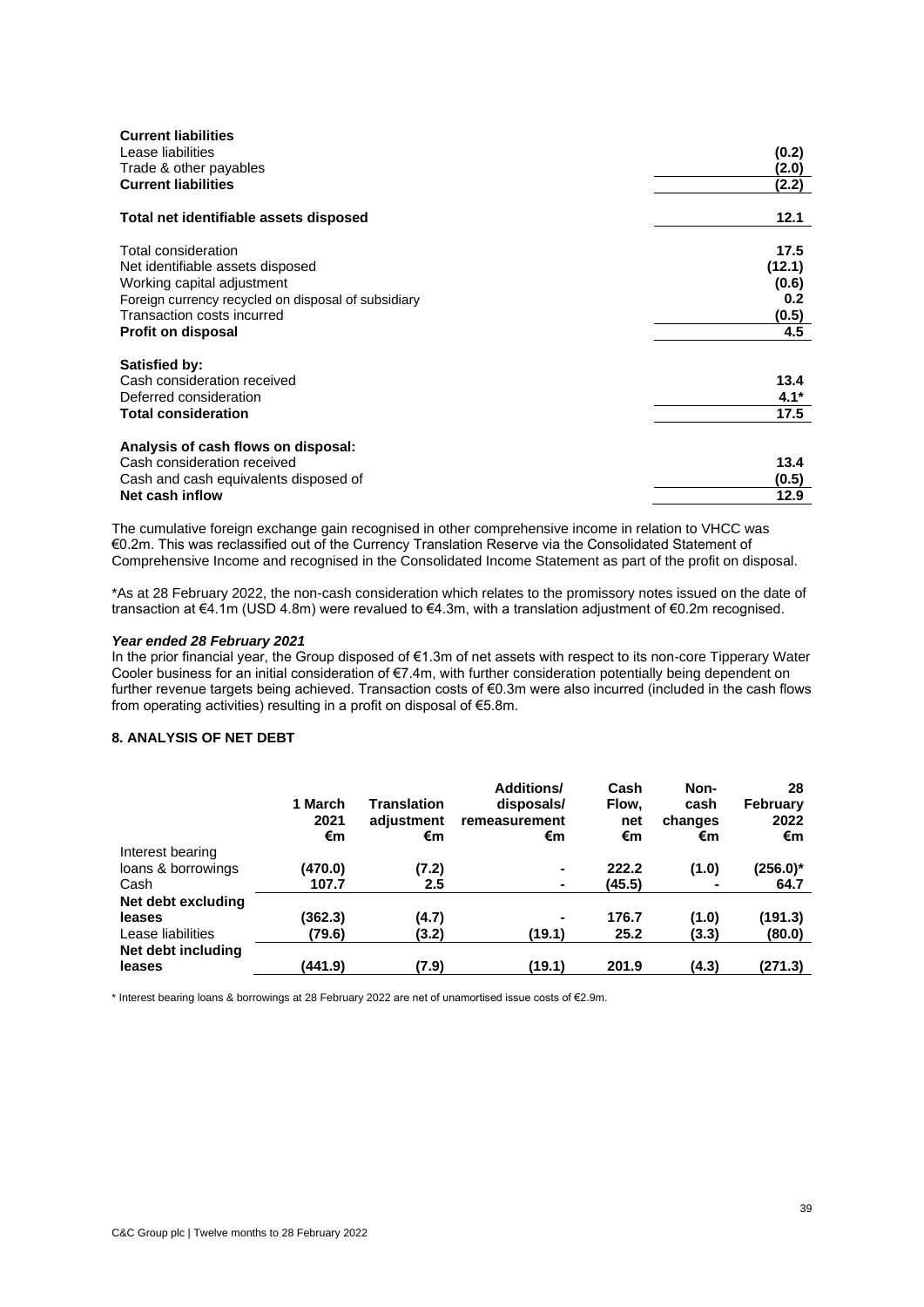|                    | 1 March<br>2020<br>€m | <b>Translation</b><br>adjustment<br>€m | Additions/<br>disposals/<br>remeasurement<br>€m | Cash<br>Flow,<br>net<br>€m | Non-<br>cash<br>changes<br>€m | 28<br><b>February</b><br>2021<br>€m |
|--------------------|-----------------------|----------------------------------------|-------------------------------------------------|----------------------------|-------------------------------|-------------------------------------|
| Interest bearing   |                       |                                        |                                                 |                            |                               |                                     |
| loans & borrowings | (357.0)               | (6.3)                                  |                                                 | (105.5)                    | (1.2)                         | $(470.0)^*$                         |
| Cash               | 123.4                 | 1.7                                    |                                                 | (17.4)                     | $\overline{\phantom{0}}$      | 107.7                               |
| Net debt excluding |                       |                                        |                                                 |                            |                               |                                     |
| leases             | (233.6)               | (4.6)                                  |                                                 | (122.9)                    | (1.2)                         | (362.3)                             |
| Lease liabilities  | (93.3)                | 2.0                                    | (7.3)                                           | 22.5                       | (3.5)                         | (79.6)                              |
| Net debt including |                       |                                        |                                                 |                            |                               |                                     |
| leases             | (326.9)               | (2.6)                                  | (7.3)                                           | (100.4)                    | (4.7)                         | (441.9)                             |

\* Interest bearing loans & borrowings at 28 February 2021 are net of unamortised issue costs of €3.9 m.

The non-cash change to the Company and Group's interest bearing loans and borrowings in the current financial year relates to the amortisation of issue costs of €1.0m (FY2021: €1.2m). The non-cash changes for the Group's lease liabilities in the current financial year relate to discount unwinding of €3.3m (FY2021: €3.5m).

The Company, together with a number of its subsidiaries, gave a letter of guarantee to secure its obligations in respect of all debt drawn by the Company and Group at 28 February 2022.

#### **Borrowing facilities**

#### *Group*

The Group manages its borrowing requirements by entering into committed loan facility agreements and in the prior financial year also completed the successful issue of new USPP notes which diversifies the Group's sources of debt finance.

In July 2018, the Group amended and updated its committed €450m multi-currency five year syndicated revolving loan facility and executed a three-year Euro term loan. Both the multi-currency facility and the Euro term loan were negotiated with eight banks, namely ABN Amro Bank, Allied Irish Bank, Bank of Ireland, Bank of Scotland, Barclays Bank, HSBC, Rabobank and Ulster Bank. In FY2020 the Group availed of an option within the Group's multi-currency revolving loan facility agreement to extend the tenure for a further 364 days from termination date. The multi-currency facility agreement is therefore now repayable in a single instalment on 11 July 2024. In the prior financial year, the Group renegotiated an extension of the repayment schedule of the Euro term loan with its lenders and the last instalment is now payable on 12 July 2022.

In March 2020, the Group completed the successful issue of new USPP notes. The unsecured notes, denominated in both Euro and Sterling, have maturities of 10 and 12 years and diversify the Group's sources of debt finance. The Group's Euro term loan included a mandatory prepayment clause from the issuance of any Debt Capital Market instruments however a waiver of the prepayment was successfully negotiated in addition to a waiver of a July 2020 repayment, as a consequence of COVID-19, which now becomes payable with the last instalment in July 2022.

Under the terms of the multi-currency facility and the Euro term loan, the Group must pay a commitment fee based on 35% of the applicable margin on undrawn committed amounts and variable interest on drawn amounts based on variable Euribor/Sonia interest rates plus a margin, the level of which is dependent on the Net Debt: EBITDA ratio, plus a utilisation fee, the level of which is dependent on percentage utilisation. The Group may select an interest period of one, two, three or six months.

Under the terms of the USPP, the Group pays a margin of 1.6% with respect to  $€19.0$ m USPP notes with a 10 year tenure; 1.73% with respect to €57.0m USPP notes with a 12 year tenure and 2.74% with respect to £58.0m notes with a 10 year tenure. A waiver fee is payable with respect to the covenant waivers secured during the current and previous financial year, including a reduced EBITDA fee payable while EBITDA is below €120.0m and a below investment grade fee payable when the Group's credit rating is below investment grade. The maximum payable under the three components is capped at 1.5%.

The Group had further financial indebtedness in the form of non-bank debt of €5.7m at 28 February 2021, which was fully repaid in the current financial year with the last instalment paid on 3 April 2021.

The Euro term loan and multi-currency revolving facilities agreement provides for a further €100m in the form of an uncommitted accordion facility.

All bank loans drawn are unsecured and rank pari passu. All borrowings of the Group are guaranteed by a number of the Group's subsidiary undertakings. The USPP allows the early prepayment of the notes at any time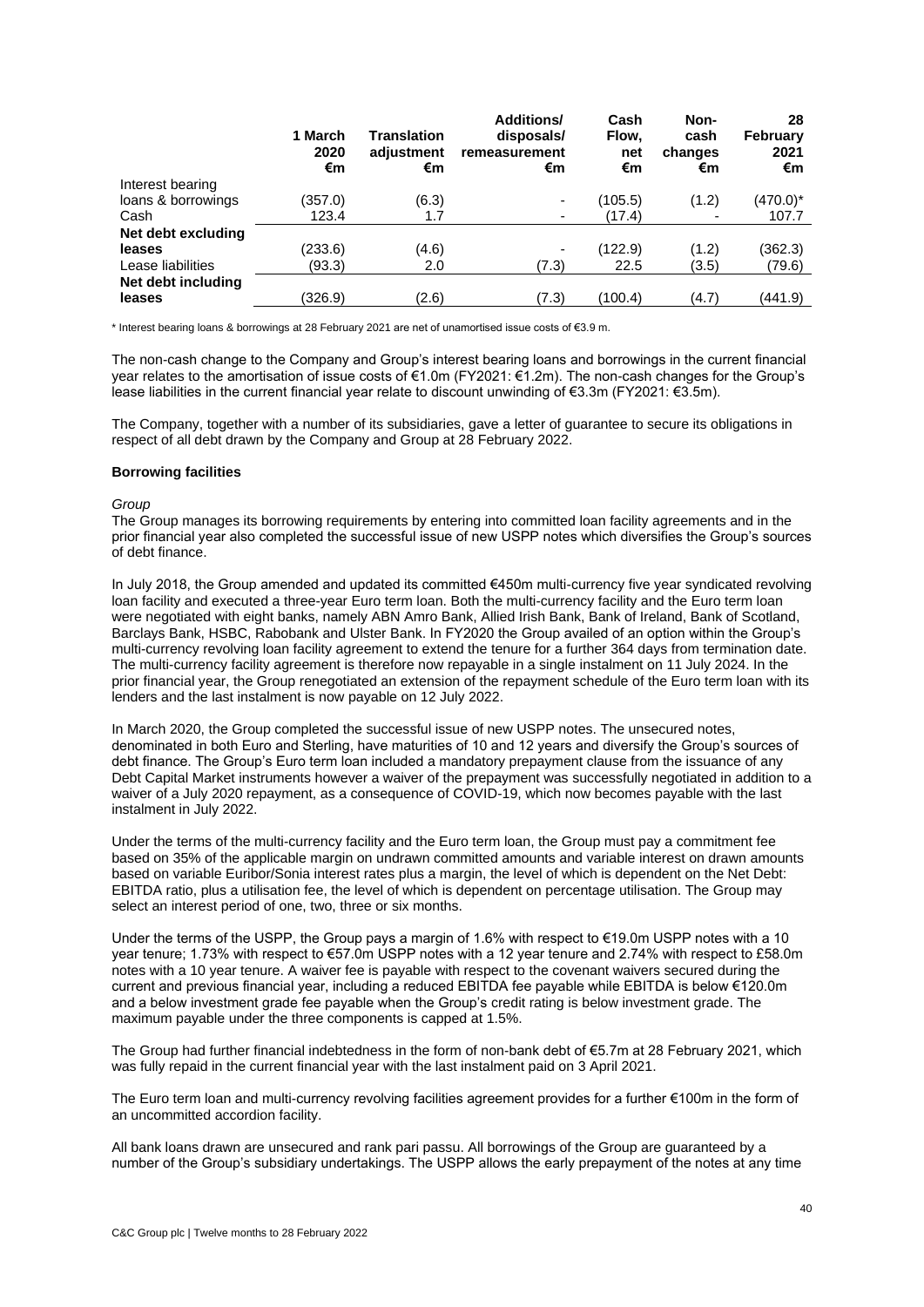subject to the payment of a make whole amount to compensate the note holders for the interest that would have been received on the notes had they not been prepaid early.

All borrowings of the Group at 28 February 2022 are repayable in full on change of control of the Group.

#### *Covenants*

As outlined previously, as a direct consequence of the impact of COVID-19, the Group successfully negotiated waivers on its debt covenants from its lending group for FY2021, and these have been extended up to, but not including, the August 2022 test date. Conditional on a Minimum Equity Raise, the Group's banking covenants were also renegotiated to increase the threshold of the Group's Net Debt/Adjusted EBITDA covenant to not exceed 4.5x and to reduce the Interest cover covenant to be not less than 2.5x. The Minimum Equity Raise was defined as the receipt of at least £125.0m of gross cash proceeds from the issuance of new ordinary shares in the Company including in such proceeds the gross amount received by the Company upon issuance of any right to acquire any new ordinary shares in the Company. The company successfully raised gross cash proceeds of £151m (€176m) in June 2022.

As part of the agreement reached to waive the debt covenants, a minimum liquidity requirement and a gross debt restriction have been put in place. Following the successful Rights Issue, the minimum liquidity requirement and a gross debt restriction will remain in place until the Group is able to show compliance with its original debt covenant levels at the 28 February 2023 or earlier if compliance can be demonstrated, and, with respect to the minimum liquidity requirement, the Group must maintain liquidity of at least €150.0m each month. A monthly gross debt cap of €750.0m in FY2021 was also applied which will continue through FY2022 but was reduced to €700.0m in June 2021 post the successful Rights Issue. The minimum liquidity requirement and a gross debt restriction can be lifted earlier in certain circumstances.

The Group complied with these new minimum liquidity and gross debt requirements during the financial year.

The Group's Euro term loan and multi-currency debt facility incorporates the following financial covenants (before the current waivers were secured):

Interest cover: The ratio of EBITDA to net interest for a period of twelve months ending on each halfyear date will not be less than 3.5:1

• Net debt: EBITDA: The ratio of net debt on each half-year date to EBITDA for a period of twelve months ending on a half-year date will not exceed 3.5:1

The Company and Group also had covenants with respect to its non-bank financial indebtedness (before the current waivers were secured).

• Interest cover: The ratio of EBITDA to net interest for a period of twelve months ending on each halfyear date will not be less than 3.5:1

• Net debt: EBITDA: The ratio of net debt on each half-year date to EBITDA for a period of twelve months ending on a half-year date will not exceed 3.5:1

There is no effect on the Group's covenants as a result of implementing IFRS 16 Leases as all covenants are calculated on a pre IFRS 16 Leases adoption basis.

### **9. RETIREMENT BENEFITS**

The Group operates a number of defined benefit pension schemes for certain employees, past and present, in the Republic of Ireland (ROI) and in Northern Ireland (NI), all of which provide pension benefits based on final salary and the assets of which are held in separate trustee administered funds. The Group closed its defined benefit pension schemes to new members in March 2006 and provides only defined contribution pension schemes for employees joining the Group since that date. The Group provides permanent health insurance cover for the benefit of certain employees and separately charges this to the Income Statement.

The defined benefit pension scheme assets are held in separate trustee administered funds to meet long-term pension liabilities to past and present employees. The trustees of the funds are required to act in the best interest of the funds' beneficiaries. The appointment of trustees to the funds is determined by the schemes' trust documentation. The Group has a policy in relation to its principal staff pension fund that members of the fund should nominate half of all fund trustees.

There are no active members remaining in the executive defined benefit pension scheme (FY2021: no active members). There are 51 active members, representing less than 10% of total membership, in the ROI Staff defined benefit pension scheme (FY2021: 52 active members) and 2 active members in the NI defined benefit pension scheme (FY2021: 2 active members). The Group's ROI defined benefit pension reform programme concluded during the financial year ended 29 February 2012 with the Pensions Board issuing a directive under Section 50 of the Pensions Act 1990 to remove the mandatory pension increase rule, which guaranteed 3% per annum increase to certain pensions in payment, and to replace it with guaranteed pension increases of 2% per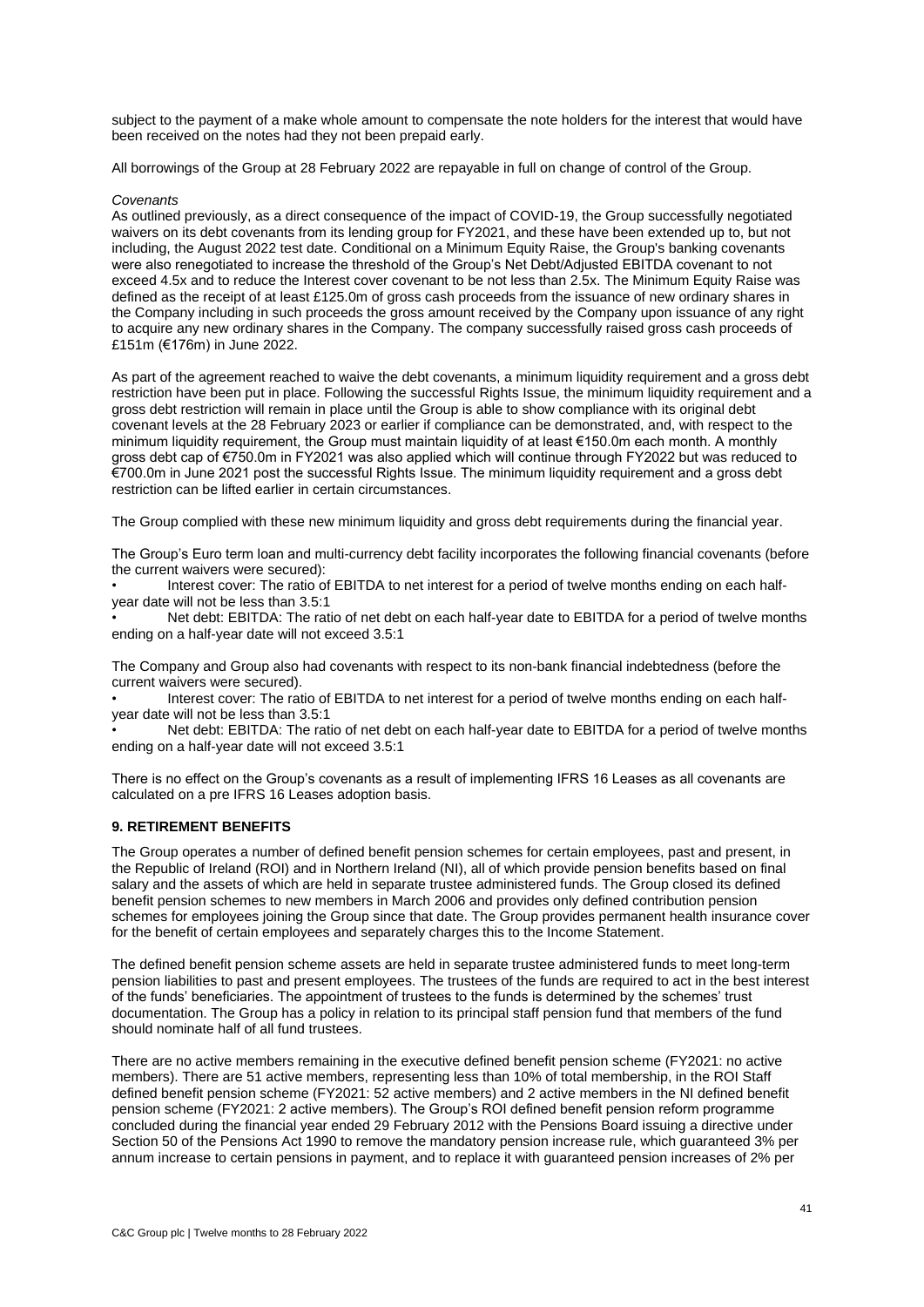annum for each year 2012 to 2015 and thereafter for all future pension increases to be awarded on a discretionary basis.

#### **Actuarial valuations – funding requirements**

Independent actuarial valuations of the defined benefit pension schemes are carried out on a triennial basis using the attained age method. The most recently completed actuarial valuations of the ROI defined benefit pension schemes were carried out with an effective date of 1 January 2021 while the date of the most recent actuarial valuation of the NI defined benefit pension scheme was 31 December 2020. The actuarial valuations are not available for public inspection; however the results of the valuations are advised to members of the various schemes.

The funding requirements in relation to the Group's ROI defined benefit pension schemes are assessed at each valuation date and are implemented in accordance with the advice of the actuaries. Arising from the formal actuarial valuations of the Group's staff defined benefit pension scheme, the Group has committed to contributions of €418,000 per annum commencing in 2021 and increasing at a rate of 1.4% each year thereafter. This will be reviewed at the next actuarial valuation, which is due in the normal course of events at 1 January 2024. There is no funding requirement with respect to the Group's ROI executive defined benefit pension scheme or the Group's NI defined benefit pension scheme, both of which are in surplus. The Group has an unconditional right to any surplus remaining in these schemes in the event the scheme concludes.

The key factors influencing the change in valuation of the Group's defined benefit pension scheme obligations gross of deferred tax are as outlined below:

|                                      | €m    |
|--------------------------------------|-------|
| Net surplus at 1 March 2021          | 4.9   |
| Translation adjustment               | 0.2   |
| Employer contributions paid          | 0.4   |
| Credit to Other Comprehensive Income | 32.8  |
| Charge to Income Statement           | (0.7) |
| Net surplus at 28 February 2022      | 37.6  |
|                                      |       |

The increase in the surplus from €4.9m at 28 February 2021 to a surplus of €37.6m at 28 February 2022 is primarily due to an actuarial gain of €32.8m over the year. The actuarial gain was driven by the increase in the discount rates used to value the pension benefit obligation. The impact of the increase in discount rates was partially offset by the increase in the inflation-related assumptions.

### **10. RELATED PARTY TRANSACTIONS**

The principal related party relationships requiring disclosure in the consolidated financial statements of the Group under IAS 24 *Related Party Disclosures* pertain to the existence of subsidiary undertakings and equity accounted investments, transactions entered into by the Group with these subsidiary undertakings and equity accounted investments and the identification and compensation of and transactions with key management personnel.

#### **(a) Group**

### *Transactions*

Transactions between the Group and its related parties are made on terms equivalent to those that prevail in arm's length transactions.

#### *Subsidiary undertakings*

The consolidated financial statements include the financial statements of the Company and its subsidiaries. Sales to and purchases from subsidiary undertakings, together with outstanding payables and receivables, are eliminated in the preparation of the consolidated financial statements in accordance with IFRS 10 *Consolidated Financial Statements*.

Loans extended by the Group to equity accounted investments are considered trading in nature and are included within advances to customers in trade & other receivables.

Details of transactions with equity accounted investments during the year and related outstanding balances at the year end are as follows:

|                           | <b>Joint ventures</b> |      | <b>Associates</b> |                          |
|---------------------------|-----------------------|------|-------------------|--------------------------|
|                           | 2022                  | 2021 | 2022              | 2021                     |
|                           | €m                    | €m   | €m                | €m                       |
| Net revenue               | 1.3                   | 0.9  | 0.5               | 0.1                      |
| Trade & other receivables | $0.5^{\circ}$         | 0.2  | $\blacksquare$    | $\overline{\phantom{0}}$ |